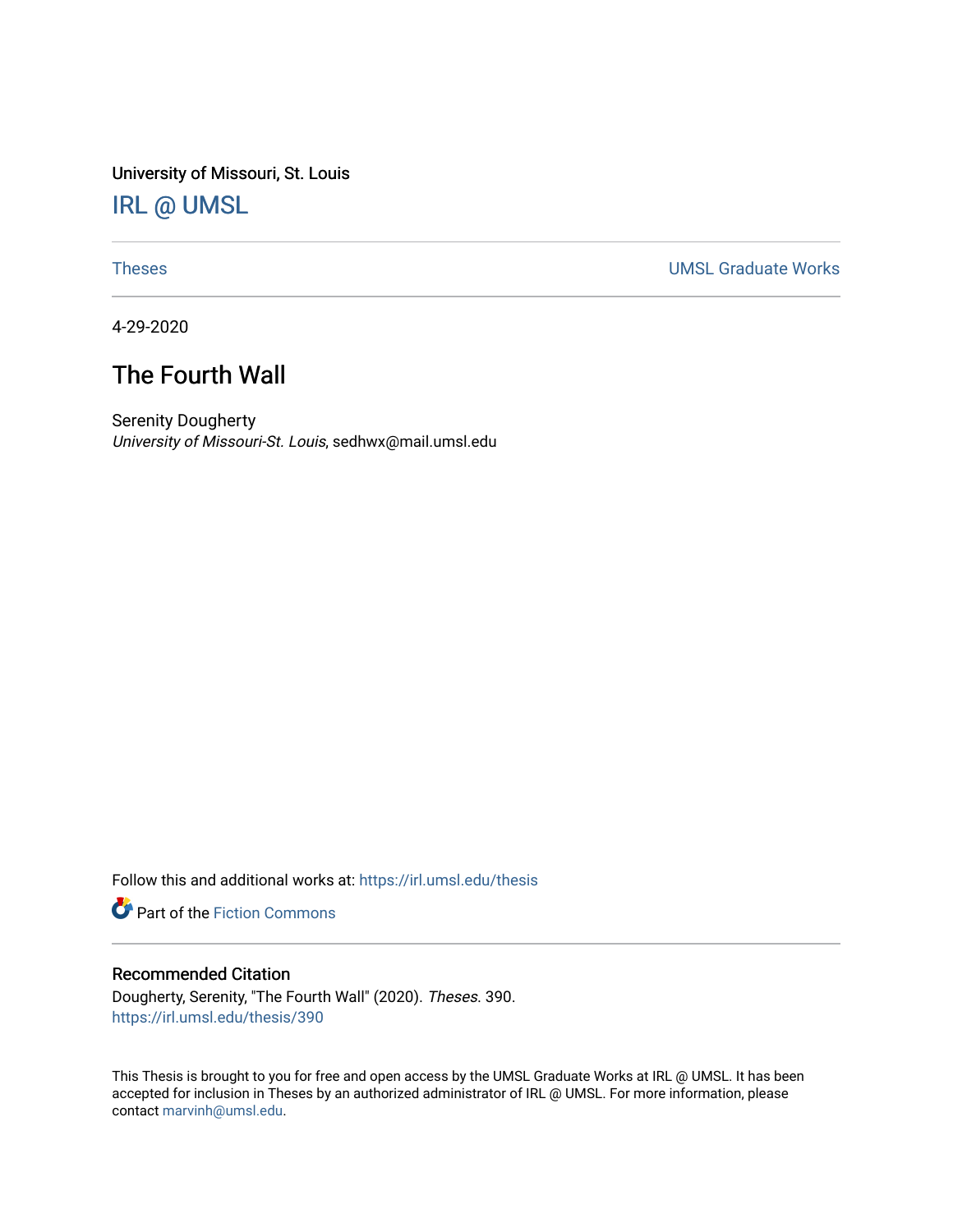### **The Fourth Wall**

Serenity Dougherty

B.A. English, University of Nebraska-Lincoln, 2013

M.A. English, Northern Michigan University, 2016

A Thesis Submitted to The Graduate School at the University of Missouri-St. Louisin partial fulfillment of the requirements for the degreeMaster of Fine Arts in Creative Writing

> May 2020

> > Advisory Committee:

John Dalton, M.F.A, Chairperson

Benjamin Torbert, Ph.D.

Niara Jackson, M.F.A

Copyright, Serenity Dougherty, 2020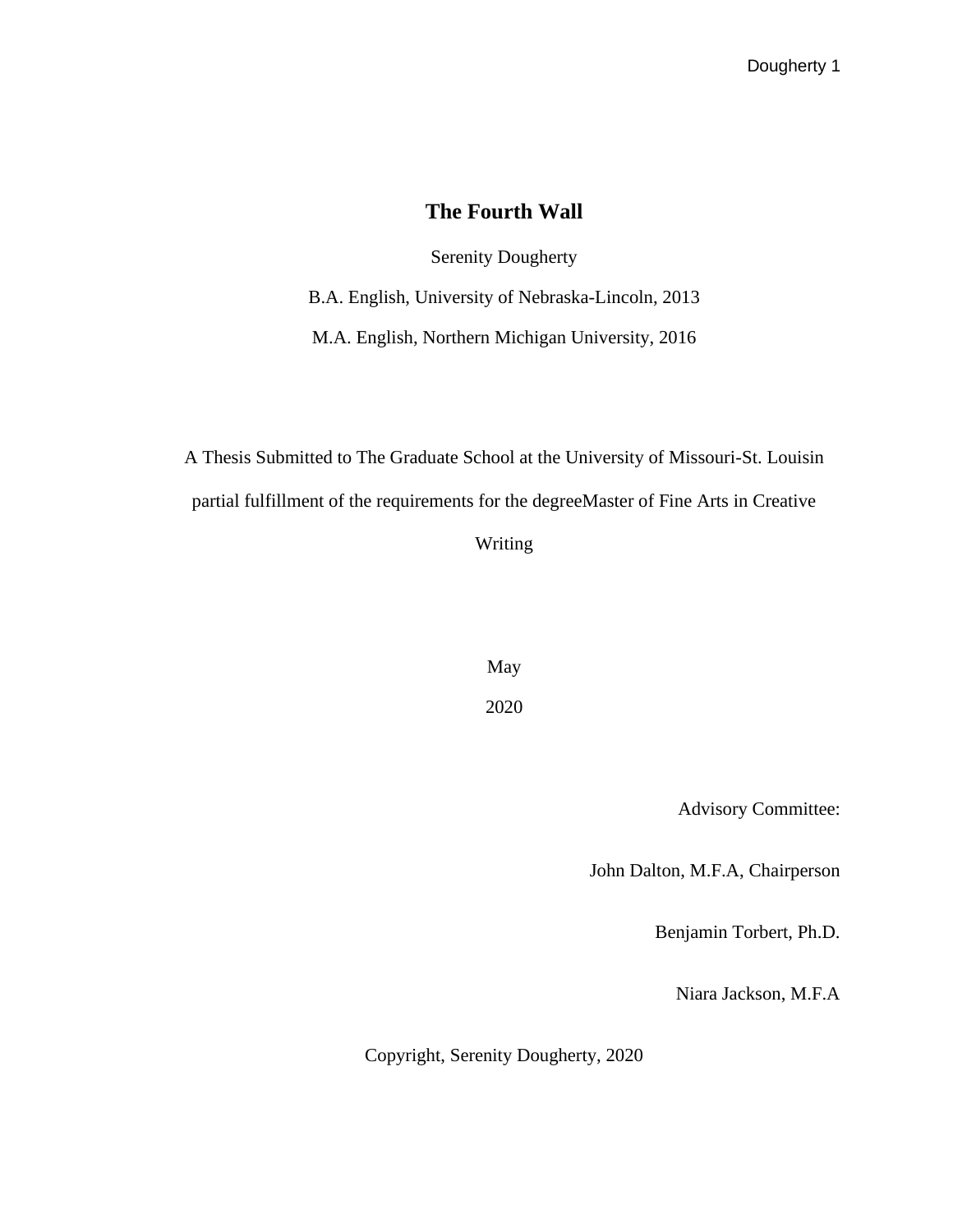# Contents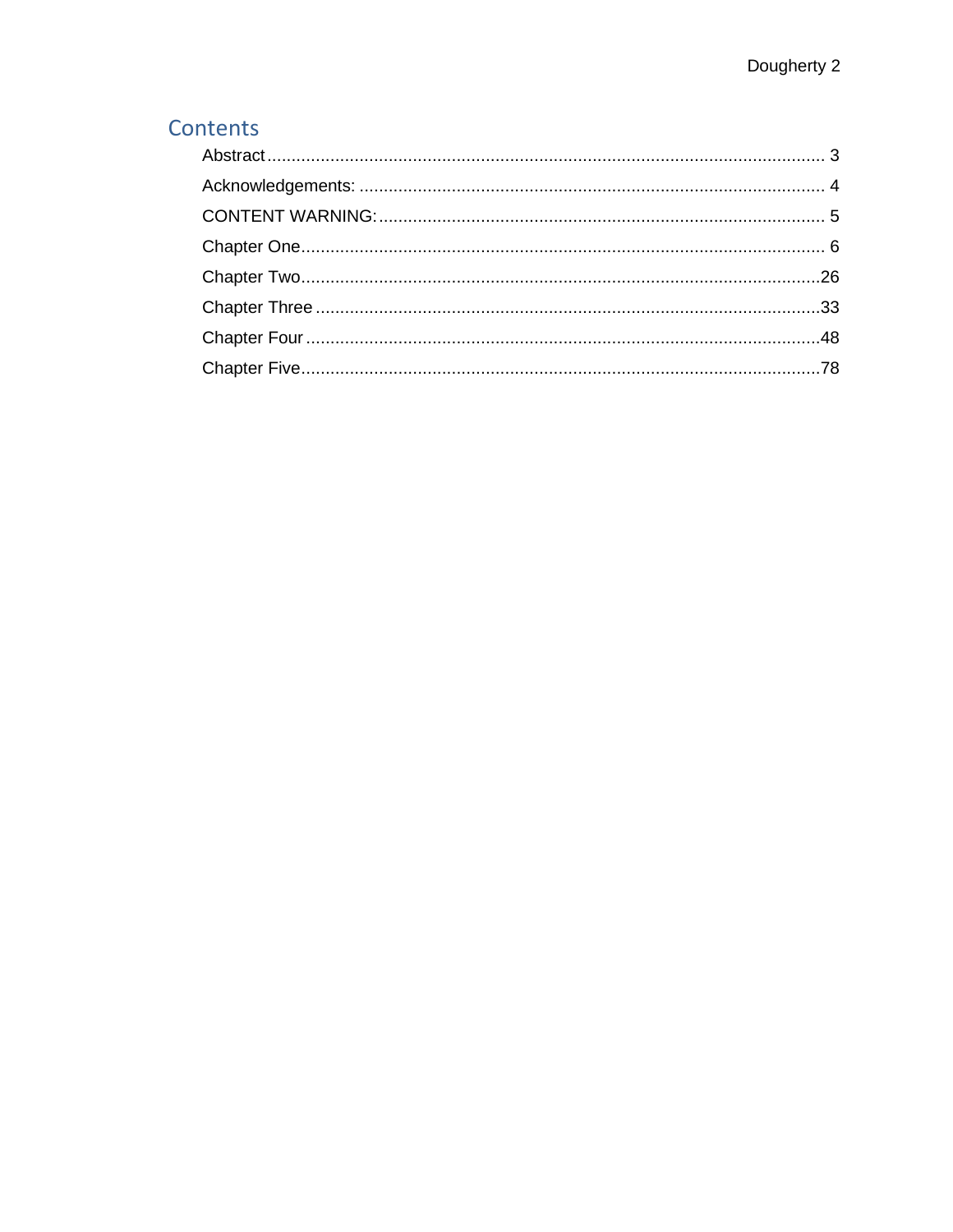### Abstract

<span id="page-3-0"></span>"The Fourth Wall" is the beginning of a fiction novel set in the comedy scene in Lincoln, NE during the #MeToo movement. The story follows a young female comedian in the scene, Kara, from the perspectives of several significant people in her life. Though the novel never inhabits Kara's perspective directly, it seeks to give readers an intimate look at the difficulty she faces as she tries to navigate the male-dominated world of stand-up comedy during a time when the community is being forced to confront its troubling history of sweeping reports of sexual violence under the rug.

Keywords: Stand-up Comedy, Sexism, Fiction, #MeToo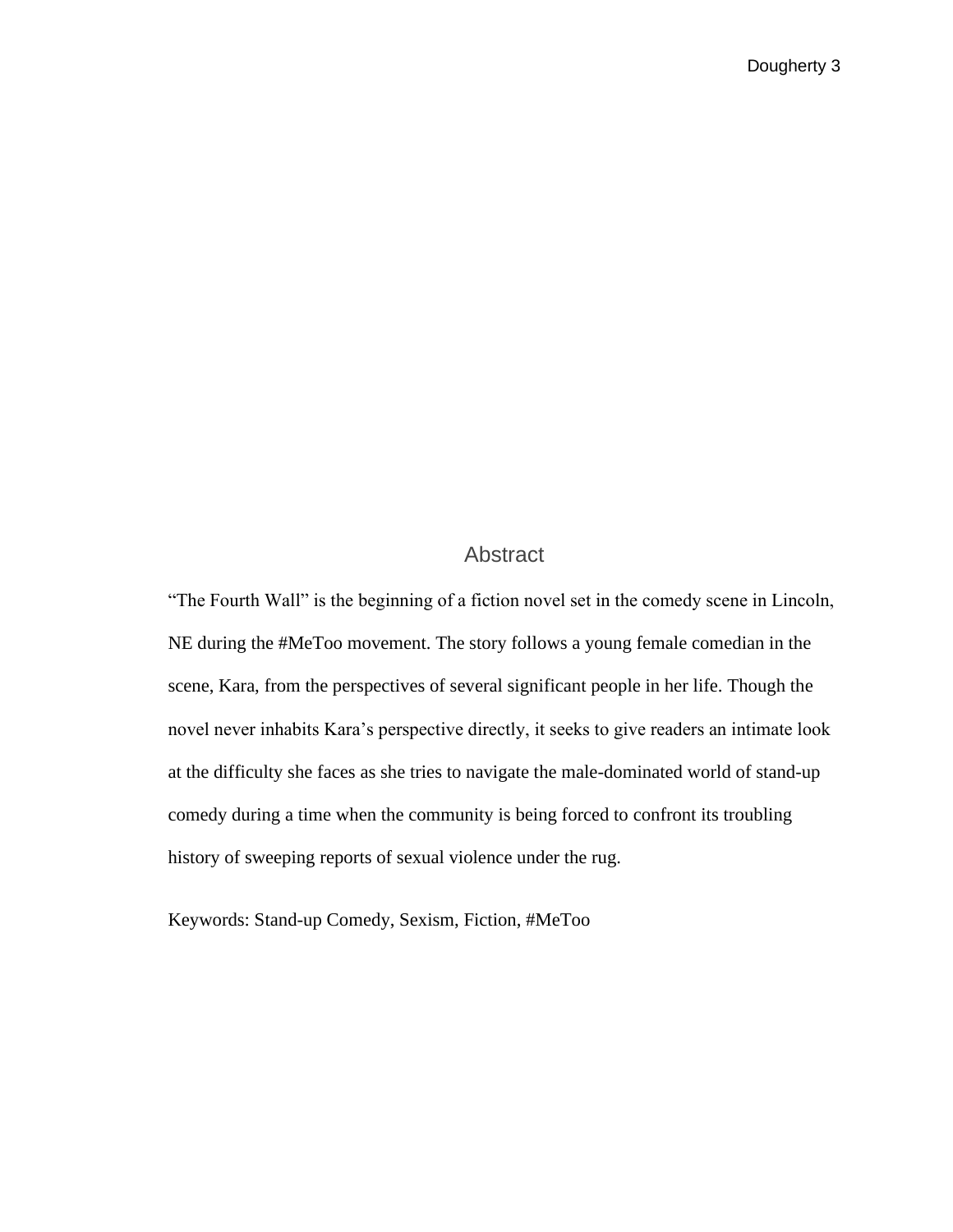### Acknowledgements:

<span id="page-4-0"></span>Writing "The Fourth Wall" would not have been possible without the amazing support I've received from the faculty and students involved in the Master of Fine Arts Program at the University of Missouri-St. Louis. I'd like to give a special thanks to program director Professor Shane Seely, visiting Professor Ivelisse Rodriguez, my thesis chair Professor John Dalton, and all of my fellow workshop students. Without your hard work, patience, and exceptional feedback, this novel beginning would still be a daydream inside my head.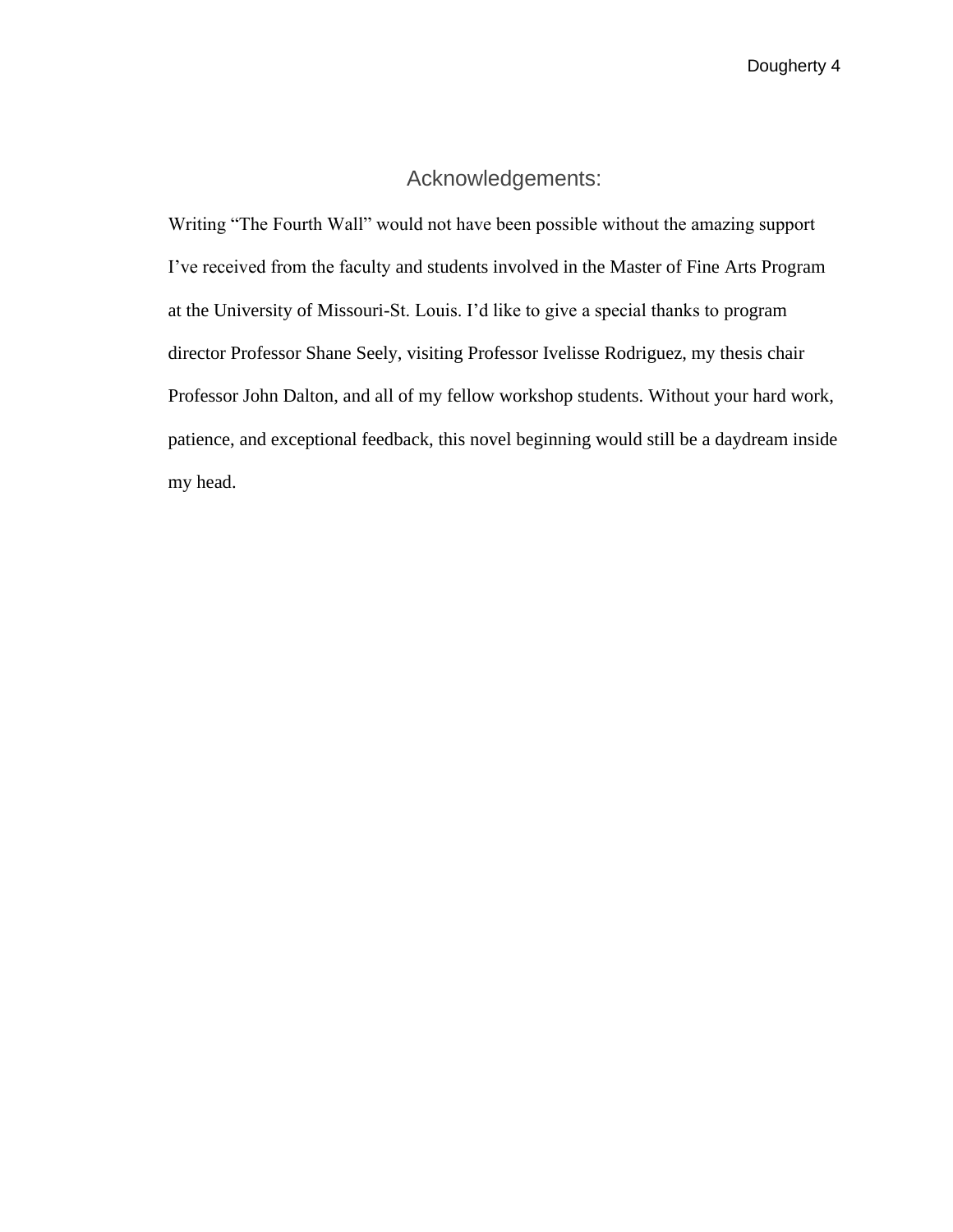# CONTENT WARNING:

<span id="page-5-0"></span>"The Fourth Wall" is a novel about stand-up comedy during the #MeToo movement, and as a result it contains explorations of sexual violence, assault, and misogyny that may be disturbing to some readers.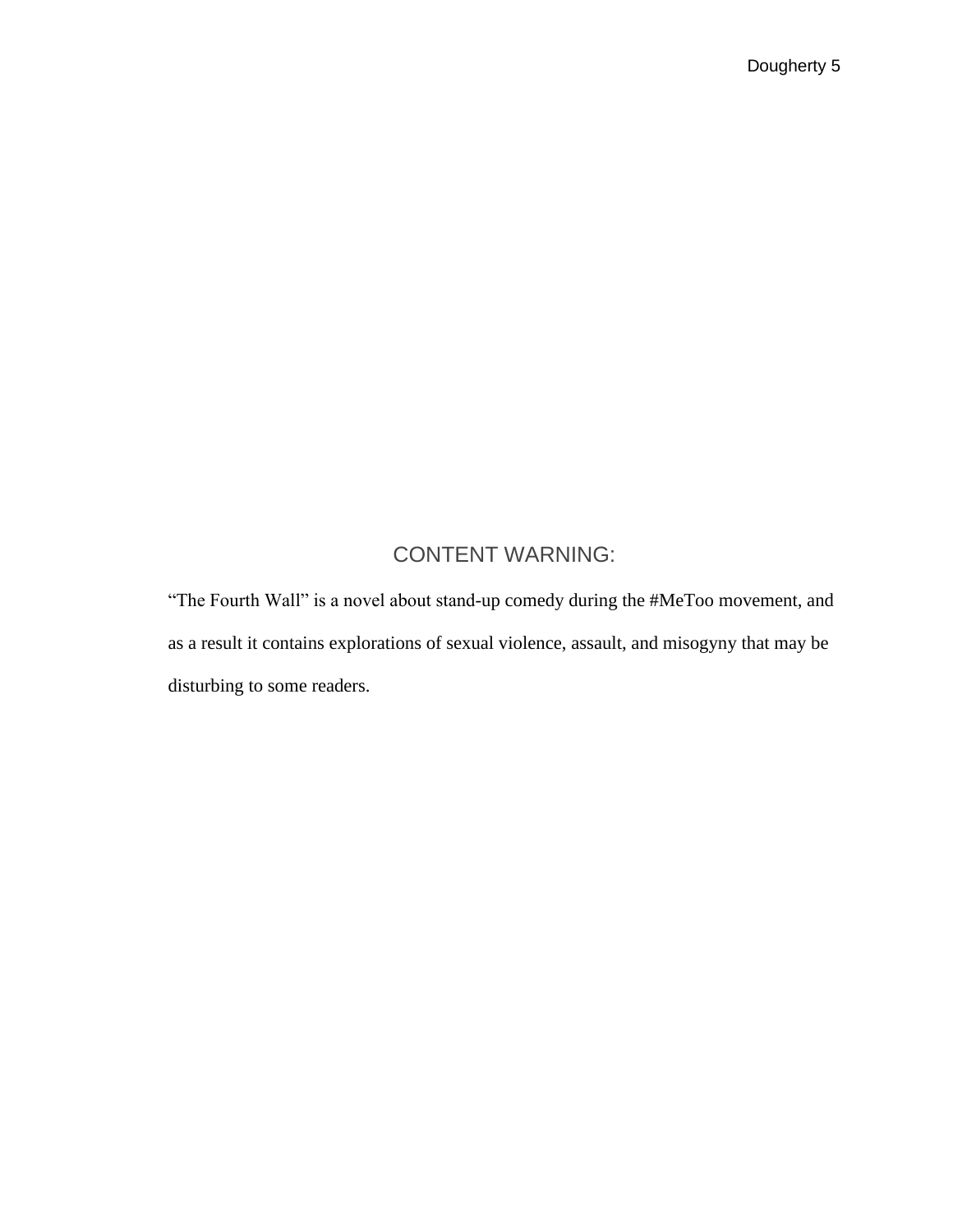#### Chapter One

<span id="page-6-0"></span>Elizabeth sheds her golashes and coveralls in the mud room and then heads to the kitchen to check on dinner. She can hear her husband and daughter laughing together. She startles at the pain; she'd adjusted to the oppressive quiet left behind by her daughter's departure to college over the past three years and her visits home are always jarring.

 Kara is fighting a laughing fit watching her dad wipe tomato sauce off the underside of the cabinets, but her face falls when she sees Elizabeth. Kara mumbles about checking something and crosses the kitchen to the stove. Elizabeth watches her back as she works, wondering, as she often does, how their relationship fell so far apart. Every interaction is either meaningless small talk or screaming fights. There is no in-between. The bones of her daughter's shoulder blades press sharp against her shirt as she stirs. Elizabeth wonders if she's eating enough.

When Kara was fourteen, she came home from the private Catholic school she attended with a notice that she was facing possible expulsion and a date for a hearing in front of the school board. The only explanation provided was that she had violated the school policy by engaging in "self-destructive behavior that poses a serious risk to the mental health and well-being of others in the St. Vincent community". The next day Elizabeth woke up early enough to get her morning farm work done in time to drive Kara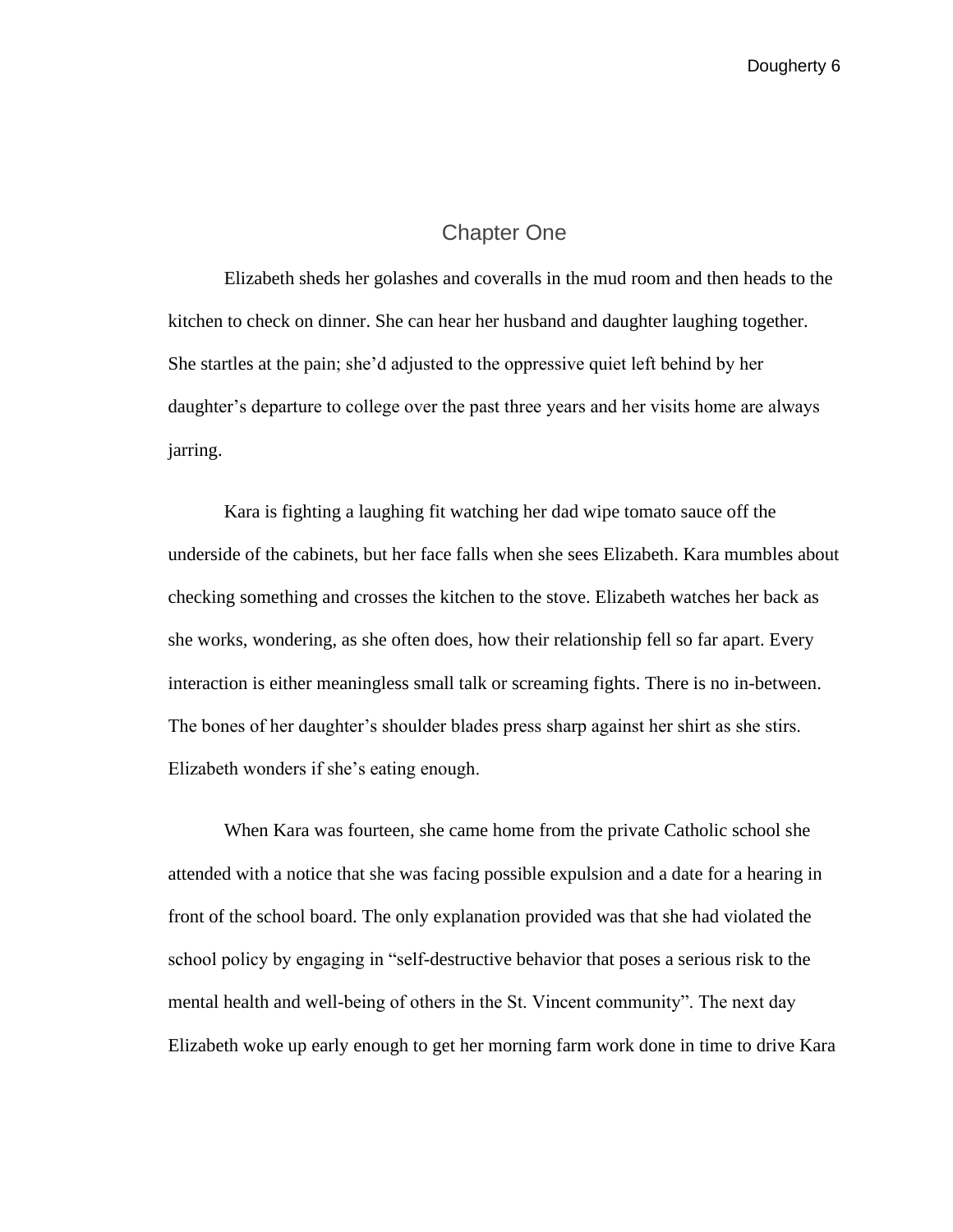to school. In the principal's office she stared at the track and field medals hanging on the wall while he and the school guidance counselor tag teamed an explanation.

"Well, I did wonder about the radio silence when she brought back the previous notes with your signature, but I sent you copies through the Starperformerz online system so I assumed you had to be seeing them, even if she was forging your signature…" Translation: This is your fault. You should be checking the online system.

"I don't have to tell you that Kara is a troubled child…" Translation: This is your fault. You should be more aware of your child's well-being.

"We don't want to punish her for having a mental illness, but we have to consider the well-being of all our students…" Translation: This is your fault. You have obviously either traumatized this poor child or passed on some genetic dysfunction.

After an hour of this, neither of them had actually explained what behavior Kara had exhibited that prompted the expulsion. Elizabeth wanted to ask, but her brain was too busy wrestling with the enormity of her failures. When the last of their explanations came, they fell onto the pile like the final clump of cement dropping from the end of the mixer, wet and impossibly heavy, providing the raw materials the counselor and the principal needed to seal her off as an embarrassing mistake.

"Excuse me...I've been listening patiently but I have yet to hear the answer to the question I asked when I walked into this office an hour ago. So I'll ask it again. What. The fuck. Did *my* daughter actually *do*?" All the concrete in the world wasn't enough to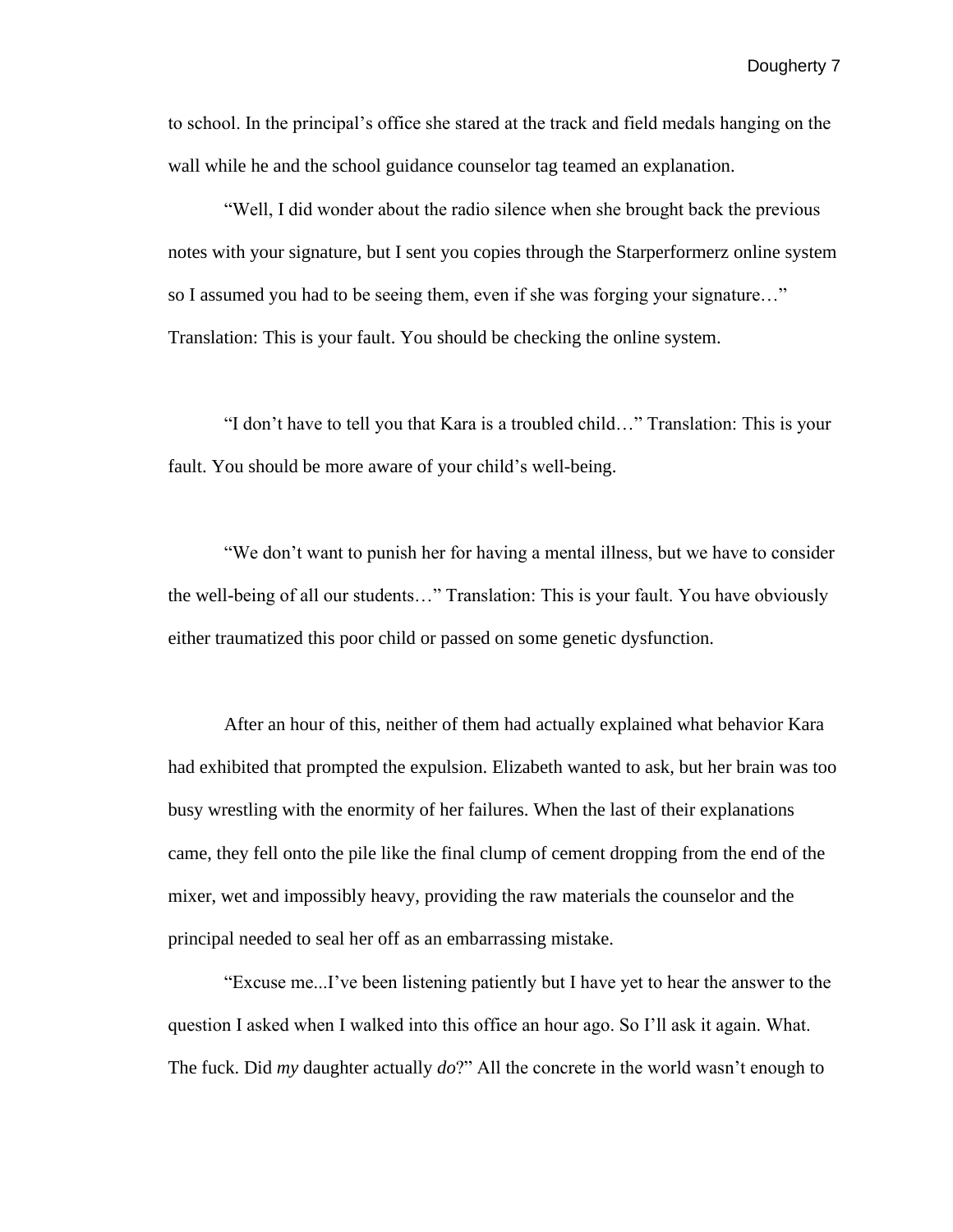keep her from seeing the shock register on their faces, then melt into the smug satisfaction of being proven right in their judgement. She knew she should care, but she didn't. She didn't care if Kara was expelled from their stupid school, she had other options. She didn't care if these two people thought she was a bad parent.

But....what if they were right? What if she was a bad parent? She could handle the failure in an abstract sort of way, but parenting didn't happen in the abstract. There were real world consequences for failure, and they come in the form of harm to the person she cared about the most. When she looked at her teenage daughter, she didn't see the gangly awkwardness of burgeoning adolescence, didn't smell the hyperactive sweat glands, didn't hear the hint of sarcasm in her voice. She saw the toothless yawn of a milk-drunk newborn. Smelled the sweetness of baby shampoo. Heard the satisfied gurgles fading to the deep breathing of quiet slumber. Only a monster would wish harm on such a fragile little being.

In that moment, Elizabeth was overwhelmed by the urge to run out of that office and throw open classroom doors until she found her precious baby girl. She would hold her close and beg forgiveness, kiss the top of her head over and over, reassure her that she was safe. Instead, she waited in heavy silence with the principal as the counselor printed off copies of a month's worth of notes home, each bearing Elizabeth's signature in Kara's handwriting.

Now, six years later, Elizabeth sits at the dinner table and remembers sifting through the reports of depression, recommendations for counseling services, documentation of self-harm and suicidal ideation. She considers this moment to be the start of what would eventually be a vast distance between them, though deep down she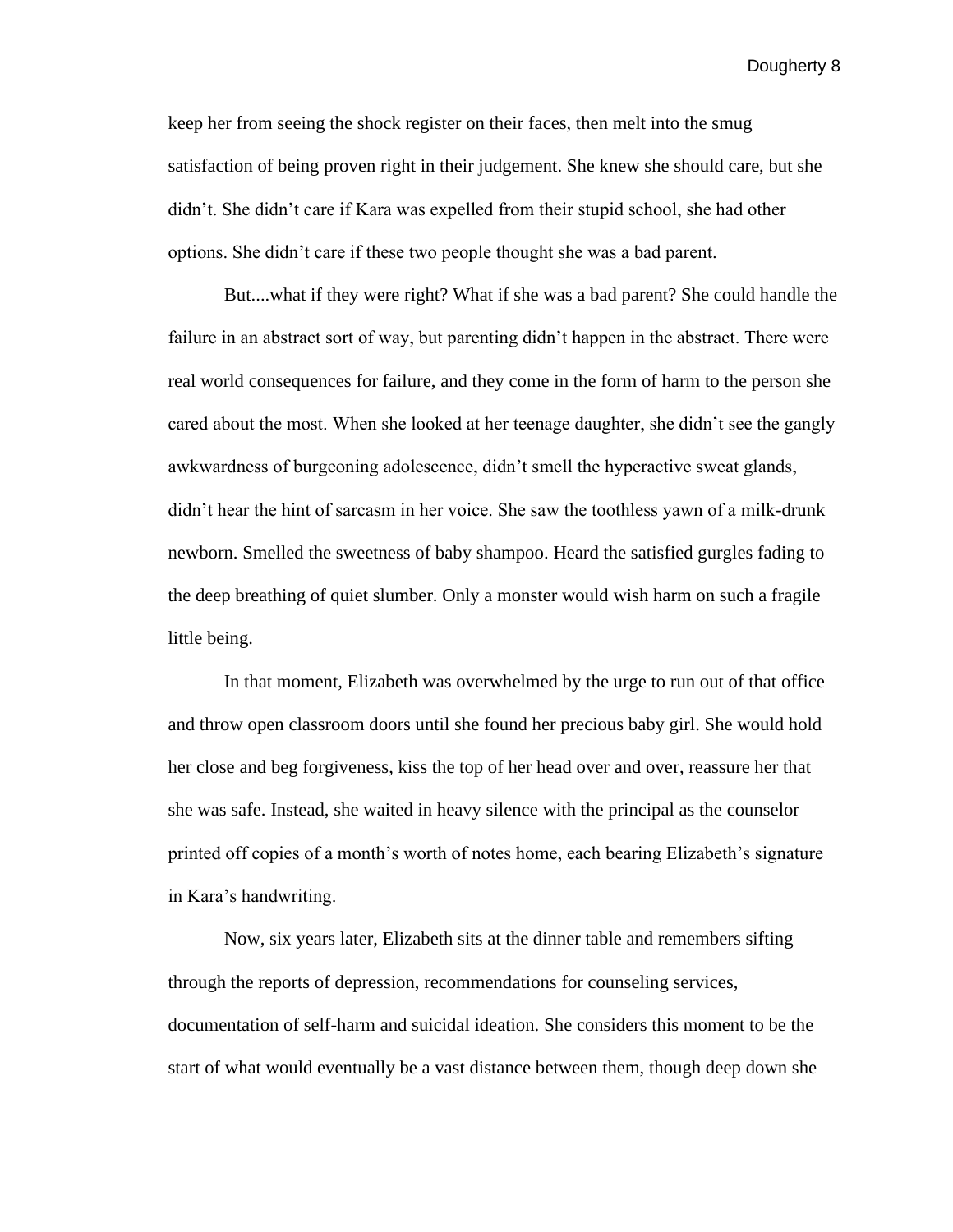acknowledges that those documents were evidence of a distance that already existed, that started without her noticing. Even with the distance, this is a story with a happy ending. Kara is a senior at the University of Nebraska-Lincoln now, just over a semester away from graduating with her degree in Engineering. Elizabeth can endure the pain of separation as long as she knows her daughter is alive and well. This is what she's thinking as she notes that Kara is fidgeting and sees she hasn't touched her food.The chair creaks as she shifts with discomfort.

"Mom" Kara begins, and Elizabeth's thoughts fade into a sort of primal unease. "I've decided to withdraw from my classes."

Kara is looking at her father as she speaks, so Elizabeth looks at him too. Steven is smiling and nodding encouragement. She wants to hit him. It's clear that he already knew this announcement was coming, that they'd conspired about the best way to tell her. If he'd had any sense at all, he would have suggested Kara wait, told her to let him talk to Elizabeth first. It was so easy for him to be ok with this, while she was in that principal's office experiencing the trauma of realizing she didn't know her daughter at all, he was busy battling his own demons in a rehab facility. And before that he'd been under the fog of an addiction to narcotic pain killers. In a sick sort of way, Elizabeth found she envied him that day. He had something to blame for his negligent parenting. He even had a good reason for developing the addiction in the first place. When Kara was born, he was working as a nurse at a local hospital. By the time she was starting kindergarten, he was experiencing severe back problems. Fast forward through lots of specialists visits, physical therapy, and a handful of surgeries and you end up with a nurse forced into premature retirement with an opiod addiction.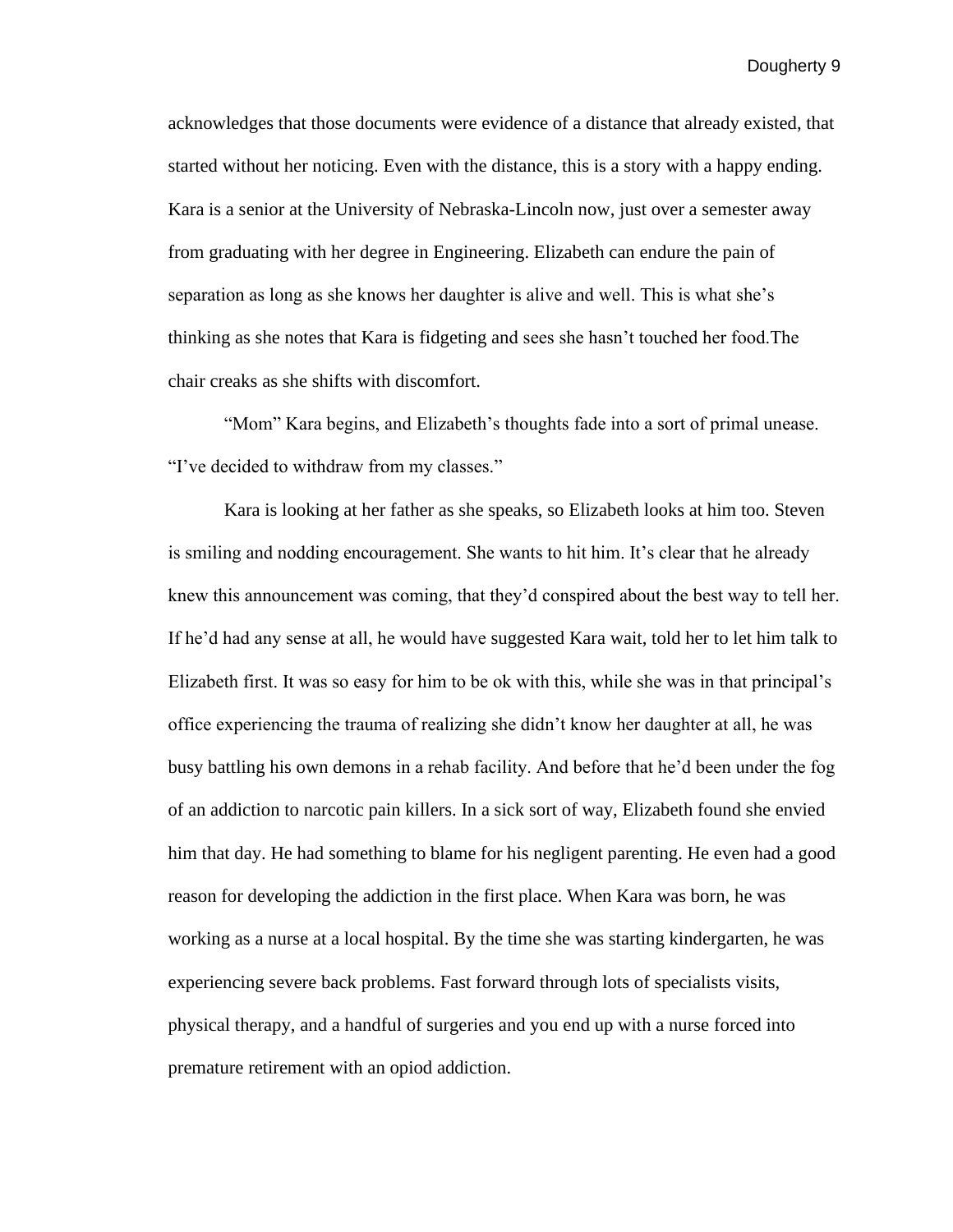"Mom?" Kara's voice cracks and Elizabeth realizes she is holding back tears, her anxiety driven high by the long silence following the announcement.

*She is afraid of me. My daughter is afraid of her own mother.* Everything is shimmering and her tongue is thick and dry, so all she manages is a strangled "Why?"

She can see immediately she has made a mistake. Steven is looking at Elizabeth as though she'd been asked to host dinner for the Queen of England, but set the table with three salad forks on a paper towel. She couldn't see how they had any right to be so offended. What did they expect? Was she supposed to move straight from shock into being supportive without questioning Kara's motives? It wasn't fair. They'd whispered behind closed doors, playing out this scene as judge and jury, expecting her to prove her own guilt before they'd even read her the charges.

It is Steven who breaks the silence.

"Kara just feels like she's got as much out of her education as she's going to." He speaks with steady confidence and it makes her want to scream. Instead, to her horror, she cries.

It starts quiet, tears dropping gently off her cheeks and onto the tablecloth, leaving little dark circles in the pastel pink floral pattern. She tried to wrestle her thoughts under control, but they were gone. The pressure built in her chest until it erupted out in a wet whoosh of air through her lips. She could feel Kara and Steven staring at her and she wanted to die, to curl up into herself until they couldn't hear the sobbing. Crying was such a stupid, worthless action. All her life Elizabeth hated crying, would do anything to avoid it. She wasn't the type to appreciate the 'emotional release' it supposedly provided for others. But her body wanted her to cry all the time--when she was sad, when she was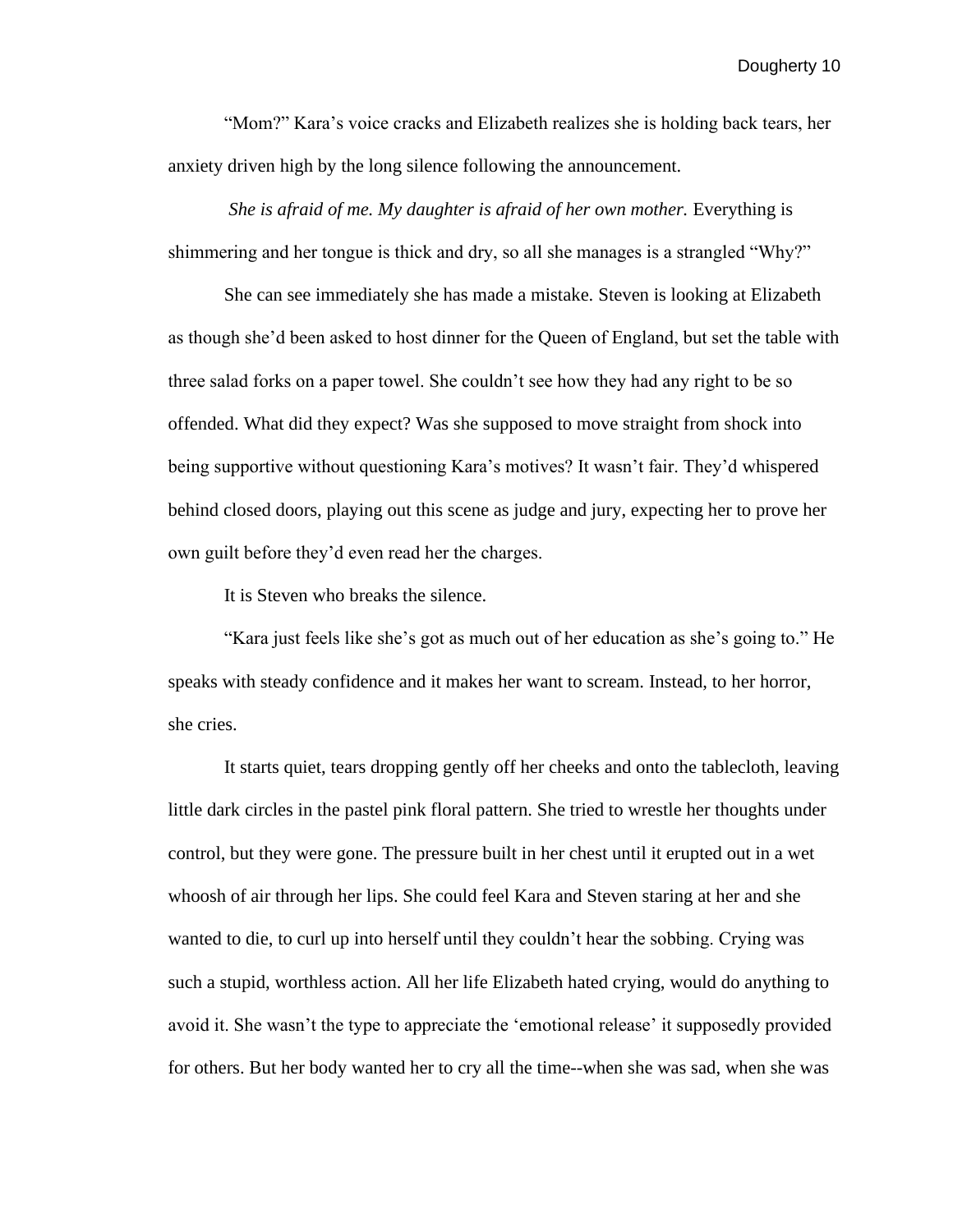angry, when she was in pain, when she was happy. Cry cry cry. She usually had enough control over it to avoid it, even when she wasn't able to stop it completely she managed to hold off until she could get somewhere private. And now here she was, sobbing loudly in front of her husband and daughter. The humiliation made her angrier.

She hadn't cried in the principal's office that day six years ago, she didn't even cry when she read over the notes at home alone later that day. She wasn't able to summon tears for their hearing in front of the school board, though she'd wanted to. She thought it might help if she cried, but in the end the school board didn't really care about the principal's complaints, they were more interested in receiving another tuition check than they were in protecting the other students from Kara's depression. She didn't cry during the following two years, when they had screaming matches loud enough to shake the house off its foundation, when she had to all but physically drag Kara out to the car for her weekly therapy sessions.

There was only one other time Elizabeth cried in front of her daughter--during the conversation she had with the doctor in charge of Kara's discharge from a psychiatric hospital the spring of her junior year.

\*\*\*

It was mid-March, the height of the calving season. Elizabeth had just come in from assisting a cow with an especially challenging birth when she got the call from the local police station. They'd placed Kara under emergency protective custody and would be transporting her to the Regional Center in Lincoln following a suicide attempt. On the way to the police station, Elizabeth realized that she hadn't thought to ask why Kara was at the station and not in a hospital if she'd tried to kill herself. The realization calmed her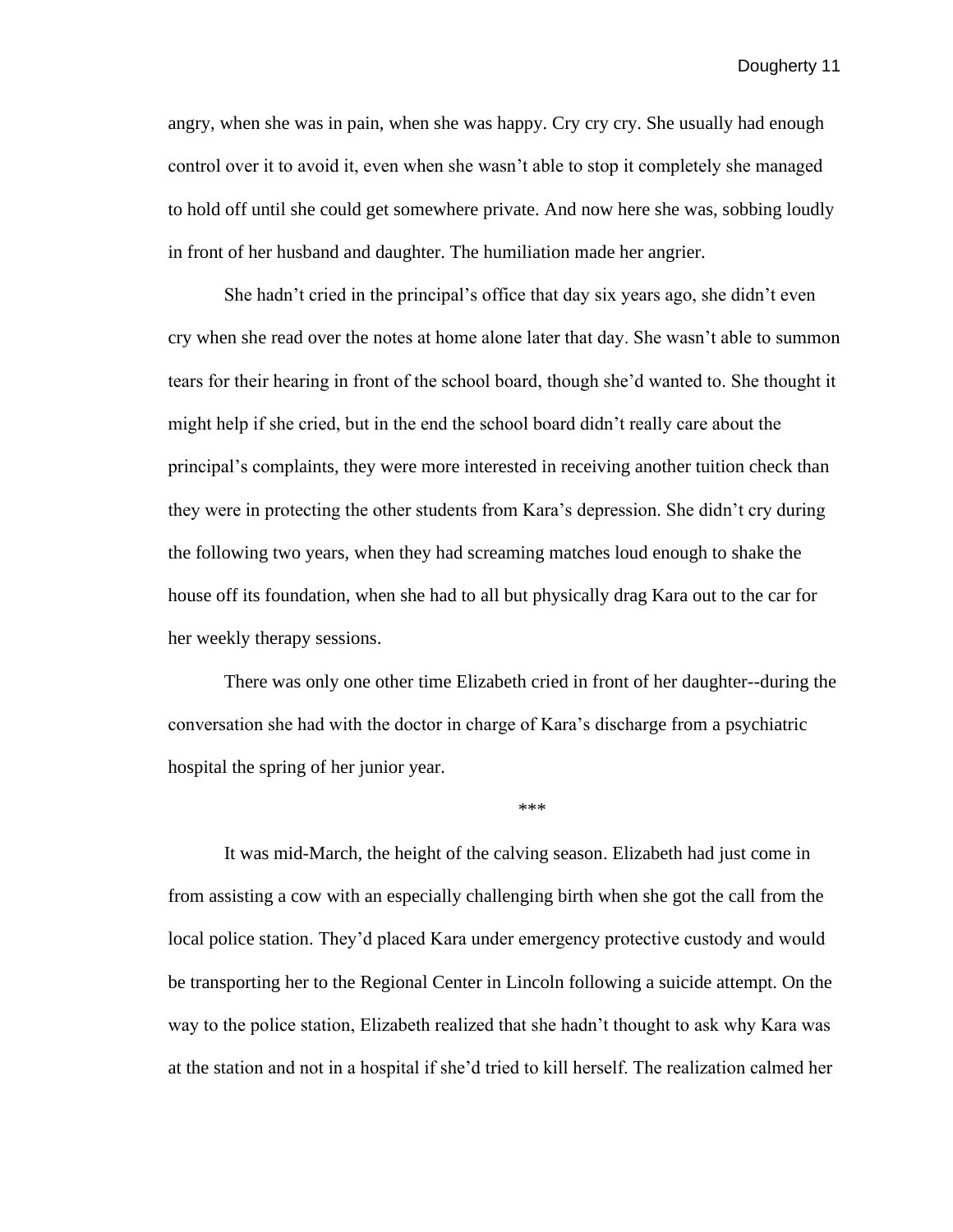down. If Kara was seriously injured, she would be in an emergency room, not waiting for her at the station. She slowed down and eventually pulled the car into an empty parking lot outside the old diner. She knew she should be getting to the station as soon as possible, but once the fear of immediate danger was gone, she felt the need to collect her thoughts. She just needed to review the facts.

Fact #1: Kara was supposed to be at work.

It seemed unlikely to Elizabeth that Kara would try to kill herself at work. It wasn't a stressful job. She didn't need it. There was plenty of work for Kara to do on the farm, and Elizabeth had been "paying" her an hourly "wage" for years in the form of depositing money into a college fund that she could write off on the farm taxes as labor expenses. Kara's therapist had suggested she find a job several months ago, claiming being less financially dependent might help her feel a greater sense of control over her own life.

Elizabeth always struggled through the monthly progress report sessions she had with Kara's therapist. It felt like a violation to listen to Dr. Nembla recounting her daughter's damages like a book report, though Elizabeth was hungry for even this shred of intimacy between them. Dr. Nembla was always suggesting scheduling a session for Elizabeth and Kara at the same time, but Elizabeth gave polite excuses not to follow up on that advice. She'd never been in therapy, and if she was honest with herself she wasn't sure she believed in it. It felt like a modern invention, a side effect of a world full of people who are so busy distracting themselves with technology that they don't take the time to stop and appreciate the world around them. Every other month the news reported on the latest thing Millennials have re-defined as "trauma". In her darker hours, she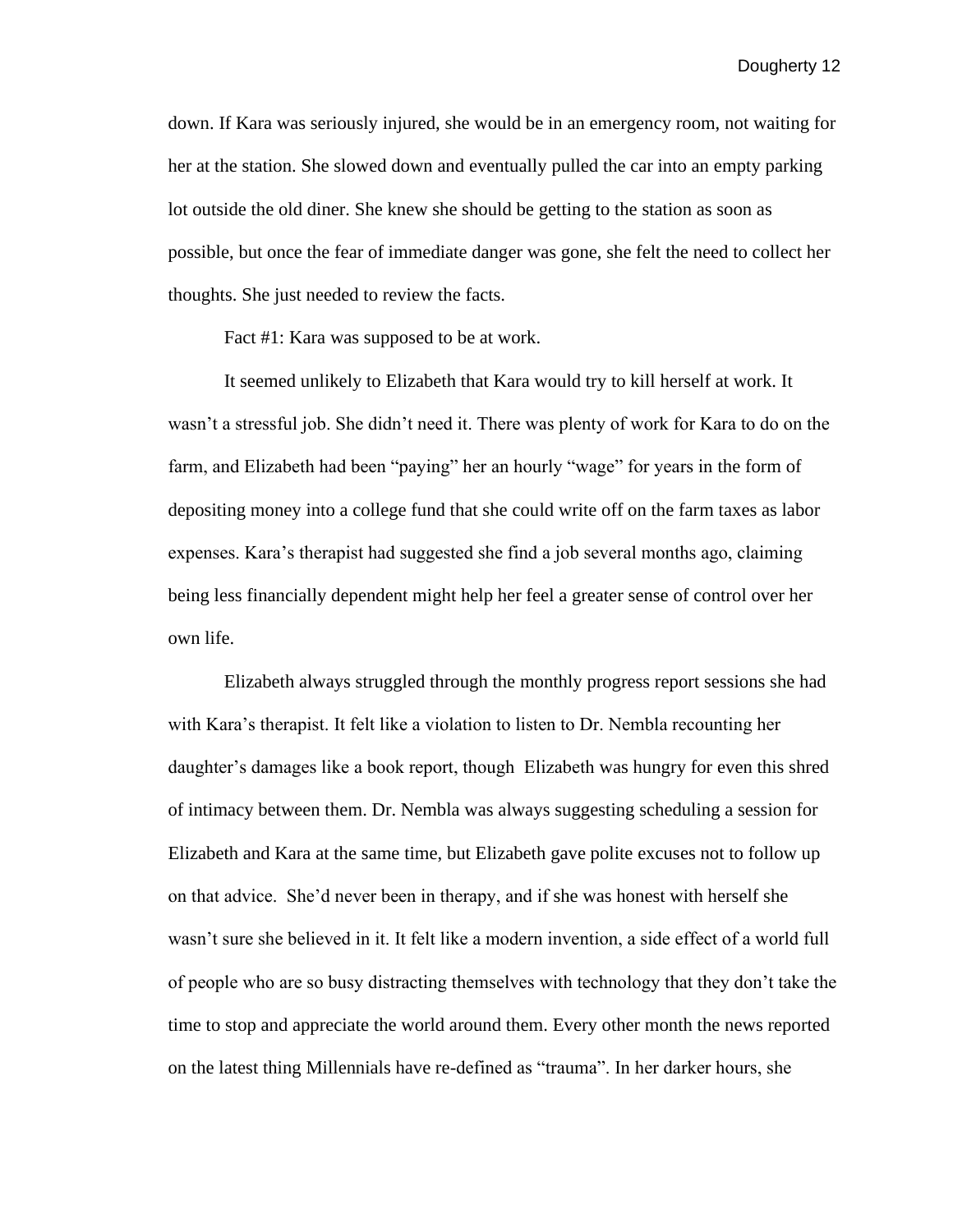wondered if taking Kara to the therapist was enabling her to continue with what might just be attention-seeking behavior. Those thoughts made her feel guilty, but it was hard to understand Kara's experiences when she only ever heard about them secondhand through the therapist. And now through the police.

Fact #2: Kara was not seriously injured.

She knew from Steven's years working as an E.R. nurse that if Kara had been injured, even in a way that didn't appear to be life-threatening, she would have been taken to the E.R., not the police department. Steven has always had a morbid fascination with suicide, ever since his own father killed himself when Steven was a teen. He attributes his decision to become an E.R. nurse to this, and Elizabeth could understand that watching your father die on the table might inspire the drive to follow in the footsteps of the nurses and doctors who did their best to save him. What she didn't understand was the desire to continuously expose himself to media that covered it as a topic; the way he spoke faster, the way his voice rose in pitch when he told her stories about the rare occasions when they got a patient at his E.R. who'd attempted it. He didn't even try to hide his disappointment when he talked about hearing the code for suicide attempt over the police scanner, only to end up with a patient who'd barely scratched their wrist with a paper clip, or had mild rope burns on their neck from trying to use "the wrong kind of rope". Even in retirement, Steven kept himself busy writing stories about suicide and sending them off to healthcare magazines and books like "Chicken Soup for the Nurse's Soul".

Still, Elizabeth was willing to overlook this character flaw in her husband. After all, he's experienced multiple traumatic events over the course of his life, and *real* trauma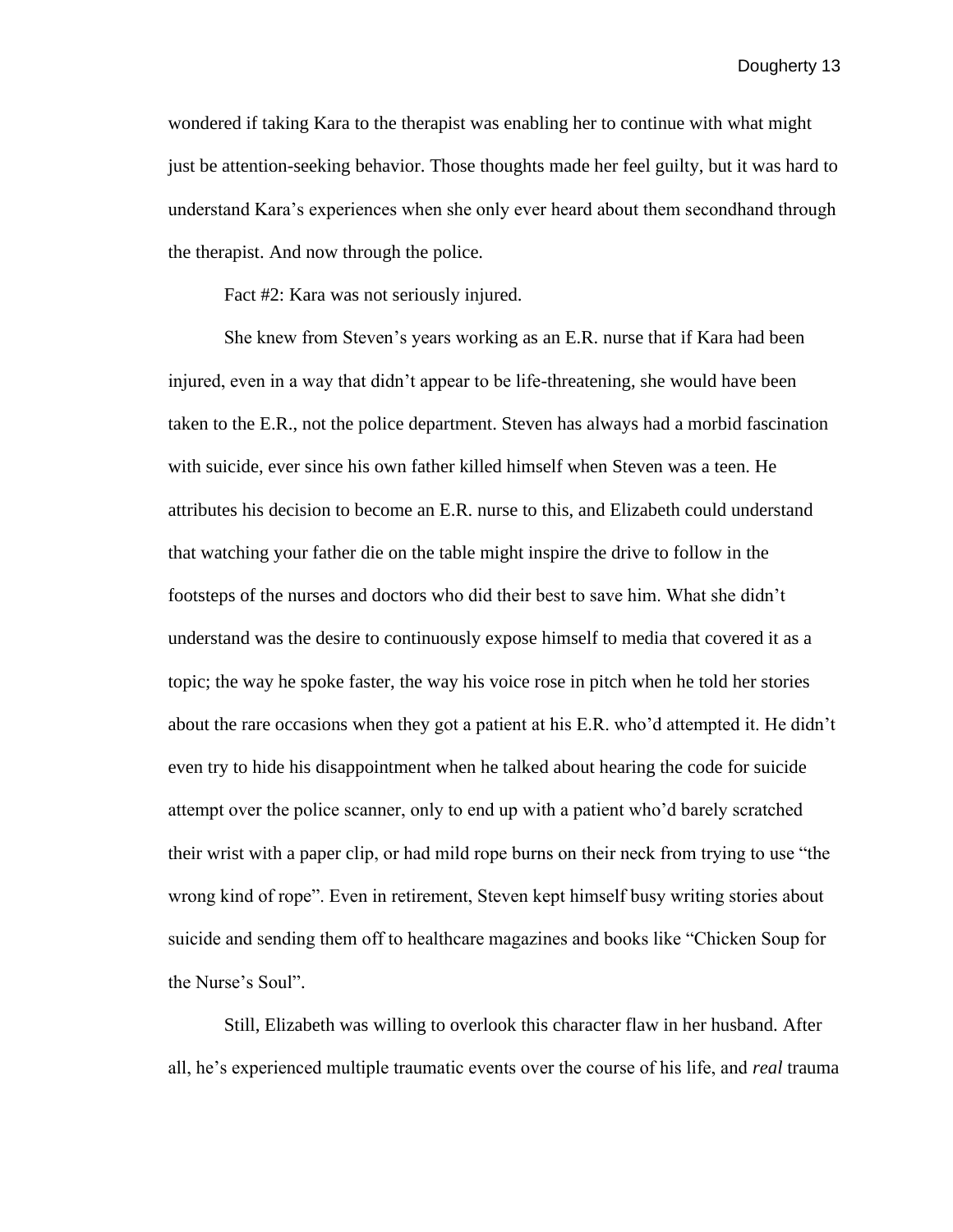like that never goes away entirely. But Kara. What about Kara? She had two loving parents, a modest home in the country with acres of space to explore and farm animals to antagonize. What was so traumatic about that? And sure, her father had battled opioid addiction, but even under the influence he was invested enough in his daughter's wellbeing to cooperate with Elizabeth's efforts to shield Kara from it. Elizabeth was adult enough to acknowledge that part of her frustration stemmed from the jealousy she felt of the seemingly unbreakable bond between Steven and Kara, coupled with a sprinkle of bitterness at the way they both seemed to resent her for being the responsible one. They should have been thanking her, really. She was the one who bit her lip and endured the burning in her muscles as she poured every ounce of her strength into holding their family together. And of course she was happy they are happy, of course she was. But would it have killed them to let her in, just a little? Just because she doesn't televise her anguish, doesn't mean it isn't there.

In her darker hours, she wondered if she should have taken her baby girl and left Steven to lose his battle alone. Given his family history and the severity of his rock bottom while he had her support, she knows what leaving him would have meant. Elizabeth loves her husband. She has always loved him. This line of thinking left her with the same electric guilt she feels when she thinks about Kara's therapy. But still, but still, but still.

When she fell down both these rabbit holes at once, she felt ugly for weeks after. If Kara's behavior came from a desire for attention, and if therapy enabled her to act on that desire, then surely Steven's history offered his daughter an even greater source of enablement? If Elizabeth had left her husband to die, would Kara have been chattering at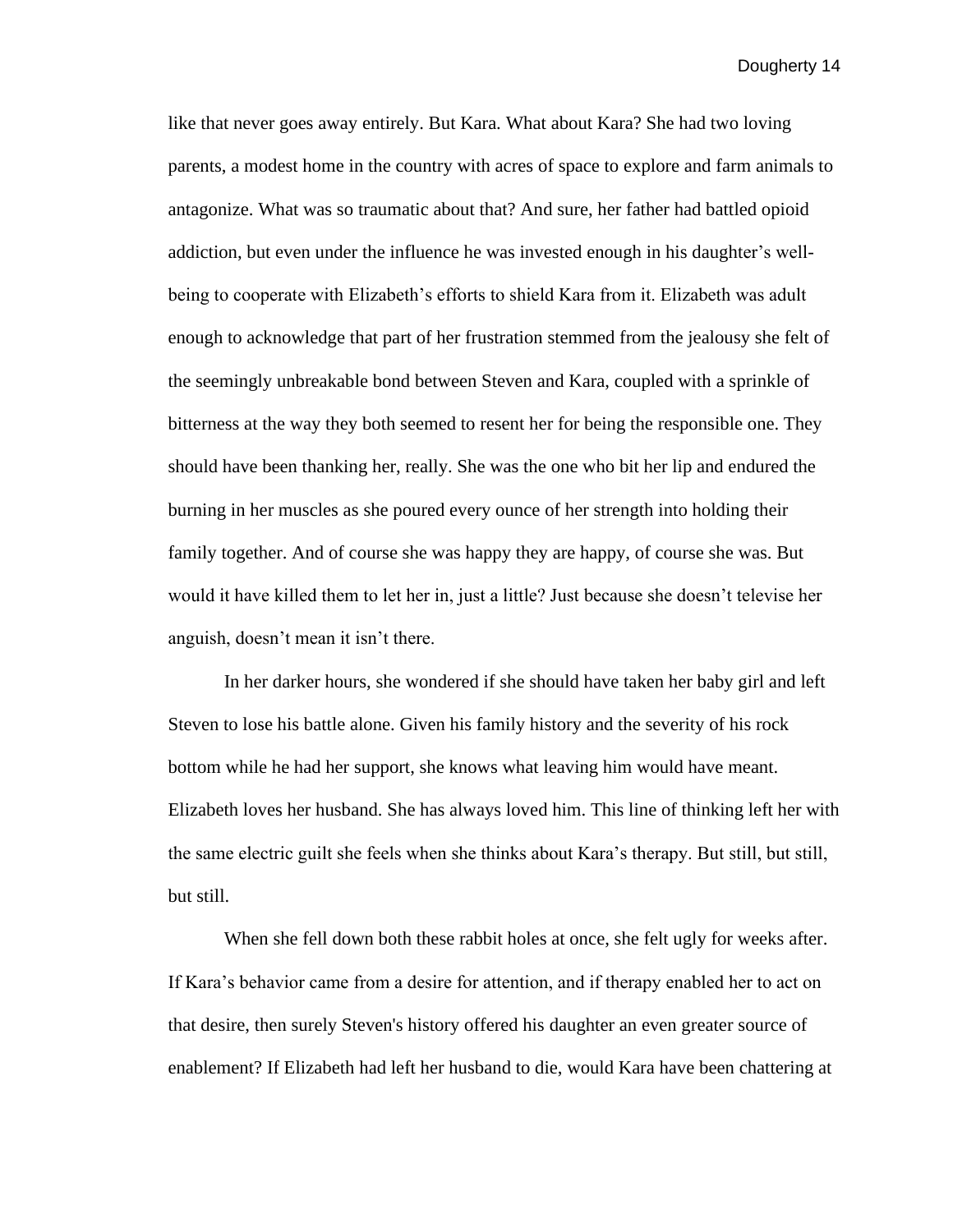Elizabeth about how school went over the cattle shoot instead of self-destructing at the police department?

Elizabeth shook the thoughts out of her head and shifted the car back into drive. And while she was mostly successful in turning her attention to her more immediate concerns, a final ugly thought broke free and dribbled out her ears, belching poison as it went. *You chose your screwed up, junkie husband over your innocent little girl.* 

Through sheer force of will, she'd stopped herself from engaging with it. She was already too familiar with the sun-bleached bones she'd find at the end of that line of thought. Instead, she rolled her fingers further forward over the top of the steering wheel and squeezed, savoring the sight of her knuckles as they strained against her skin.

\*\*\*

When the doctor's assistant called to inform her that Kara was approved to be discharged from the Regional Center the following Monday afternoon, Elizabeth was confused. "But, she was only just admitted Friday night. It can't be safe to release her so soon."

"Well, Dr. Hall met with her this morning and he approved the discharge." The assistant's tone wavered between sympathetic and patronizing. "The way he explained it to me, it sounds like she would have been released much sooner, if only she hadn't been admitted over the weekend. We don't have appointments for formal psychiatric evals outside of normal business hours."

#### "What? Why?"

"Well, to be frank, the doctor wasn't sure why she was brought here to begin with--"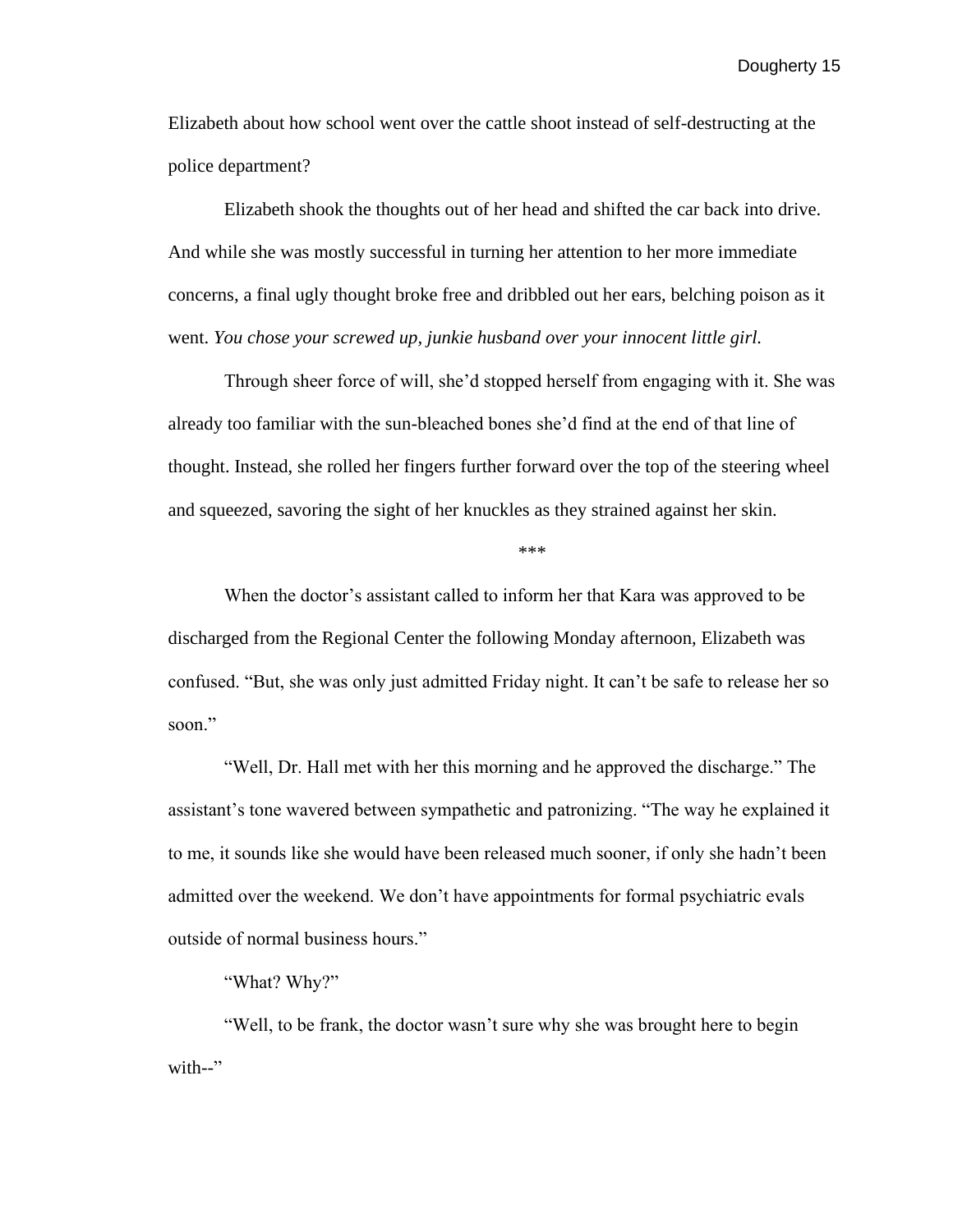"She was *brought* there by the police because she is a 17 year old girl who tried to *kill* herself!" Elizabeth's interruption was met with fuzzy silence from the other end of the receiver and Elizabeth instantly regretted it. "I--I'm sorry. This is all very new for me."

After a few more beats of silence, the assistant cleared her throat and continued. "Yes, well, I meant he wasn't sure why she was brought to our facility instead of the psychiatric unit at your local hospital. We typically only admit patients that are experiencing, uh, well...people who have made more *serious* attempts."

It was Elizabeth's turn to sit a few moments too long in silence. When she did speak, she felt like she had gravel in her throat. "Because she was stopped before she managed to injure herself, you what, think she wasn't going to go through with it?"

"No, no, that's not what I meant at all."

Elizabeth could have sworn she heard the assistant's eyes rolling through the phone. "Well, that's what you said. You said she wasn't serious. Or the Doctor said it to you. Can I speak to Dr. Hall myself?"

"As I said, Dr. Hall is in charge of the formal psychiatric evaluations, so he is only on site from nine to five. And even then, he has appointments already booked for the rest of the day." The assistant's tone took on the artificial warmth of the standard 'I-am-aprofessional-my-word-is-final' voice customer service reps use to discourage people from bothering someone higher up the corporate food chain. Elizabeth smiled, despite the grim circumstances. This woman had no idea who she was dealing with.

Elizabeth had a talent for negotiating to get her way, especially with people in official positions. Growing up, she'd spent hours trotting around her father's feed store,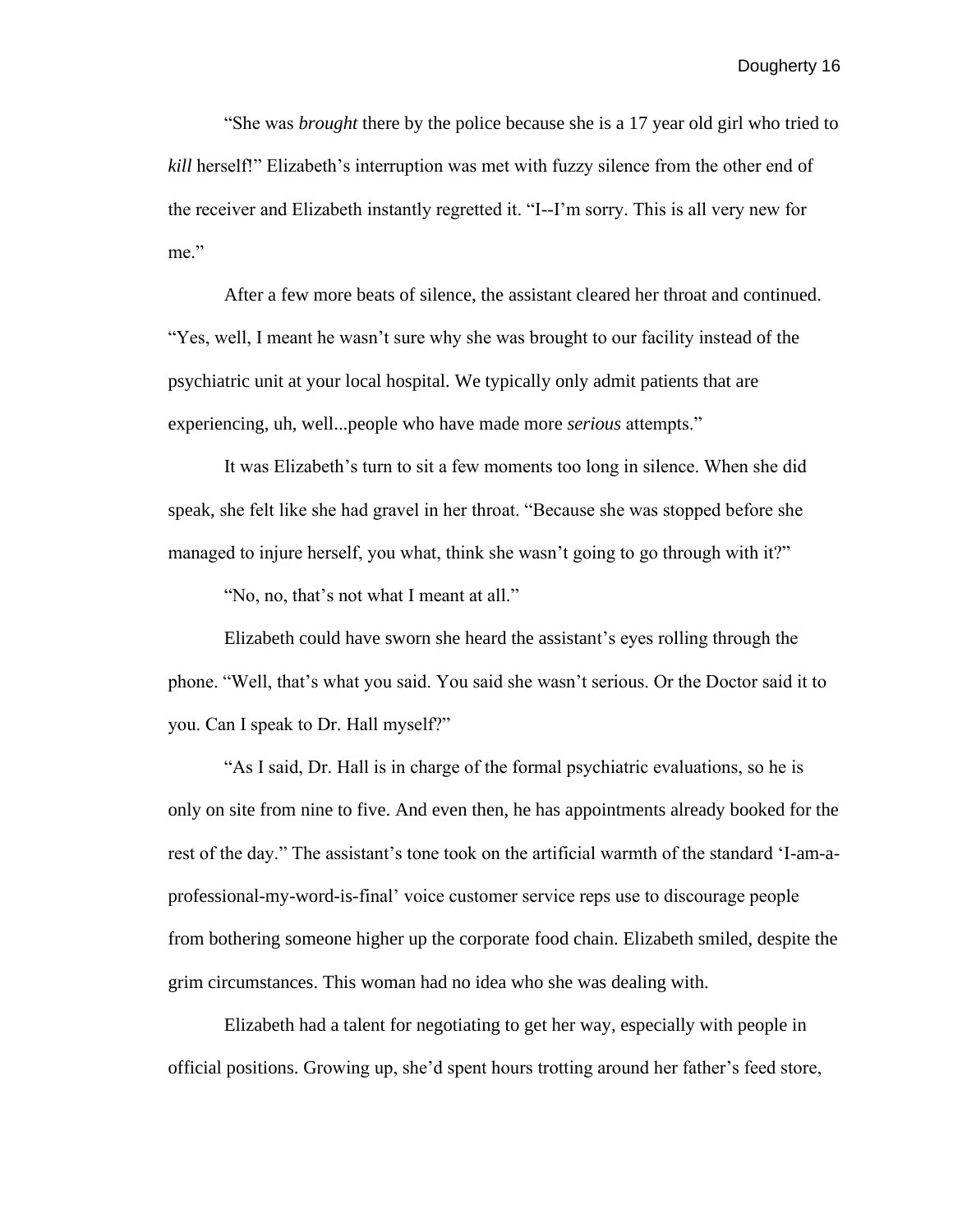listening to the conversations he had with his customers, most of whom were rough around the edges take-no-shit types. Over time, she started to notice that he had a set of phrases he repeated throughout the day, things like "Well, you know how it is…" and "I know, it's a raw deal, but I have to keep the lights on and the pantry stocked, same as you. You know I'd do you better if I could." When she asked him about it, he looked at her for a moment, then in one smooth motion he swung his right arm behind her knees and scooped her up to his chest, using his left hand to ruffle her hair. "Pretty *and* smart. I'm gonna have my hands full in a few years, aren't I? My little lizard."

He wasn't wrong. She'd made good use of her time trying to stay out from underfoot, charming customers, distribution reps, and the store employees. In exchange for her little smiles and bobbing pigtails she received lessons in the language of commerce, lessons that paid off years later when she was doing damage control for Steven's addiction. Thanks to Elizabeth, Steven was never on the wrong side of the law, at least never officially. He kept his job for longer than he had any right to, only leaving when it was time to check into the best rehab facility in the area--a facility that would be far beyond their price range if it weren't for Elizabeth's diplomatic interventions.

Dr. Hall's assistant might as well have been trying to stop a rabid bear with a foam sword. She would've had a higher chance of success.

When Elizabeth walked into the hospital a day later for her appointment with Dr. Hall, she'd had good reason to expect things would continue to go her way. She had her negotiation skills to draw on, and she'd done her homework in case the doctor proved especially stubborn. She'd spent the rest of that Monday making phone calls to all the right places--Kara's therapist, their health insurance provider, an old lawyer friend who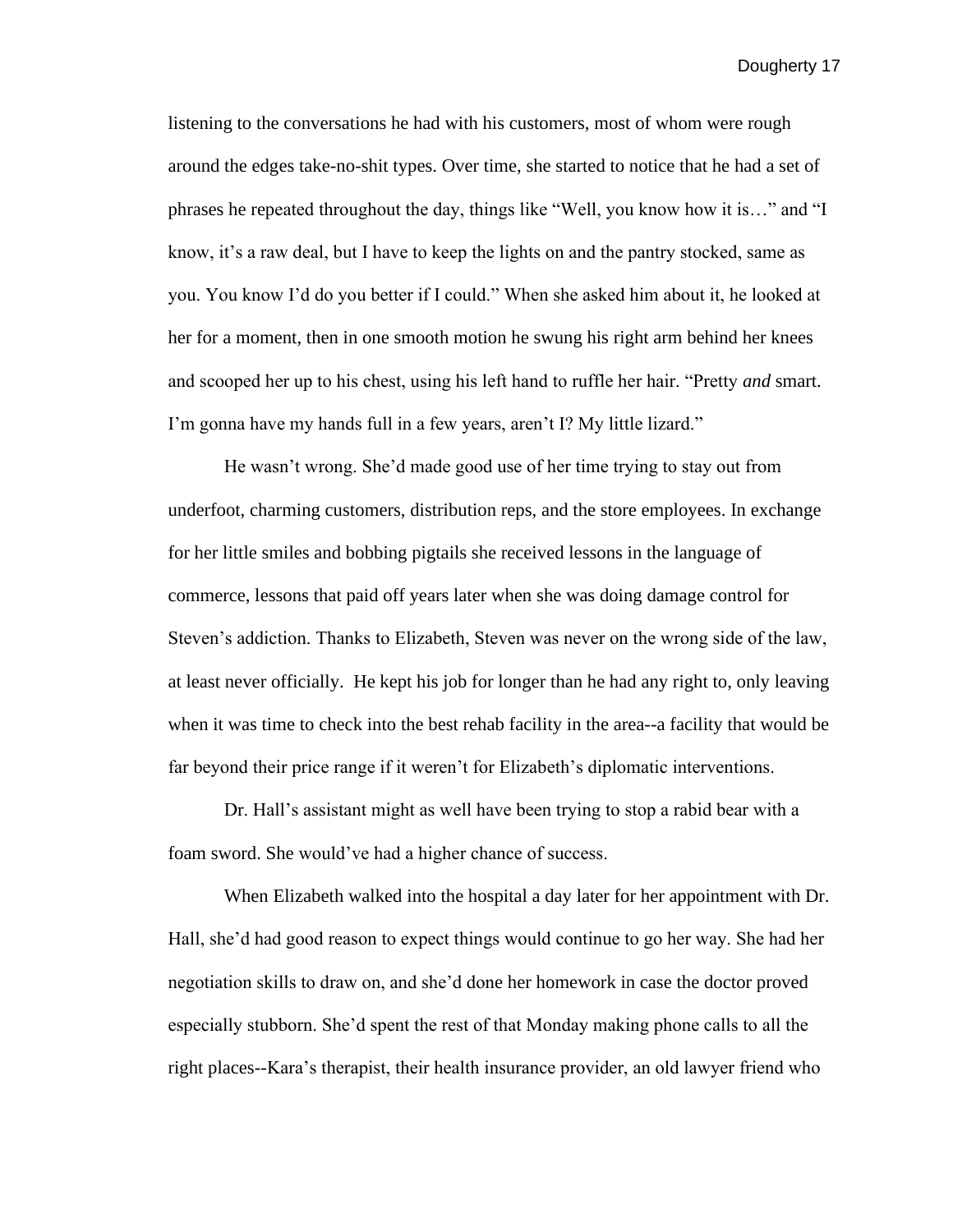specialized in civil suits. And after business hours were over, she'd conducted her own investigation into Kara's mental state, digging for evidence in her bedroom, her car, and the folder on the family computer labeled "Kara's junk. KEEP OUT!". Steven refused to help, claiming it was an invasion of Kara's privacy, but Elizabeth could not be swayed. Kara lost the right to privacy when she tried to hurt herself.

When the receptionist called her name, Elizabeth picked up the fruits of her labor- -notebooks full of macabre doodles and angsty poems, a half empty pack of cigarettes, a stack of the disturbing things she found and printed off the computer--and marched towards the doctor's office ready to prove her daughter was seriously disturbed. But when Dr. Hall pulled the door back to usher her into his office, Elizabeth stopped dead in her tracks. Kara was waiting inside, dressed in gray sweatpants and shirt bearing the hospital logo, her black hair spilling over her shoulders in a tangle of frizzy curls, clearly missing its usual treatment of hair product and a straight iron. In all the possible scenarios Elizabeth had run through her head in preparation for this meeting, she'd been alone with Dr. Hall. She wasn't sure if she could make the arguments she'd planned with Kara sitting right there. Dr. Hall turned and looked at her expectantly, but Kara just continued to stare straight ahead, not even glancing towards the door. It was Kara's lack of acknowledgement that pushed any concerns out of Elizabeth's head. She pulled the door shut behind her and crossed to the chair beside her daughter.

If Dr. Hall could feel the tension that crackled between them, he didn't show it. He leaned back in his black leather office chair as he spoke. "Glad to have you join us, Mrs. Coleman. Kara was just telling me how excited she is to get home to her cats."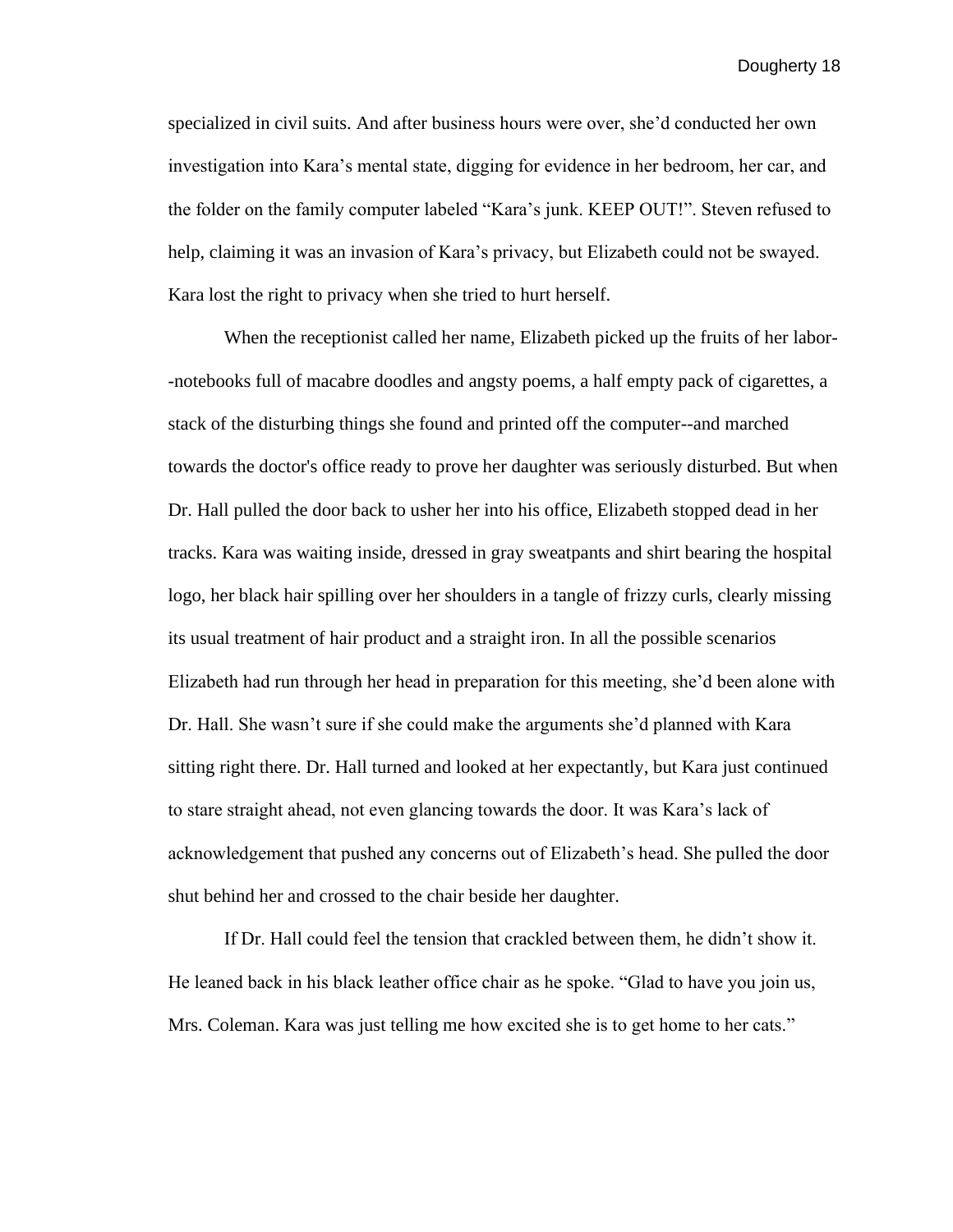They weren't Kara's cats so much as they were farm cats that she sometimes played with, but it was the word 'excited' that left Elizabeth with the suspicion Dr. Hall was just putting words in Kara's mouth. Kara was never "excited" about anything. Elizabeth knew he was trying to reinforce his decision to send Kara home, but she refused to let it rattle her. "Thank you Dr. Hall. I'm sure the cats are happy Kara is still alive and will be able to pet them again soon." Elizabeth leaned forward and laid out the notebooks, cigarettes, and envelope out on his desk as she spoke, hiding her delight at the little frown he gave when she added extra emphasis to 'alive'. "But as I'm sure you know, I'm here today because I don't feel it is best for Kara to come home just yet."

"Yes, of course. What've we got here?" He swept his hand towards the things she'd laid out.

"Well, I thought you might be interested in seeing something more concrete, so you wouldn't have to take my word for it when I say my daughter is in need of some serious professional help." Elizabeth watched Kara for movement out of the corner of her eye before she continued. "These are some of her school notebooks, I've earmarked some of the pages I thought you might find interesting." Kara looked down at that, her eyes followed the notebooks as Elizabeth handed them to Dr. Hall, who thumbed through them absently. When he finished, Elizabeth pulled the papers out of the manilla envelope and half stood up to set them on the notebooks in front of him. "These are some of the things she's saved on the family computer. As you can see, she's been downloading a lot of artwork featuring girls looking sad or hurting themselves. And that isn't all of them, there were hundreds."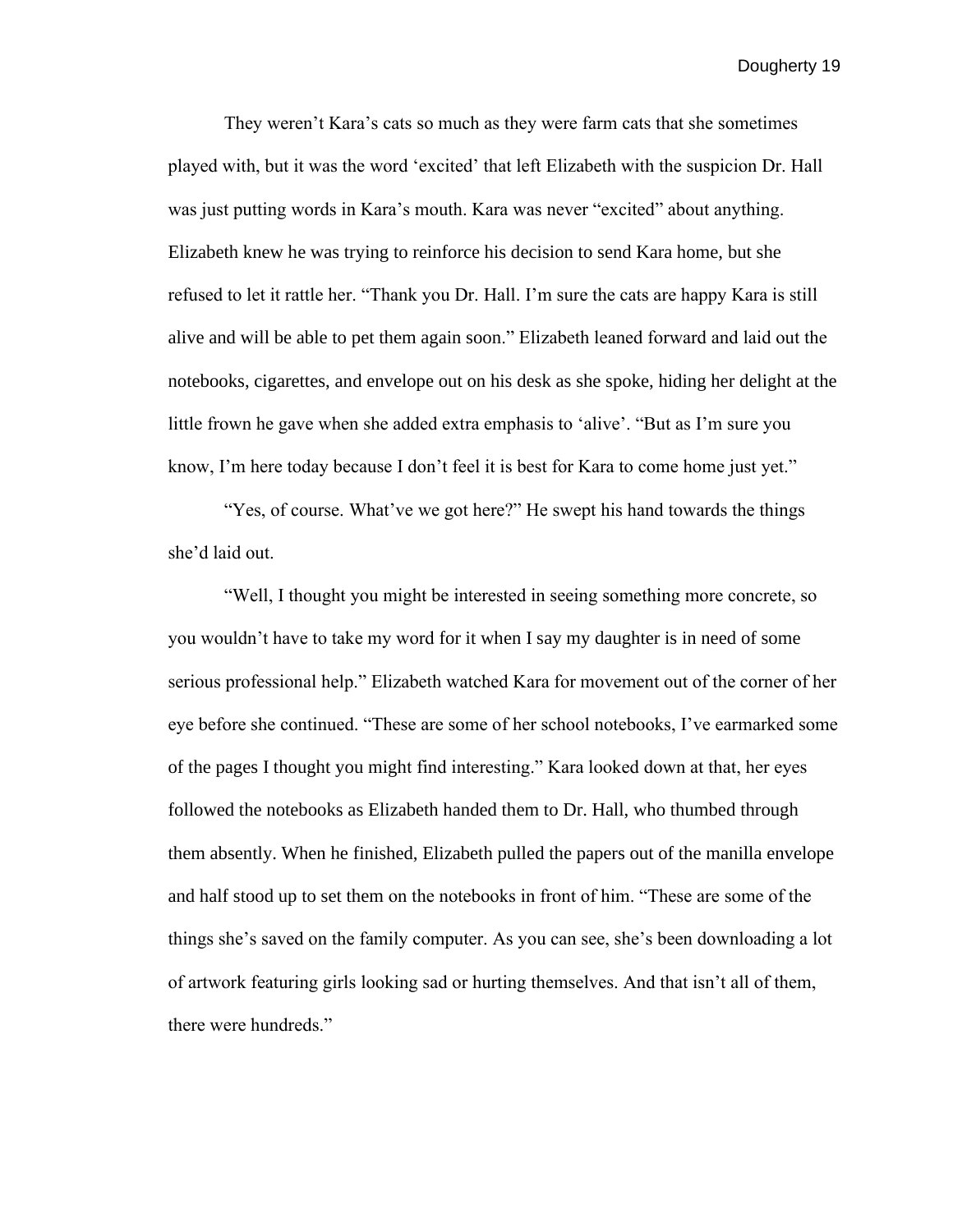Dr. Hall didn't respond for a while, and when he finally spoke, it was Kara he'd addressed. "Did you make this yourself?" He turned one of the pictures around towards them. Elizabeth remembered this picture being especially disturbing to her when she found it the night before. The background was a crumbling cemetery at night with a large mausoleum in the center. A girl in all black lay on her back on the mausoleum steps, her arms stretched straight out over her chest, holding a large kitchen knife with the tip pointed towards her heart. Elizabeth had a tingling sense of familiarity when she first saw it, but she was unable to place it the night before. It certainly hadn't occurred to her that Kara might have made it herself, it looked far too polished. But as she studied it in Dr. Hall's office, something clicked into place and she realized why it felt so familiar. The mausoleum was one of the only ones still standing in the older part of the local cemetery, the rest were destroyed and never rebuilt when a tornado touched down there decades ago. It was one of the stories Steven told when he did a brief stint giving cemetery tours. She remembered being horrified by the idea of a tornado throwing bones everywhere, but when she said as much as she followed him around the cemetery for his practice run, he'd only laughed. Her theory was confirmed when Kara gave a slight nod in answer to Dr. Hall's question.

Elizabeth waited for him to express his disapproval, but instead he said, "It's very good." and set it down with the rest.

"You...don't find it a bit disturbing? It's a little girl getting ready to *stab* herself in a graveyard for Christ's sake." She couldn't believe it.

Kara looked at her for the first time since she'd walked into the office. "She isn't a little girl. She's a grown woman."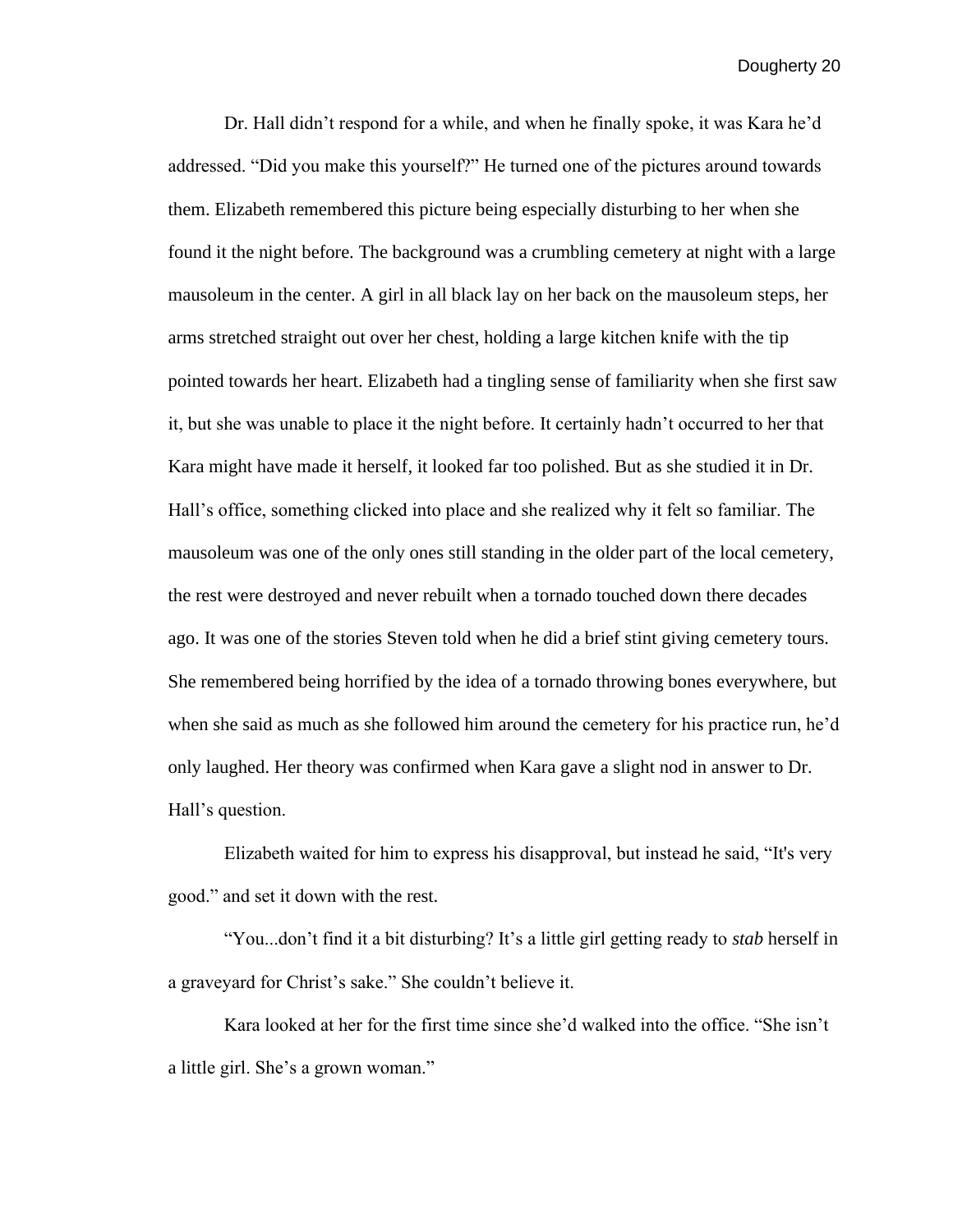Elizabeth started to speak, but Dr. Hall raised his hand. "Just a minute, Mrs. Coleman. Kara, would you like to tell us more about her?"

"She's a character in a comic I made for a friend." Kara said.

"What friend? Was it Jenna?" Elizabeth couldn't think of anyone other than Jenna that Kara might refer to as a 'friend', but Jenna didn't seem like the type of person who would want drawings of cemeteries. The two had been friends since childhood, and it was Elizabeth who put pressure on them to still spend time together as Kara evolved into a mopey loner while Jenna blossomed into a happy little social butterfly. Elizabeth took every opportunity to bring up how long it had been since Kara had Jenna over until she got sick of hearing about it and invited her to come over. When Jenna was at the house, Elizabeth pulled out all the stops to make sure they had fun, baking all kinds of goodies and checking in to see if they needed anything every hour or so. She even bought a mini fridge and a nicer couch for the basement, where they liked to hang out and watch TV. Once, she'd looked the other way when she caught them drinking beer down there, though it went against every mothering instinct she had. Of course, Kara got a stern lecture after the fact, but in the moment she'd been more invested in making sure Kara didn't lose the only friend she had left.

"Mrs. Coleman, please!" Dr. Hall's voice cut through her thoughts and she leaned back in the chair to signal she was done interrupting. He nodded his approval and turned back to Kara. "Kara, will you please continue? What is your comic about?"

Kara looked from Elizabeth to Dr. Hall before continuing. "Well, it's mostly about her--" Kara pointed towards the picture, "--her name is Sara. She kills stuff. Werewolves, mostly, but all kinds of monsters and stuff."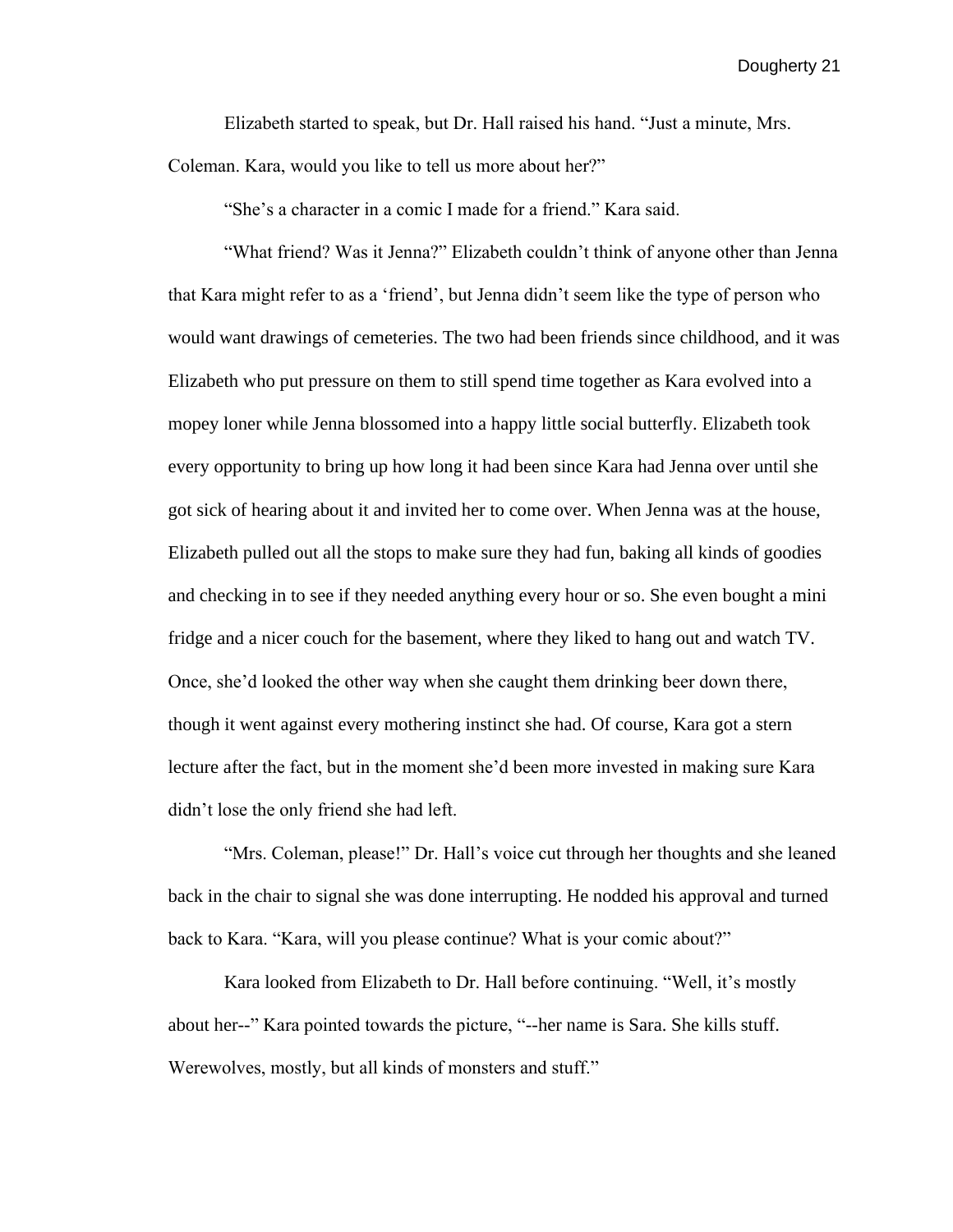"That reminds me of a TV show my daughter used to watch when she was around your age. The main character was in high school though, and she killed vampires."

"Buffy the Vampire Slayer?" Kara asked.

"That sounds right. Have you seen it?"

"Not all of it, but they play reruns sometimes after another show I watch. It seems really cheesy." Kara gave an embarrassed smile and looked down at her lap. But Dr. Hall just laughed.

"Yes, I seem to remember there being a lot of bad puns. But my daughter loved it, and it was certainly easier for me to watch than some of the other shows she was into. What about you, Mrs. Coleman? Do you and Kara have any shows you watch together?"

It had taken a minute for Elizabeth to process his question, she'd been so busy trying to reconcile the Kara sitting in Dr. Hall's office with the one she knew. The Kara she knew hadn't talked that much to anyone in years, especially not to a stranger. "I don't like what you're implying. And quite frankly, I don't think it matters why she drew this particular picture, it doesn't change the fact that she is a very sick little girl and she needs help." Dr. Hall opened his mouth to speak, but Elizabeth cut him off. "No, we're done discussing TV shows. That's not why I'm here. I know what's best for *my* daughter and if you send her home prematurely and she hurts herself in any way, I will come after you and your medical license with the full force of the law behind me."

"Alright, alright. I understand your frustration Mrs. Coleman, I know this is a very difficult situation to be in. Of course we can talk more about Kara's discharge orders, but first did you have something else you wanted to show me?" He pointed towards the cigarette pack, the only remaining piece of evidence.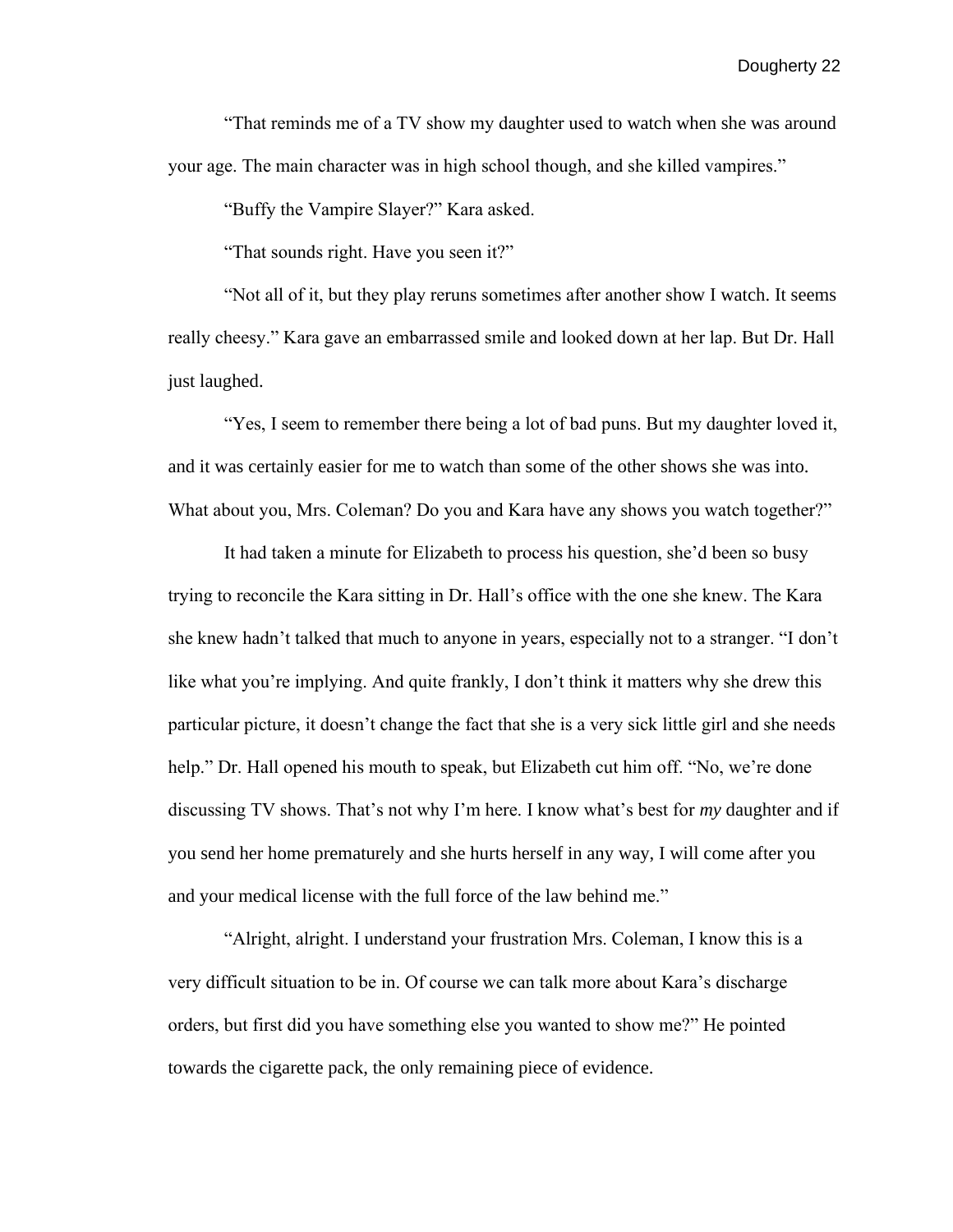"I--" Whatever Elizabeth had been about to say was lost when she'd looked back at the cigarette pack. Of course when she'd found it, she was horrified, and considered it to be further evidence that Kara needed help. But when she looked at it again, after she'd just chewed out the doctor for implying she hadn't been spending time with her daughter, after she'd just said "I know what's best for my daughter" with a straight face...when she'd looked at the cigarettes after all that, it dawned on her. They weren't evidence against Kara. They were evidence against Elizabeth.

What kind of a mother didn't notice her daughter was smoking? It didn't seem like Kara had tried to hide it, either, they'd been sitting in plain sight on the passenger seat of her car. And the more she thought about it, the more Elizabeth realized that she hadn't stopped to think about all the other signs she'd missed, all the things that come with a nicotine addiction. Agitation, the smell, the stained fingers...

Stained fingers. Elizabeth took her eyes from the pack on the desk down to Kara's lap, where her hands were resting. She'd stared at the dark yellow splotches on the inside of Kara's middle and pointer fingers until her vision blurred and she felt the unwelcome damp of tears on her cheeks.

The sobs hadn't come until Dr. Hall asked if she was ok and they continued long after he stood up and beckoned for Kara to follow him with a half-whispered "Let's just give your mom a minute, ok?"

\*\*\*

Thinking about her breakdown in the doctor's office made it easier to slow her sobs down to a stop now, sitting across from Kara and Steven at the dining room table. Elizabeth pulled the hankie she always kept in her back pocket when she worked outside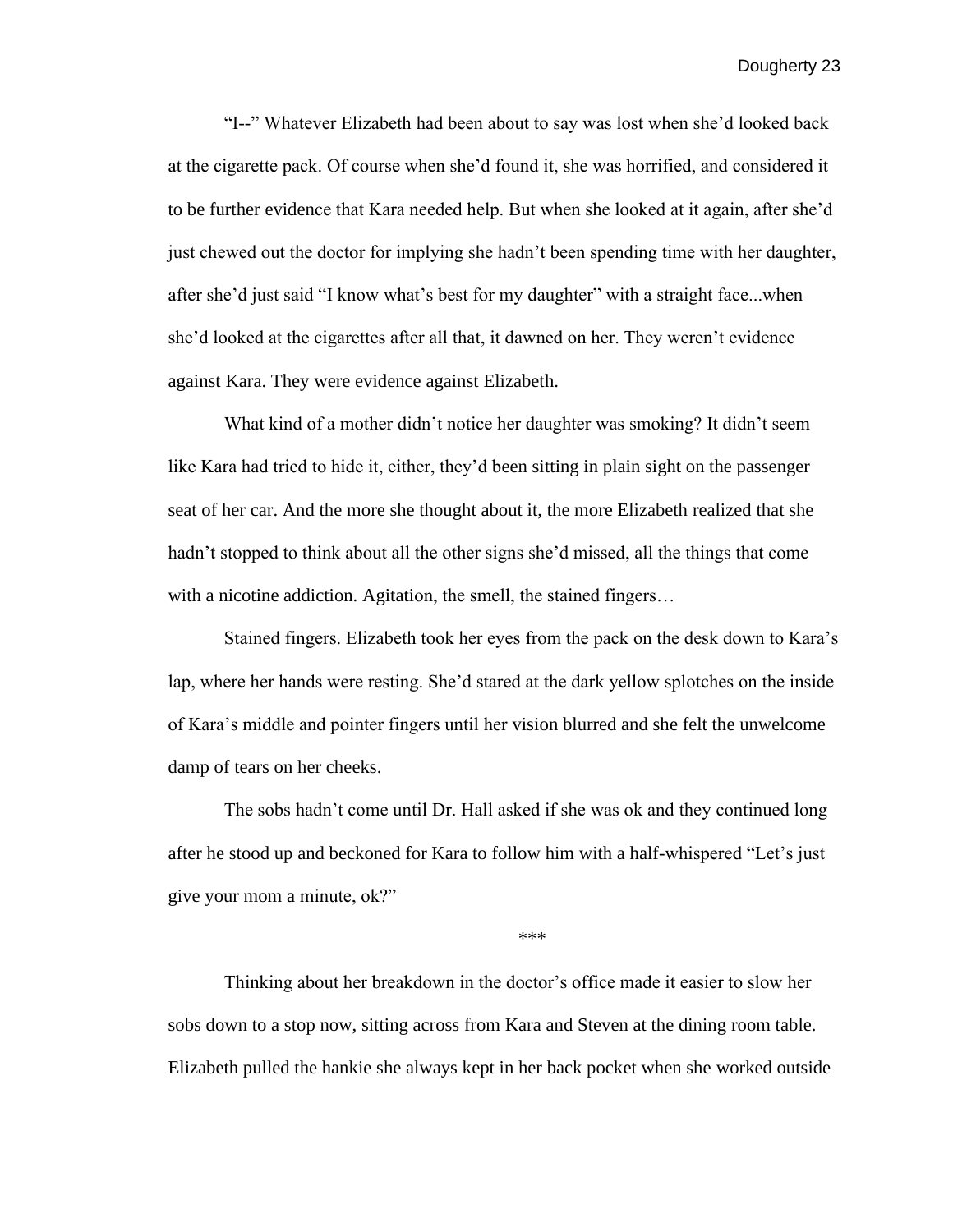and wiped the tears off her face. When she'd cried in Dr. Hall's office, it was because she'd lost the last bit of hope she held onto that she and Kara would someday go back to normal, that she'd someday feel like she knew her daughter again. That was a loss worth mourning, and one she'd found herself crying about many times over the years that followed it, though always in solitude. But this was different. Though Kara's announcement was just as unexpected now as the yellow fingers had been then, Elizabeth was no longer worried that the things she didn't know about her daughter would lead to Elizabeth being held responsible for Kara's self-destruction. And though she was sometimes still afraid that Kara might be suffering, Kara wasn't an impulsive teenager now, she was a full grown adult who Elizabeth felt sure would ask for help if she needed it, even if Elizabeth wasn't the one she asked.

When Elizabeth finished composing herself, she looked back up at Kara and Steven and offered a weak smile. Kara's expression was one of such genuine concern that it compelled Elizabeth to do something she almost never did--she apologized to her daughter. Elizabeth thought that apologizing to your child was one of the most difficult parts of parenting. The parent-child dynamic seemed to Elizabeth to be like the Pope and the Catholic church. Being a parent required a certain air of infallibility, especially when your child is young. You can't use logic to convince a kid to obey you, even if what you're asking of them is in their best interests. If your five year old is poking their fingers into an electrical outlet, "because I said so" goes a lot farther than "if you don't stop you'll be electrocuted". That kind of authority isn't compatible with apologies. Of course Elizabeth has apologized for the little mistakes--stepping on Kara's foot in the chaos of getting ready for school, forgetting to turn on the night light before leaving the room--but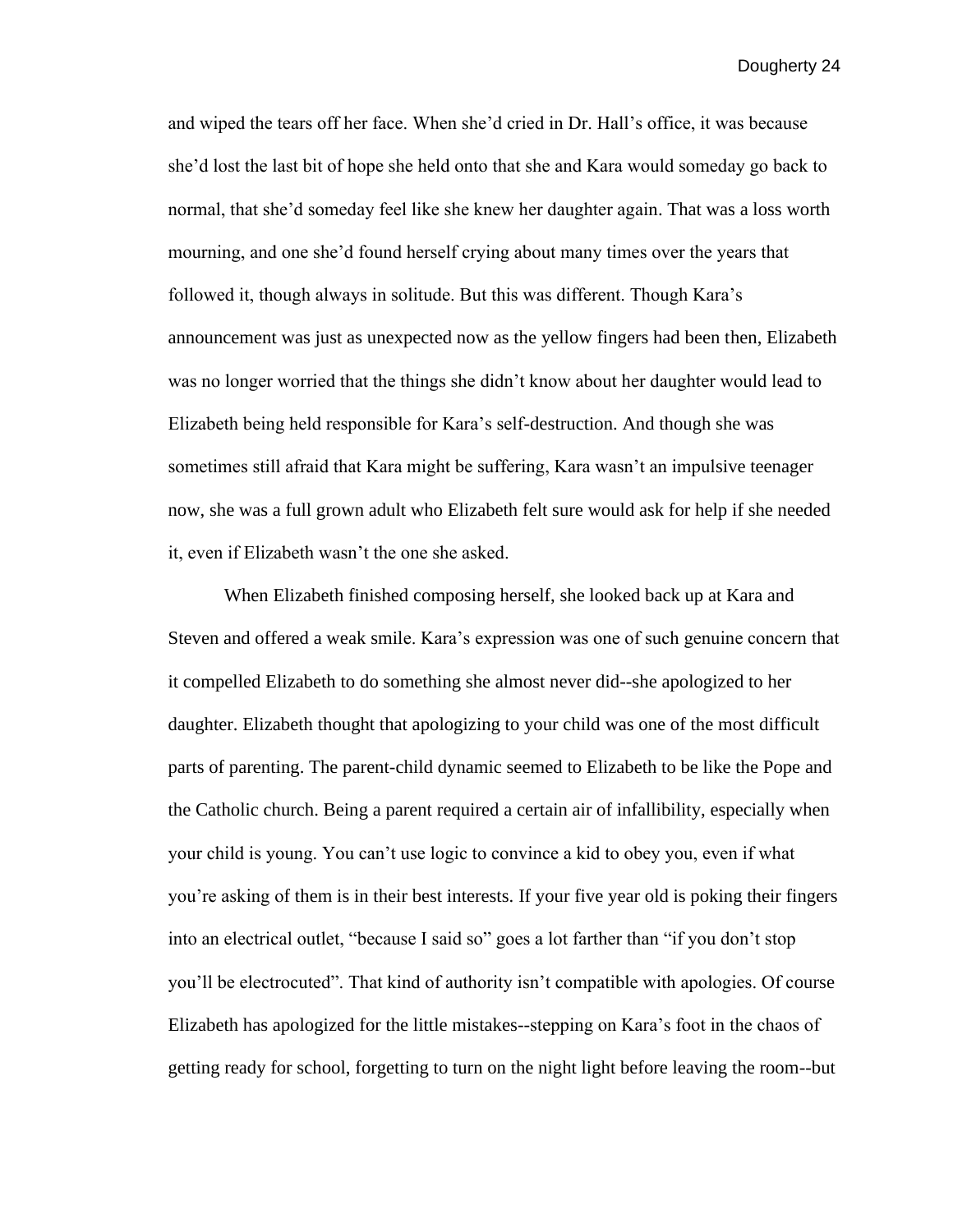when it comes to admitting she was wrong about something, especially something important, she'd offer excuses that placed the blame elsewhere instead.

Even now that Kara was grown, Elizabeth felt enough residual anxiety about apologies to give them freely. But something about seeing the roles reversed, seeing Kara worried about Elizabeth, made it less scary to admit she was in the wrong. "I'm sorry, honey. I shouldn't have reacted like that. You're old enough to make your own decisions. I just worry you'll regret it if you take a break now, it will be hard to get back into the swing of things when you go back. You're so close to finishing. Why not stick it out for just one more semester?" She expects Kara to be pleased with the apology, but instead a shadow falls across her face, transforming her expression from concern to contempt by the time Elizabeth finishes speaking.

When Kara speaks, her voice is flat and hard as rocks. "Wow. I didn't think it was possible to half-ass an apology enough to turn it into a guilt-trip, but you've managed it." She stood up from the table. "Thanks, mom, for your *concern*. But you don't need to worry about how hard it would be to go back. I'm not going back. Like dad said, there's nothing left for me at school."

Elizabeth tries again. "I'm sorry, Kara, I really am. I'm not trying to make you feel bad, I just care--"

"No, it's fine, just forget it. I have to go anyway." Kara turns her back to her untouched plate of food and heads down the hall towards her former bedroom.

"But, you've still got a load of laundry going in the washer…" Elizabeth calls after her, but Kara doesn't respond.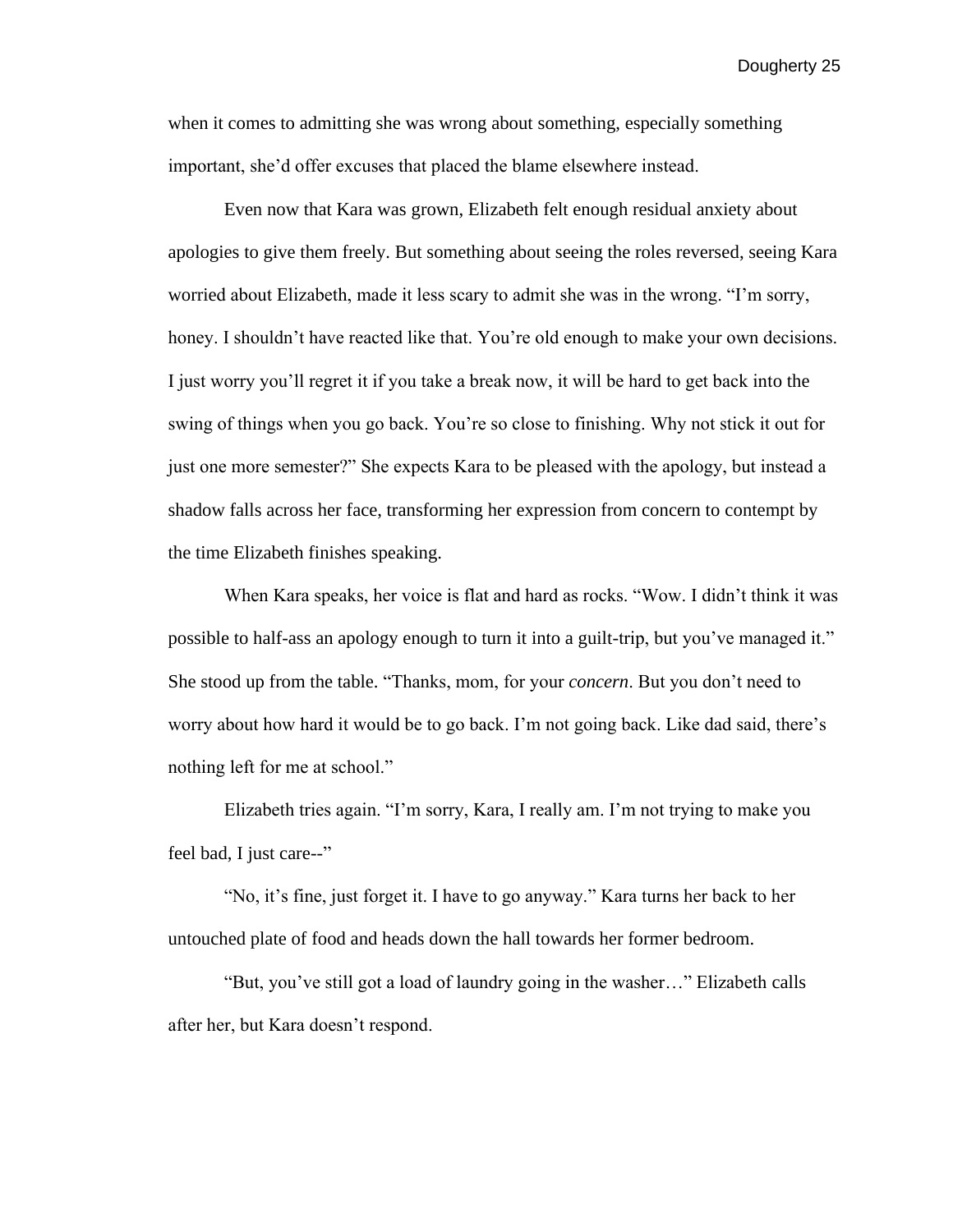## Chapter Two

<span id="page-26-0"></span>"Why?!" Kellor startled himself with the question. He is required to get a reason for withdrawal from the students who visited his office, but he usually asks with more tact.

"I'm going to be a stand-up comedian." Kara Coleman says for the second time. He heard her the first time, but it seemed so absurd he assumed he'd misheard her.

Kellor has been working full-time in the Registrar's Office for the last ten years. He started at the front desk helping students with all kinds of registration-related activities, but was promoted after two years to a more specialized position with his own private office. Any student who wishes to completely withdraw from the University is required to meet with Kellor first. As a result, he has seen all kinds of different situations, most of them unpleasant. Even the conversations that aren't terribly tragic usually result in the students crying. He'd dealt with so many crying students, he'd invested in nicer Kleenexes--the flimsy ones provided by the University weren't cut out for handling the wracking sobs of broken dreams.

But Kara doesn't need his tissues. Her eyes remain dry as Kellor looks over her transcript, which reveals a student who is already registered for next semester's classes, one of them a six credit internship with one of the most successful Engineering firms in the area. She doesn't have any flags for doing poorly in her current courses, so she isn't failing. He tries again.

"Yes, but why leave now, specifically? You'll still have to pay for your courses for this semester in full, and there's only a few weeks left in the semester." He studies her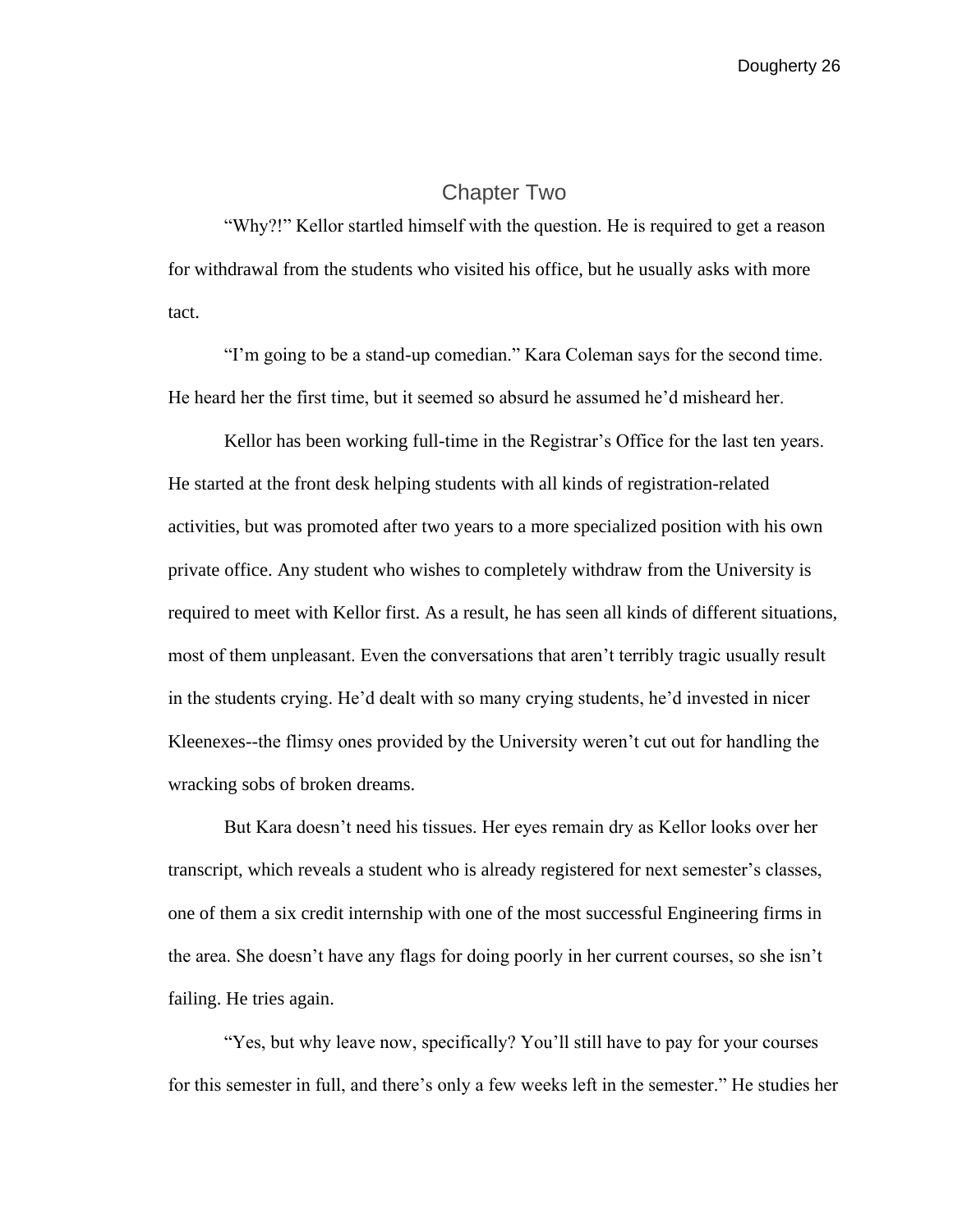face for a reaction as he talks. Her eyes are a faded light blue; they remind him of the paint peeling off the porch of his grandmother's farm house. He has access to her date of birth on his computer, so he knows she is only 22 years old, but her eyes feel older.

"Is there a form I need to fill out?" She ignores his question. She looks more bored than defiant.

"Sorry, yes, give me a second." Kellor gives her the paperwork and pen. While she works, he studies her file on the computer, searching for something to explain her odd behavior.

Nothing under the accommodations tab. A learning disability, maybe Autism, would have at least explained the blunt communication. Nothing under the misconduct tab either, though even if there had been an entry, Kellor would only see that it existed, the details of those entries aren't visible to anyone outside the misconduct office. Her grades are good, not perfect, but she's never failed a class. Actually, for an Engineering student her grades are really exceptional. Most of the students in that major don't bother working harder than what it takes to maintain a C average, Engineering is a field where most of them enter the workforce straight out of undergraduate and companies don't base their hiring decisions on grades. There is one other difference between Kara and the typical Engineering student--most of her general education courses are cross-listed in Theater.

Maybe Kara was pressured into Engineering by her parents. Kellor sees this a lot. The rising cost of education and the crappy economy inspires media outlets to churn out articles about which majors produce the best return on investment. Unfortunately, the bulk of these articles are written by people who don't understand the nuances of making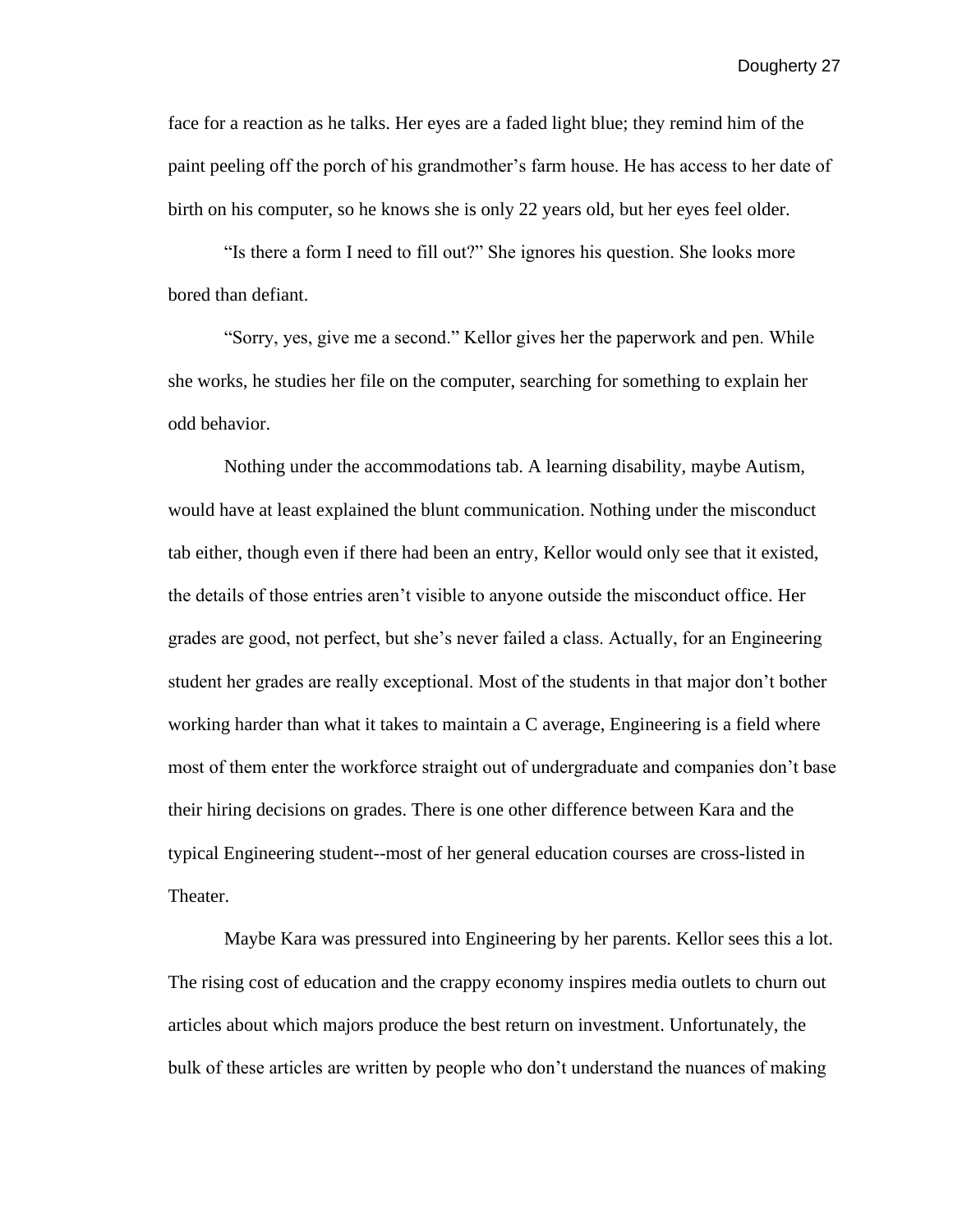these kinds of calculations. They look at the numbers, find the occupations with the highest average salary, and plug them into a snappy looking list of ten with brief blurbs that don't actually mean anything.

Kellor watches the tips of Kara's shoulder length black hair brush against the paperwork; something about her definitely gives off the same vibe he got from the theater kids he knew in high school. She hands him the paperwork, instead of checking it thoroughly for completion his eyes skip straight to the section that asks for a reason for withdrawal. In the large white space beneath the question she'd written "N/A".

"So, not to assume anything…" He began.

"Then don't." She cuts him off, but there isn't any emotion behind it, it feels like an automatic response.

"Well, it's just that I see that your electives are all Theater courses." He waits, but she doesn't react, so he plows ahead. "Have you considered changing your major? Are you thinking you'll come back in Theater later? Because withdrawing now could be a problem with financial aid."

"I'm not coming back."

"I understand, but I've worked with students in the past who were certain they wouldn't come back when they left, then end up changing their minds a few years down the road." She's looking at him as he speaks, but her eyes seem to be focusing on something behind him, as though he's transparent. It's unsettling.

"Is this the kind of thing where you have to approve my withdrawal? Or am I good to go?" She has one hand on her backpack, the tension in her forearm visible through the sleeves of her sheer jacket.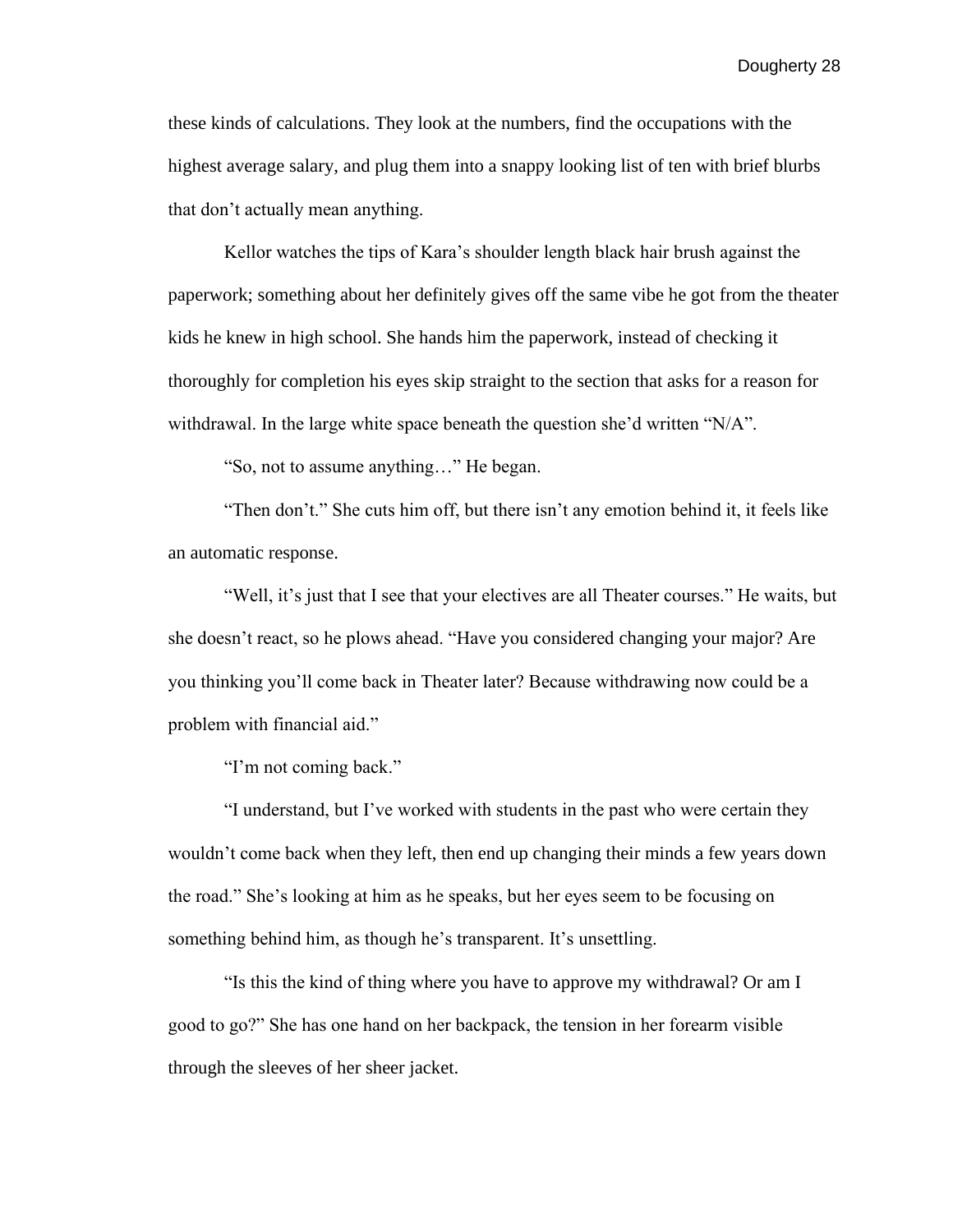"Why? Are you in a hurry?"

She lets go of the backpack and really looks *at* him now, as though she's seizing up an opponent before entering the ring. "I guess not." The way she says it makes Kellor feel like she was surprised to realize it. She leans back in the chair and waits, absently chewing the skin around her fingernails.

"I'll try not to take up too much of your time, there's just some standard information I need to review with you before I can process this." He pauses, but she doesn't stop him, so he goes on. "The address I have on file for you is on campus, are you still living in the dorms?"

"I turned in my key two days ago, but the RA said I wouldn't be officially moved out until I met with you. So--" She finishes her sentence by sweeping her arm across the room, as if to say 'here I am'.

"Good. I'll need your new address so I can update it in the system. You'll receive a formal notice of your withdrawal in the mail, typically sometime within the next week or so." He's a bit surprised she's already moved out, the entire interaction up to this point has done nothing to convince him that this isn't a major impulse decision. But if she's already put the effort into finding a new place to live, she must've been considering it for a while now. He updates her address on the computer and sends it to the printer by the front desk so he can get her signature on a hard copy for the file. The ancient computer that came with the office eight years ago will take a while, but for the first time ever Kellor is glad for the wait. It will give him more time to try to crack the puzzle that Kara's become to him. He pats the side of the computer. "We gotta give the ole girl a minute to load. So...how long have you been doing stand-up comedy?"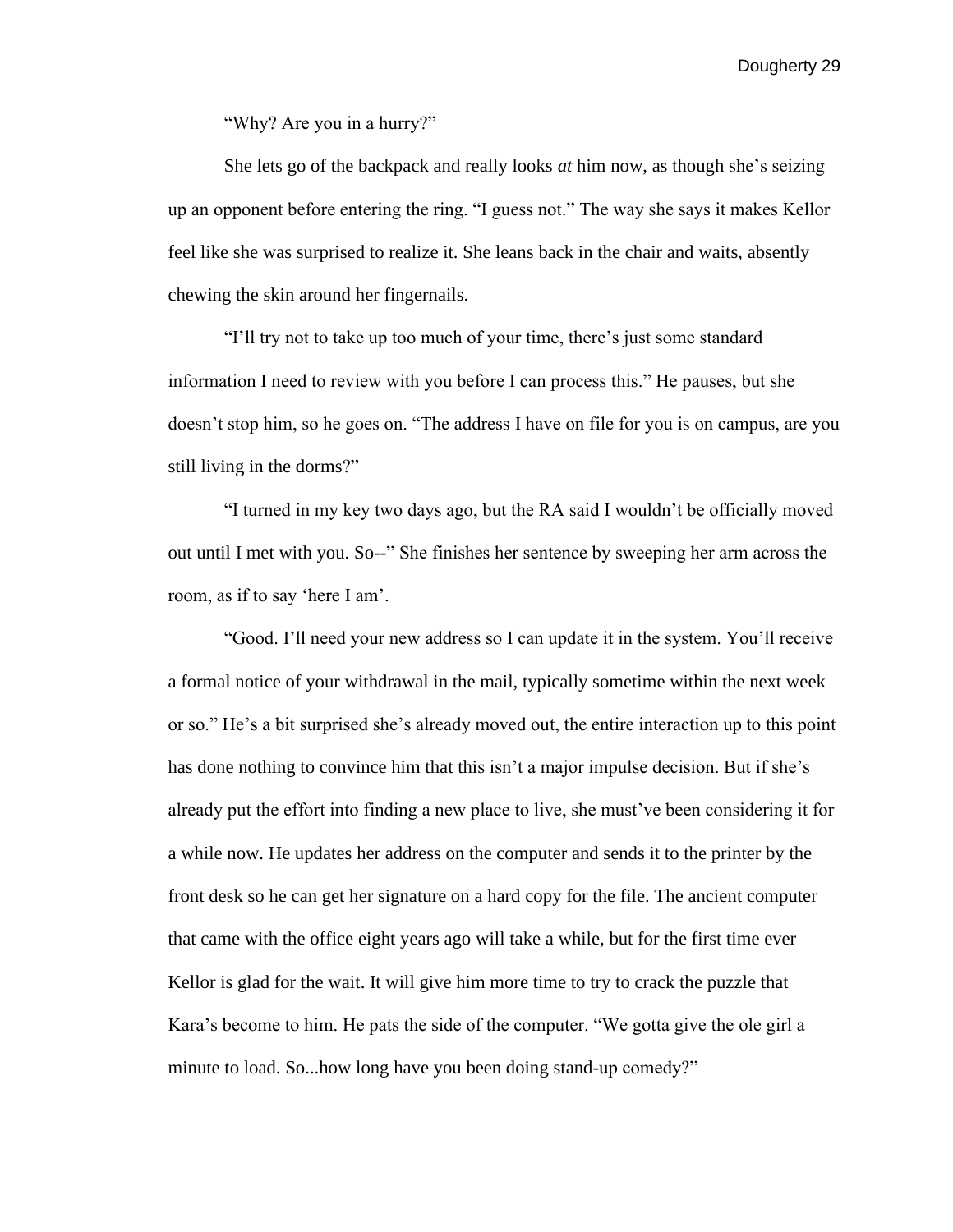"I've been doing it since I was in high school, but most of the shows are in bars, so my opportunities were pretty limited before I turned 21."

"Very cool. Can I hear one of your jokes?"

Kara makes a face. "It doesn't really work like that."

"Oh. Well maybe I could come watch you perform sometime? I honestly didn't realize there were comedy shows happening in Lincoln." The computer's finished loading; if Kellor left now the papers would be waiting for him in the printing tray by the time he made it down the hall to the front desk. But Kara seems to be more open to talking when the topic is comedy, so he doesn't get up just yet.

"Yeah, the longest running open mic in Nebraska happens every Monday at Duffy's, just up the street."

"Wow, I love Duffy's. I didn't realize they had comedy there. I'll have to go check it out."

"They've got a big sign behind the bar advertising that it's been going on for 25 years." She raises one eyebrow, but her tone isn't accusatory. "Duffy's isn't the only place, either. There's comedy all over the place. They're opening a dedicated comedy club in the Haymarket soon."

"Huh. The more you know…" Kellor shakes his head. "Does it pay good?"

Kara throws her head back and laughs while Kellor watches in shock. The transformation in her personality is amazing. She stops to wipe her eye with the side of her palm. "Whew. Sorry. It's been a while since I've talked about comedy with a noncomic." She shakes her head. "We don't really get paid, not unless you count getting one free drink per night or half-price PBR as a paycheck."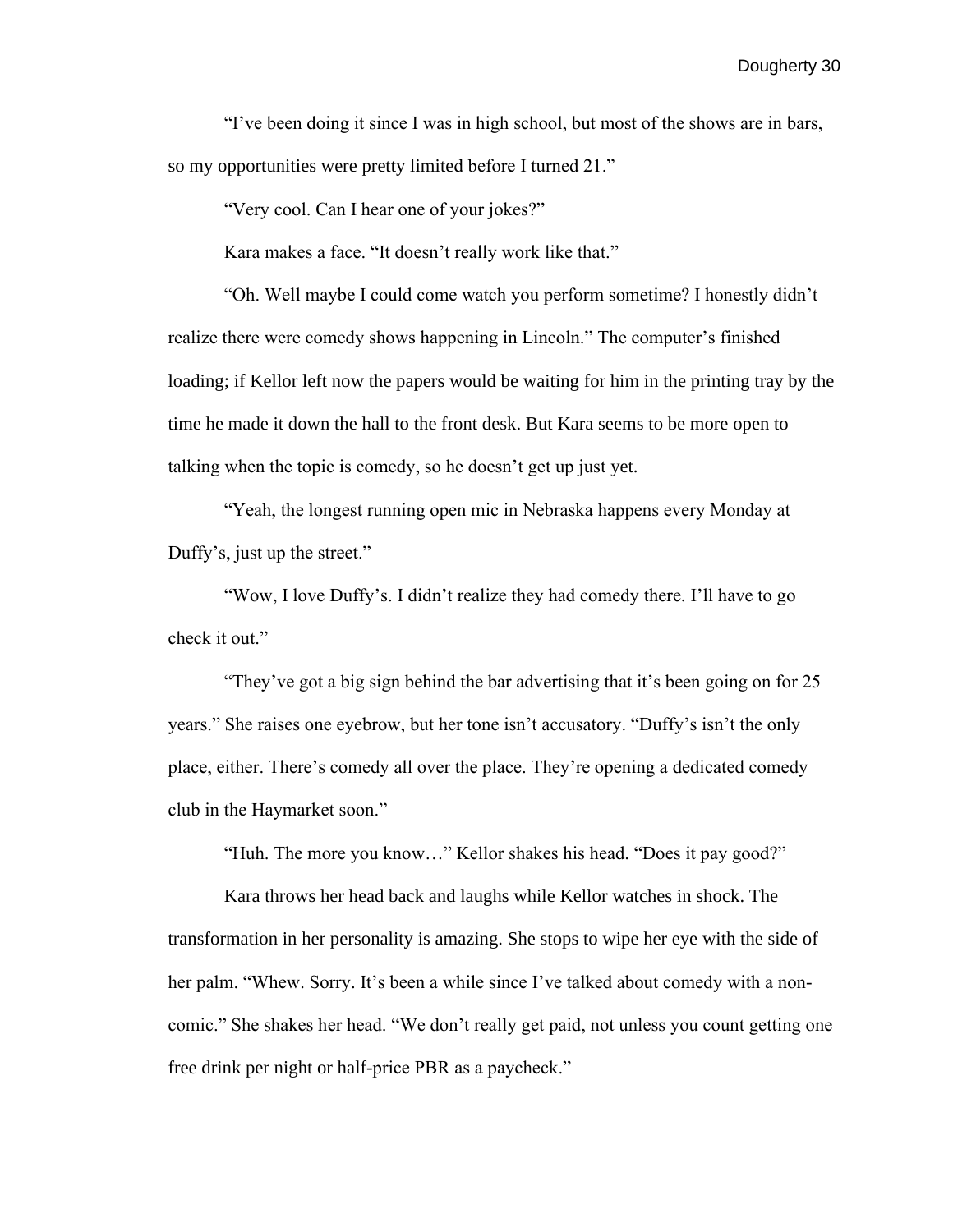"PBR? Why PBR?"

She shrugs. "You know, I really don't know. I've asked a couple times, but I guess it's a mystery to everyone."

Kellor feels more confident with his 'her parents pressured her into Engineering' theory, so he tells Kara he'll be right back and goes to get the paperwork. He nearly collides with Carol, one of the women who works at the front desk, as he rounds the corner at the end of the hall. "Ope! Sorry about that. Where you headed?"

"I was just bringing this to you, actually." She hands him the paperwork. "It's a slow day up front and it was sitting in the tray for a while, so I thought I'd just bring it back to you."

"Oh no, I'm sorry. You didn't need to do that." Kellor says.

"No, no, honestly? I needed the excuse to step away for a minute." She lowers her voice. "I'm working with Barb today and she is driving me cuh-ray-zee. Ugh."

"Doesn't Lisa work Wednesdays?"

"Yes, but she's taking her son to the pediatrician for his six month check-up, so I'm spending the day hearing all about Barb's new spin class and what she can and can't eat on the Keto diet." She shudders. "What about you? How's it going back there?"

It was Kellor's turn to lower his voice. "Honestly? It's been really weird. The student I'm with is only a semester shy of graduation. And the only explanation she's given is that she wants to drop out to pursue--wait for it--*stand-up comedy*. Isn't that weird?"

"You know, I did get a weird vibe from her when I sent her back to you. Is she failing her classes?"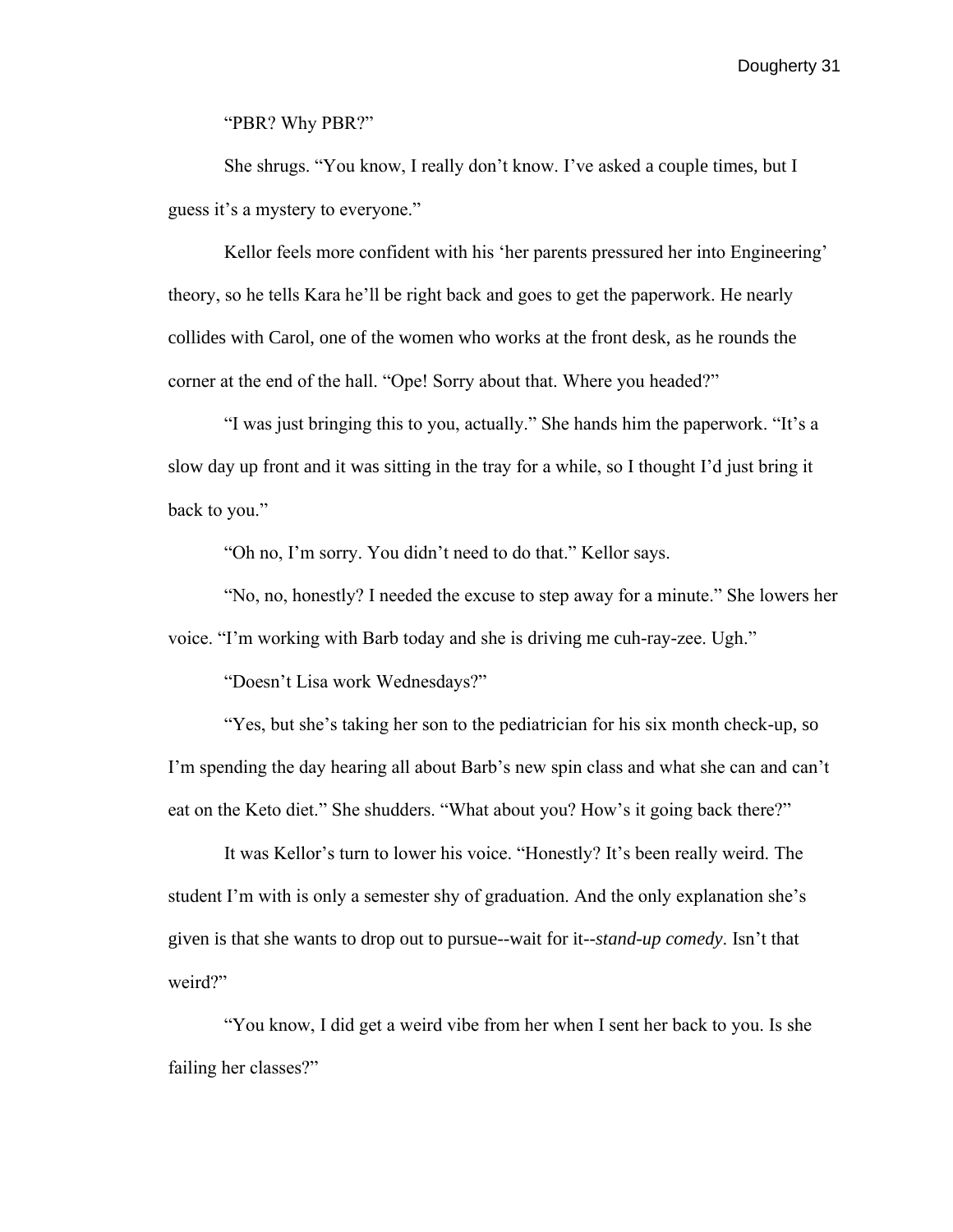"No, it's super bizarre. *And* she's already signed up for Spring classes *and* one of them is a super competitive internship." Kellor delights in the little gasps of shock Carol gives after each *and*. She's by far his favorite co-worker, being quite possibly the only person he's ever met who loves gossip as much as he does.

"My. Just when you think you've seen it all, huh?" She shakes her head. "Well, better get back up there before Barb swaps out my chair for one of those weird exercise balls. But you have to give me all the details at lunch."

Kellor gives a solemn nod and returns to his office. Kara is holding her backpack in her lap now, she looks fidgety again. He sets the papers in front of her and sits back down in his chair. She scrawls a hasty signature and pushes it back. "Is that it?" She asks.

"Just one more second, I've got a packet of financial aid information and some stuff from career services to give you and then you'll be on your way…" He pulls one of the pre-assembled folders of info out and hands it over. "And that's it. You're all good to go." And at that she is up and out the door, mumbling a quick 'thanks' as she goes.

Kellor leans back in his office chair, releasing the stress he wasn't even aware he had been holding in his body. After a couple deep breaths, he looks at her paperwork again and compares the demographic data to the stuff he has on the computer. His eyes fall onto the picture next to her information, taken during freshman orientation for the student ID. The girl in the photograph is almost unrecognizable compared to the girl who just left his office. Her complexion is brighter, her cheeks rounder, fuller. The only similarity between the 18 year-old Kara and the 22-year-old is the eyes. He is still staring at them when his next appointment arrives, trying to pinpoint why they make him feel like he's bearing witness to a timeless tragedy.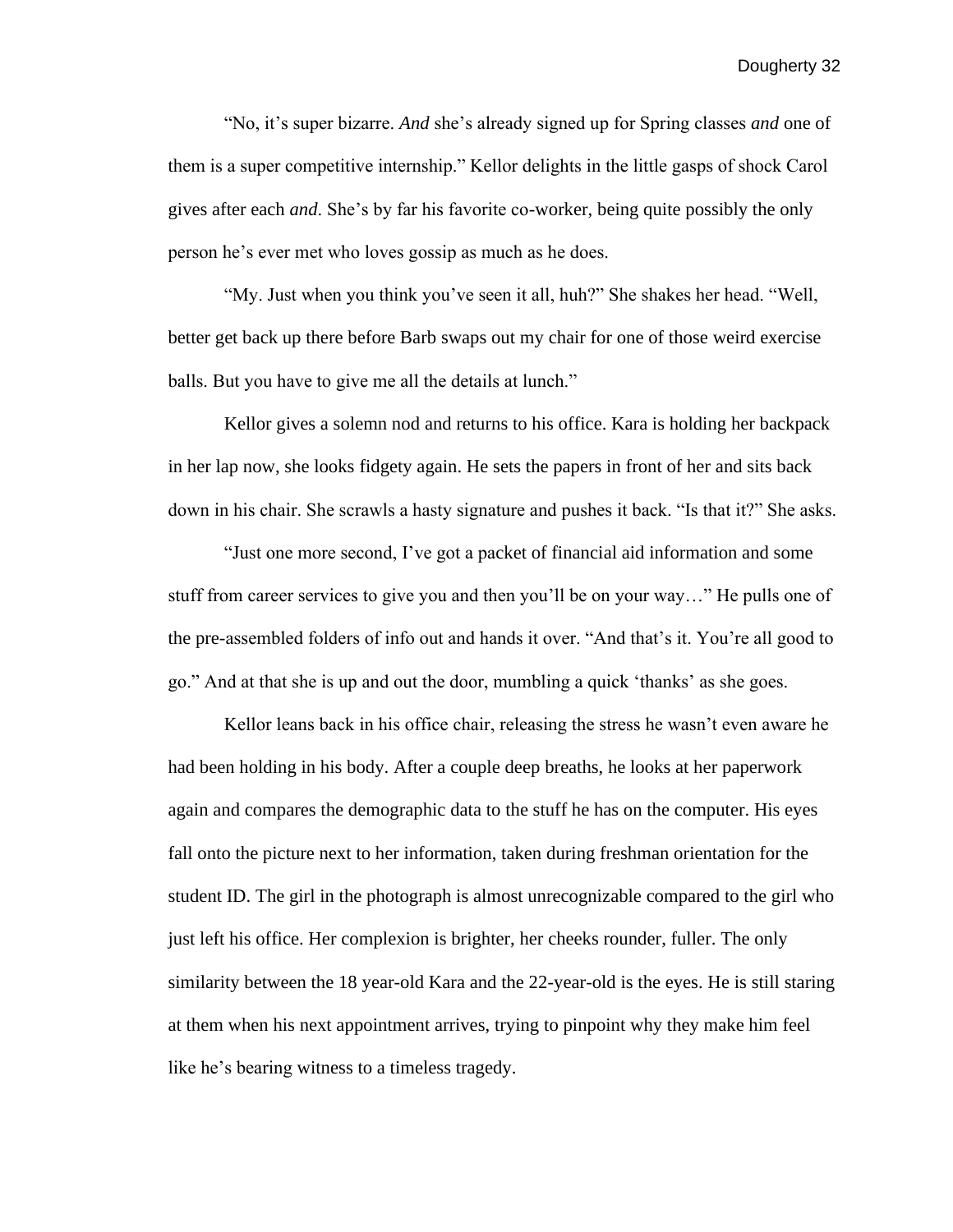## Chapter Three

<span id="page-33-0"></span>When Maggie finally walks through the door to Duffy's Tavern for the first time in two years, it feels anti-climatic. She pauses just inside the doorway to take it all in, looking for any sign that time has passed. The menu on the wall behind the bar has been updated from a chalkboard to a digital display and the men's bathroom has a proper door instead of the cheap folding screen that with its very loose definition of "privacy". It was regularly the target of rowdy drunks trying to expose their friends midstream. Other than that the main room matches her memory exactly--even the people are the same. The two old guys sitting at the corner of the bar seem like they always sit there drinking themselves to a slow death in oppressive silence. The bartenders are the same ones that work every Monday night, one of them, Ike, smiles big when he sees Maggie and she waves in recognition and crosses to get a drink.

"Maggie! Where've you been? I was just talking about your Walking Dead joke to a buddy of mine the other night." Ike says, drying glasses without looking at them.

"Oh my gosh, I'd completely forgotten that bit, I haven't done it in so long." Maggie slides in to stand between the stools and leans her elbows on the bar. "I took a little comedy hiatus. This will be my first night back on stage in a long time."

"Well, we're glad to have you back! You still drinking Blue Moon?" He holds up a freshly dried beer glass and wiggles it side to side.

"Yeah, but I need to find the host for a drink ticket first, do you know who it is?"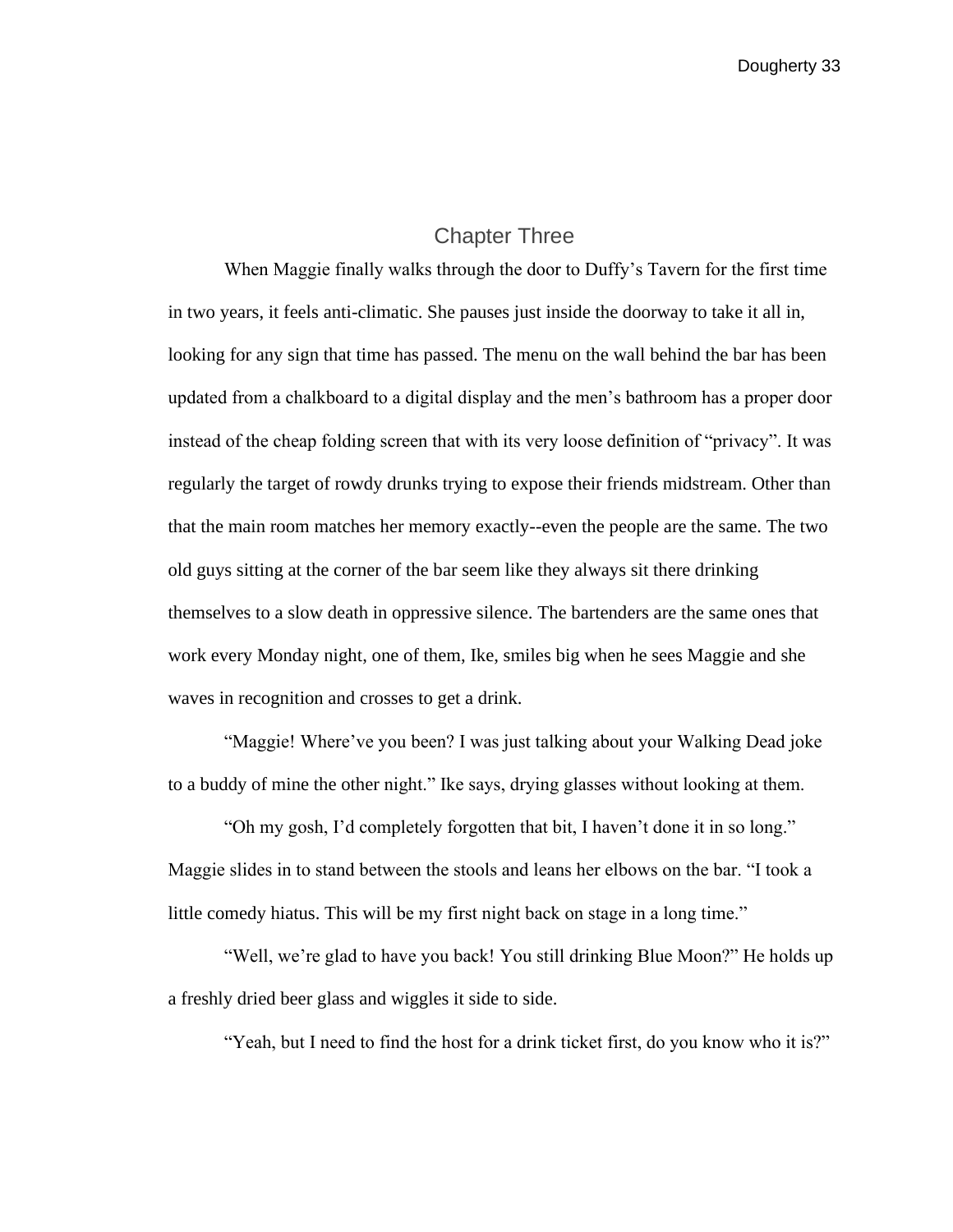Duffy's "pays" the comedians who perform on the open mic by offering one free drink. The host gets some extra cash as well. Maggie has performed in bigger cities where the bars don't need to offer free drinks to attract performers, but in Lincoln the promise of free booze has ensured Duffy's mic has a steady stream of performers, probably a big part of the reason that it's lasted when other mics have failed.

"Fred's hosting. Was he coming here when you were still around?" Ike asks. "He's one of the guys from Omaha, I think he started showing up here right around the time you took off. He's not here yet, but we don't do drink tickets anymore anyway, we just write it down."

Maggie nods. "Yeah, I remember him. I used to run into him at the Omaha shows, but I think he actually lives in Council Bluffs."

Maggie wonders why Fred started coming to Lincoln. The Omaha comedy scene is much larger and has more shows at dedicated comedy venues (proper comedy clubs, improv 'schools', and performance theaters), so most of the Omaha comics have ample opportunity for stage time and don't need to make the 45 minute drive to Lincoln. Of all the Omaha comics to break the mold, why did it have to be Fred? He was always such a contrary asshole. Maggie drops a dollar in the tip jar as Ike hands her a beer and heads towards the outdoor seating behind the bar.

Duffy's beer garden used to be one of Maggie's favorite places to unwind; the rectangular brick fire pit in the center makes it perfect for smoking in cold weather. On the weekends it is packed full of drunk college kids engaged in the noisy sexual theatrics of youth, but on Monday nights it is a perfect spot for the comedians to socialize. Tonight there's already a handful of people hanging out, but Maggie only sees one comedian she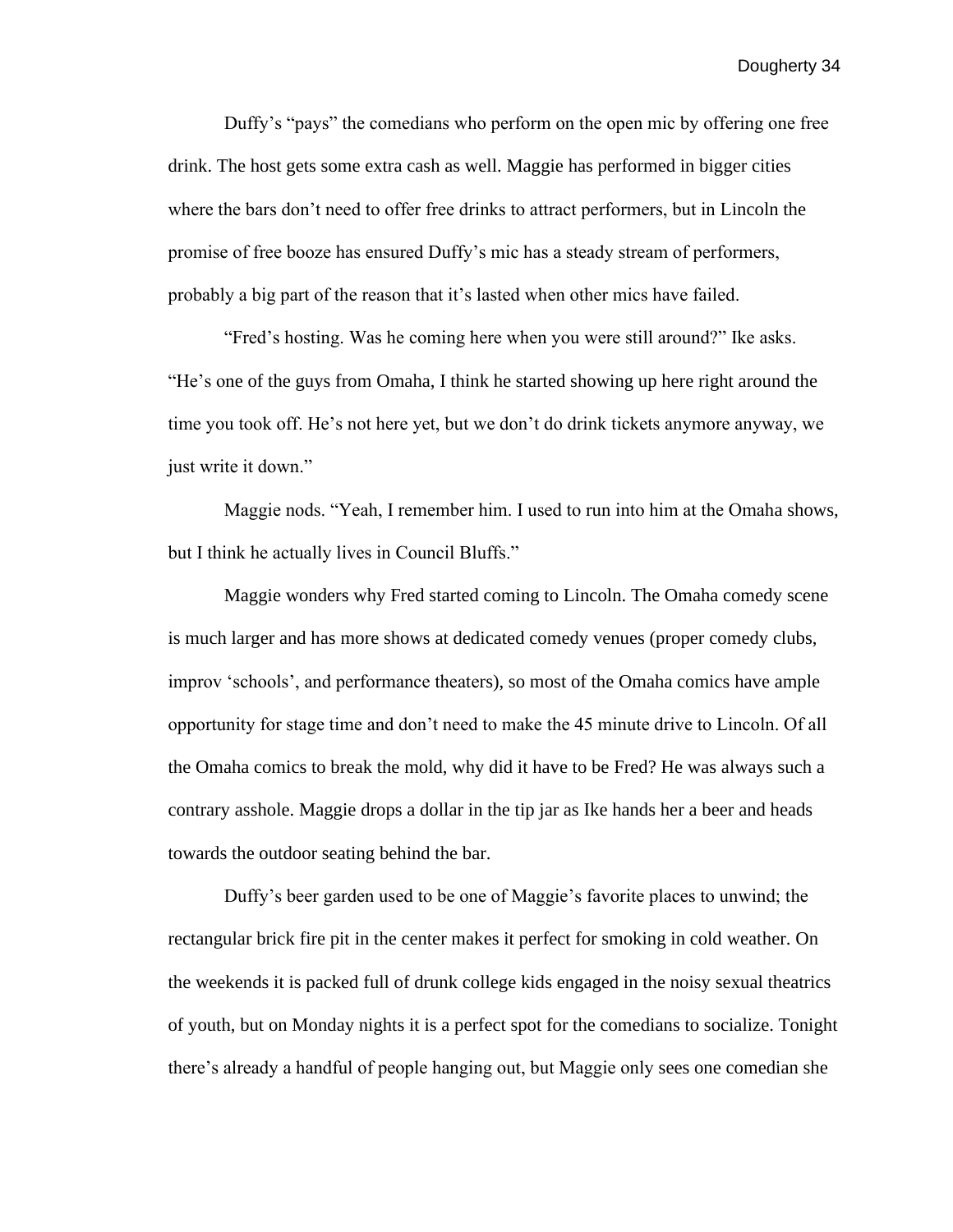knows, a guy named Jack who started performing around the same time Maggie did. He is standing with his back to her, leaning against the moveable bar. This, too, feels familiar. That bar is a favorite haunt for the stoner comics, when it's not in use it gets pushed back just out of the sight line of the mounted security cameras, making it a perfect spot to load and smoke a bowl. Jack is a dealer, so he usually shows up early and hangs out back there, smoking and selling small quantities of weed to his comedian friends. He glances over his shoulder when Maggie walks through the door, but only long enough to assess that she's not a cop. It isn't until she walks up beside him that his face registers recognition.

"Whaaaaatttt?" He laughs and throws his arms out wide. "Hey there stranger! How the hell are you?"

"Jack! I'm good, I'm good." Maggie tries to keep her voice steady as she steps in for a hug, but her discomfort manifests in the stiff muscles and more-than-polite distance she leaves between them. Even the light contact her arms make with his shoulders traps the air in her throat. She overcompensates with a big smile and a quick topic change before he has a chance to comment on it. "You're looking extra homeless."

Jack laughs and runs his hand through his shoulder-length hair. "Yeah, my mom and girlfriend are on my case about it, but you know me. I prefer a scumbag vibe." He passes her the pipe and she hits it. "You're looking a little extra sketchy yourself. Did you buy a tattoo parlor or just decide it was time to commit to the dominatrix biker look?"

Maggie laughs mid-drink and takes a step back to let the beer foam spray onto the pavement instead of all over the bar. She puts her hand up to indicate that she's ok as she regains her composure. "Yeah, you know, you gotta dress for the job you want."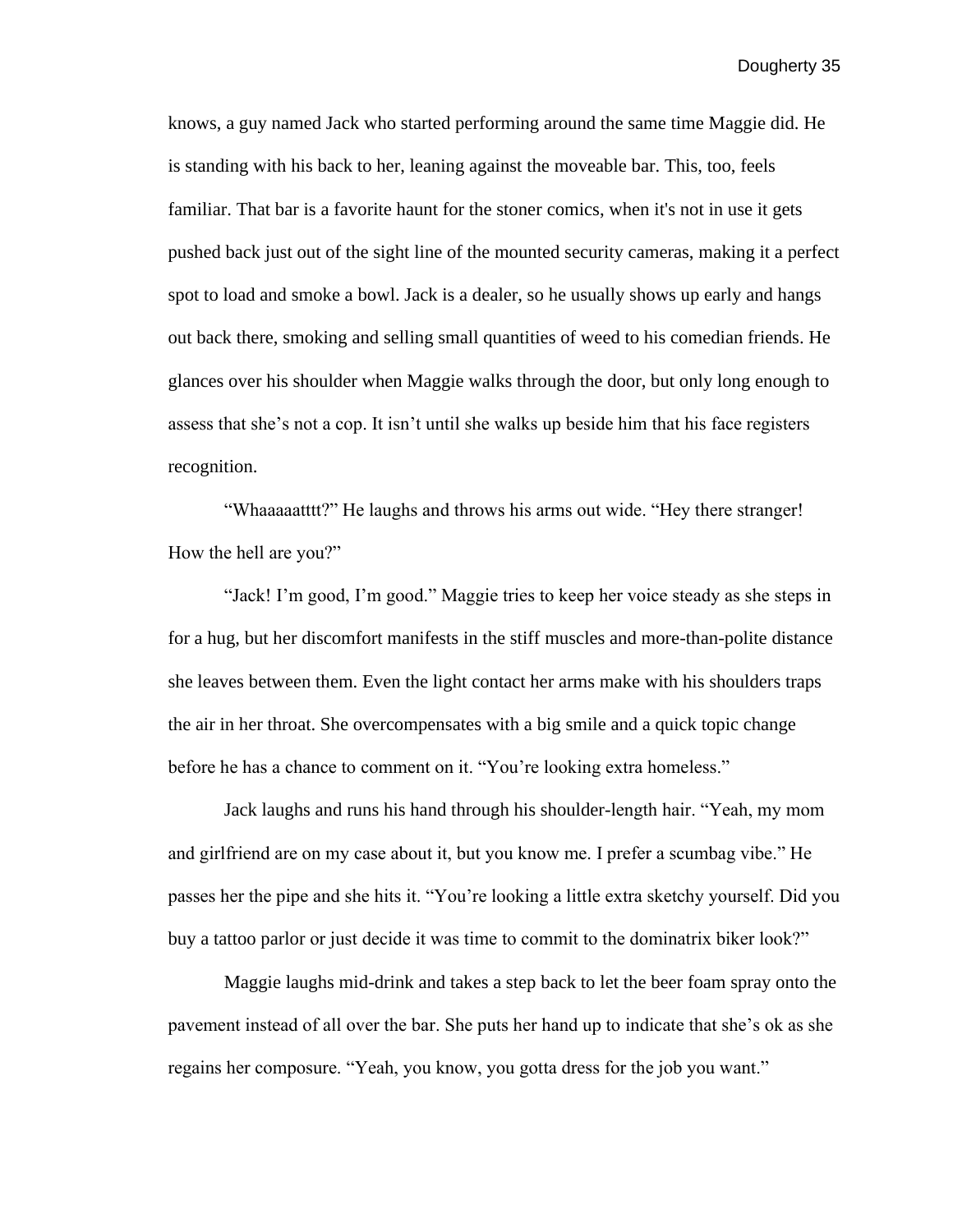In truth, the tattoos were a coping mechanism. She'd covered both arms and half a leg before she managed to work up the courage for proper therapy. Even then, she continued to get little ones when she could afford it, sitting in the shops and flipping through the pages of custom designs looking for anything dark and unsettling. Combined with her dark hair and complexion (an inheritance from her Santee Sioux mother) and her love of black skinny jeans and combat boots, she could definitely see "biker dominatrix" as her current look. She leans back against the bar, the beer and weed are starting to work their magic, slowing the flow of electricity through her nerves. A wave of fatigue washes over her but she doesn't mind; better to be tired than anxious. Jack is using a small blue herb grinder to grind weed fine enough to use in his one-hitter. Maggie knows he will break it out once the beer garden fills up; it is smaller and more discreet in a crowd than passing around a proper pipe. There's something Maggie finds soothing in the rituals people go through to numb themselves--the muscles flexing in Jack's forearms as he turns the grinder, the mechanical rhythm of Ike's movements as he washes the bar glasses, the way the bar regulars in the corner alternate between taking small sips from their drinks and staring unfocused at the side of the can. She fishes a cigarette out of her coat pocket and lights it. Tobacco, weed, alcohol. All of them at once different and somehow the same. Smoker, stoner, alcoholic. Cashier, dealer, bartender. People with different roles and reasons linked by a shared investment in suffering. Her therapist would not approve.

Maggie scans the rest of the beer garden as Jack works. The group of guys sitting at the table furthest from her are likely comedians. Even though she doesn't recognize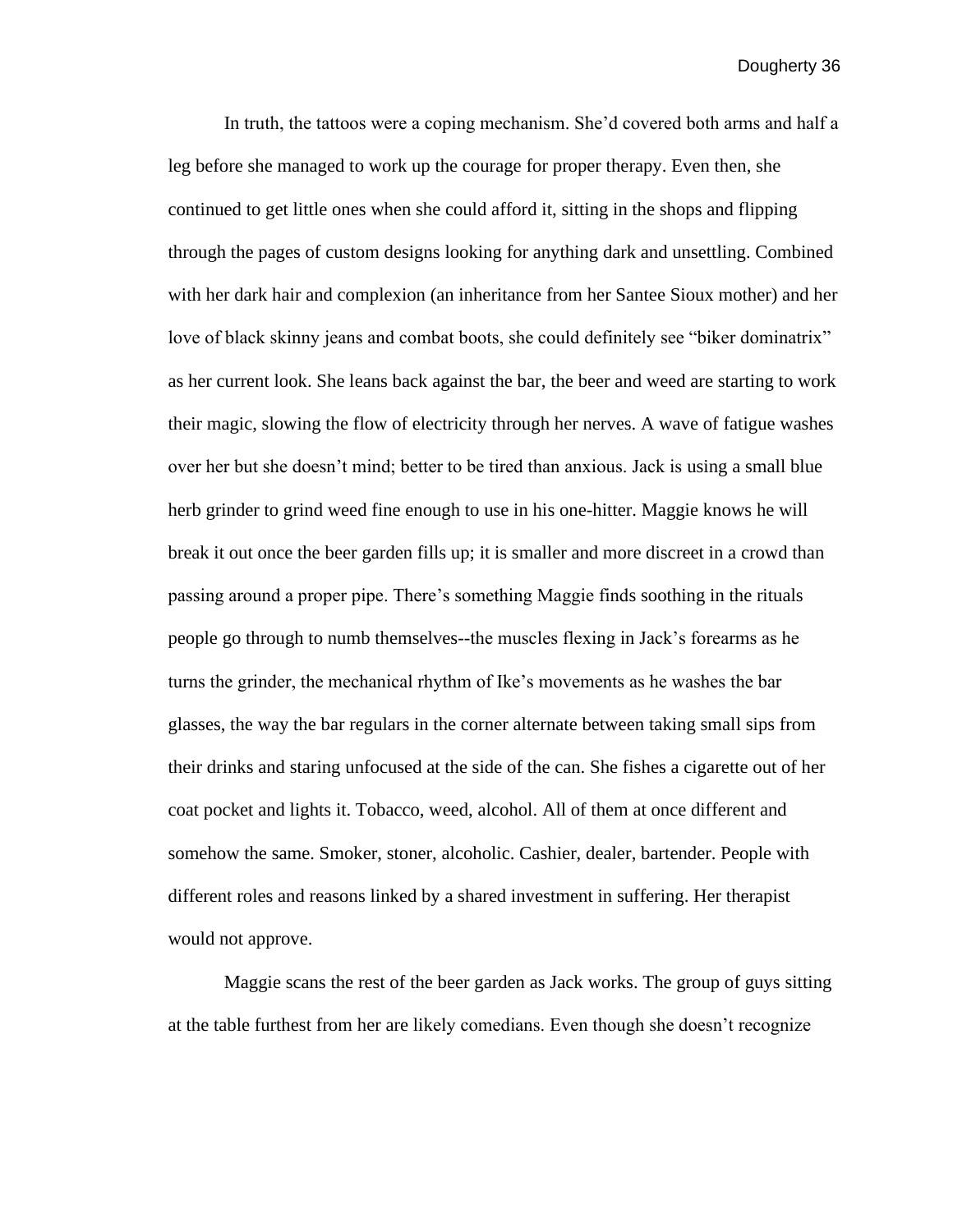any of them, they each have a notebook sitting on the table or tucked under an arm. She checks with Jack for confirmation. "Are those guys in the corner comedians?"

"Yeah, the latest freshman class." Jack laughs. "They're actually all pretty solid, they meet up early to workshop jokes."

"Huh. Taking the 'comedy workshop' part pretty seriously." Maggie lets her fingers brush the spine of her own notebook, which is just barely too big to be fully covered by her purse. She picked it up a while ago, thinking that buying a new notebook might trick her brain into following through on her decision to come back to Duffy's. She'd trashed all her old notebooks when she quit comedy two years ago in what she considered a symbolic act at the time, but what retroactively she now thinks of as a fit of melodrama. The new notebook didn't end up being much of a motivator, it just gave a focal point to her anxiety as she sat at home the past few Monday nights, staring at the notebook on the coffee table and listening to an imaginary clock ticking away the minutes in her head instead of going to the open mic. Thinking about those nights now gives her a strange sensation, like her eyes are sitting on two spoons with the handles jammed into her empty sockets. She becomes aware of Jack's voice cutting through her thoughts, but she only catches the sound and misses the words. "What? Sorry."

If Jack is put off by her asking him to repeat himself he doesn't show it. "Did you just move back?"

"Move back? Back from where?" She heard the question this time, but she doesn't understand what he's asking.

"Weren't you in Colorado or something?" Jack asks.

"No, I didn't move anywhere."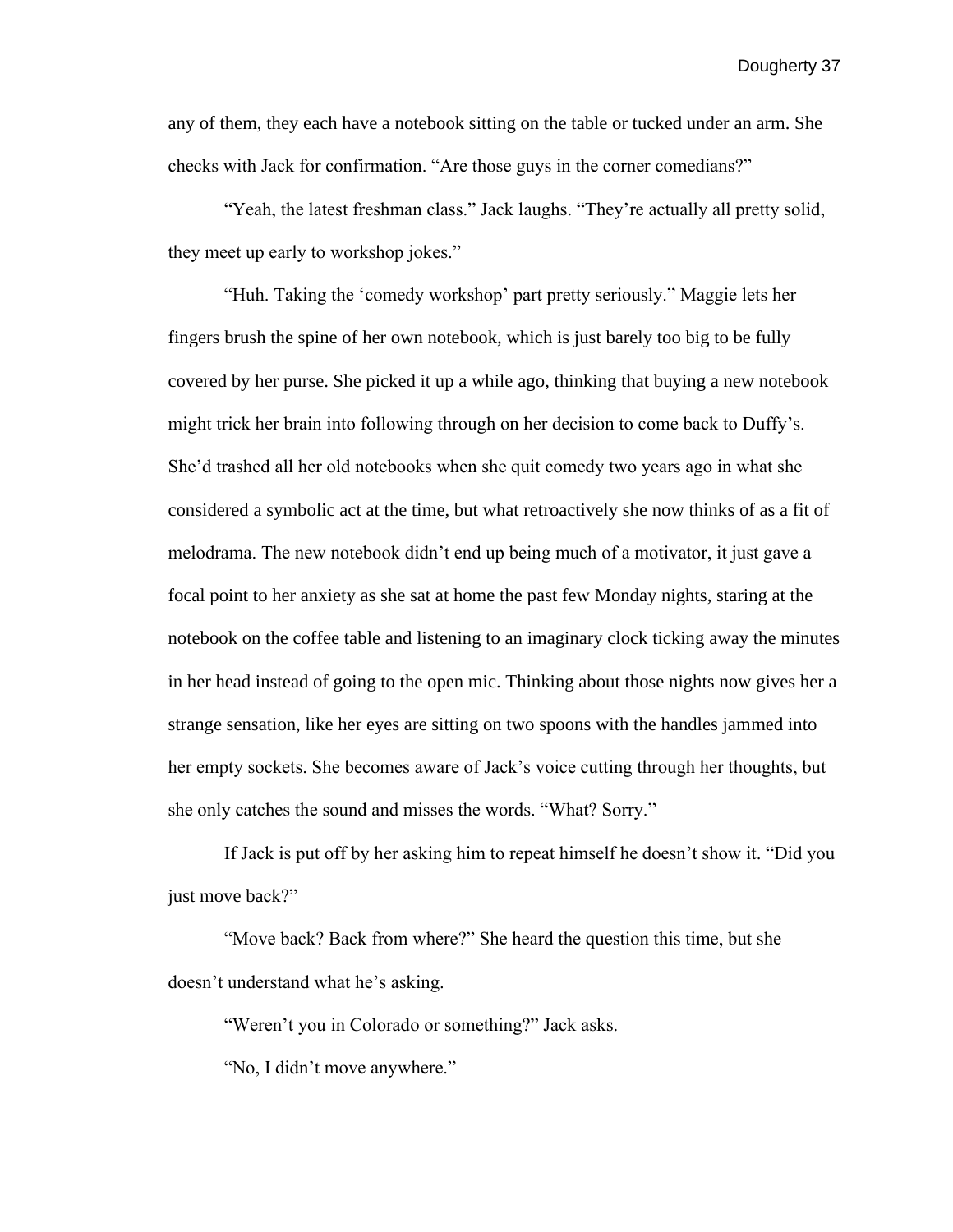"Oh, wild. I don't know why I thought you did." One corner of his nose twitches up and his eyes squint beneath his overgrown blond hair. "Did you go on tour or something?"

"No, no. I just took a comedy break." A comedy break. This was the answer she settled on when she mentally played out her return. Technically true, but saying it out loud made it feel even further from the truth than it had in her head. Jack is staring at her in silence, his head tilted to one side, his eyes scanning her face. How would he react if she told him about what happened with Jerome? She wrestles her thoughts off that track. There's no room in small talk for a serious conversation about sexual assault. She pushes her muscles into a half-smile. "Just when you think you're out, comedy pulls you back in."

"Ain't that the truth." Jack's eyes release her and he turns back towards the new comedians. "Well we're glad to have you back. We've got a lotta new guys but we're still lacking in the lady department. Speaking of…"

Maggie follows Jack's gaze towards the door as a couple women walk through. She recognizes one of them, a girl who began showing up at open mics just before Maggie stopped going. Maggie is not surprised to realize she can't remember her name; her memories from that time are all foggy. It is clear the girl remembers her, though, she practically skips across the beer garden to greet her. "Maggie! How's Denver?" Her combat boots barely stop her forward momentum.

"That's what I said!" Jack interrupts, incredulous. "She didn't even move though!"

"What? Really? Why did I think you moved?" The girl asks.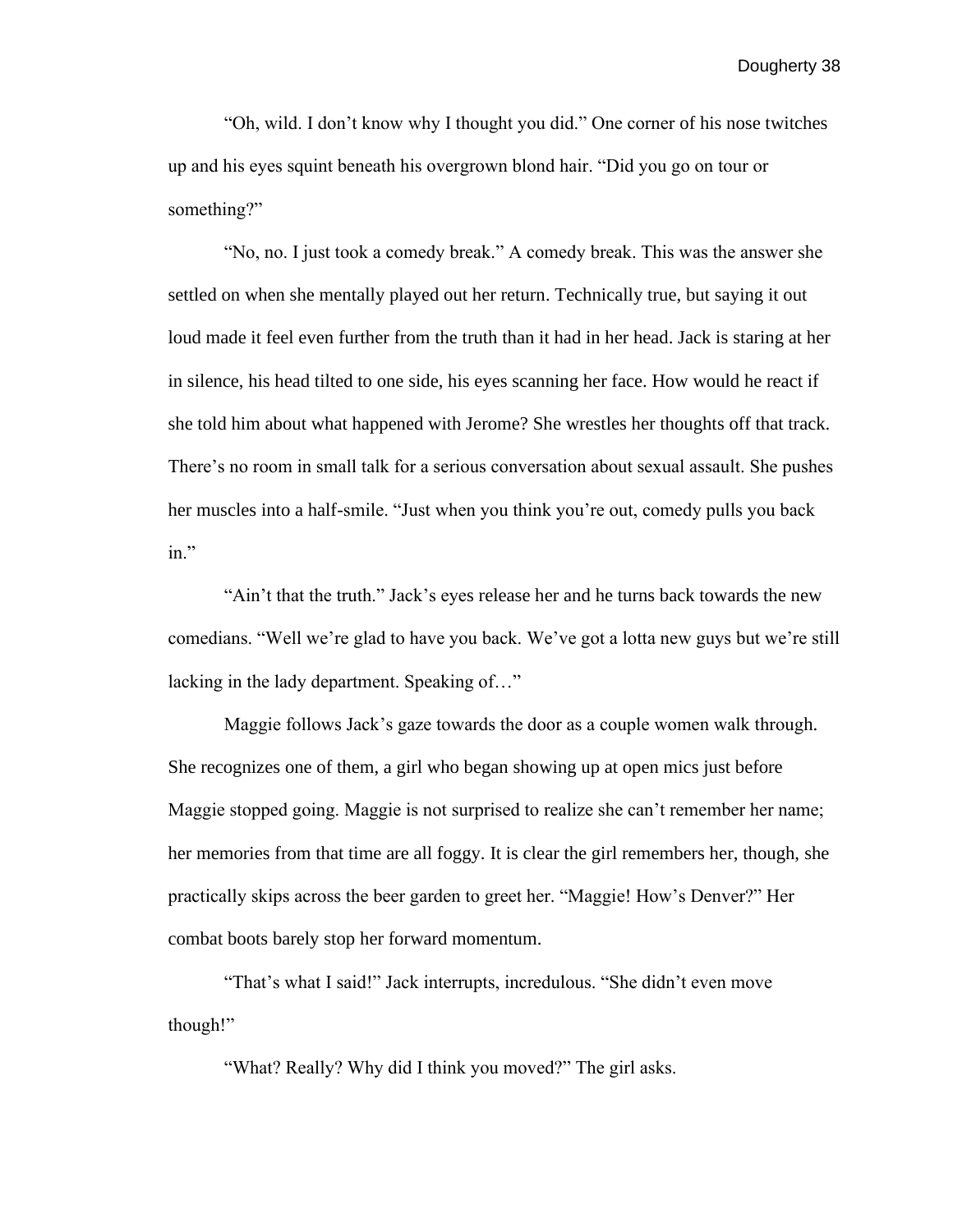"We literally just went over this. So weird." Jack shakes his head.

"You all seem pretty eager to ship me off to Denver." Maggie teases.

The other girl has caught up with her skipping companion and is hovering awkwardly outside the triangle. The girl Maggie knows notices her and gasps. "Oh my god, I'm rude! Maggie, this is Jenna. Jenna, Maggie."

"Are you a comedian?" Maggie asks as she shakes Jenna's hand.

Jenna nods. "Yeah, I'm Kara's roommate." Kara. That was her name. "I just moved back from finishing college in Chicago."

"Jenna and I go way back. We used to watch Comedy Central Presents specials that I recorded on VHS back before my parents sprung for a DVR." Kara is looking around the beer garden as she talks. "Who's hosting?"

"I think it's Fred. I was just going to go check inside to see if he's here." Jack shakes his empty beer glass towards the door.

Kara lights a cigarette. "I didn't see him, but I wasn't really looking."

Shortly after Jack leaves Jenna calls out to someone and walks away, leaving Kara and Maggie alone. They smoke in awkward silence, pretending to be interested in the news program being projected on the worn pull down screen near the door. The speakers are playing music, so Maggie reads the closed captions on the bottom of the screen. *The latest poll from CBS predicts Donald Trump having a large edge over Cruz and Kasich as he heads into his [home-state primary of New York.](https://www.cbsnews.com/news/with-rare-competitive-primaries-new-york-steps-into-the-spotlight/) The lead, if it holds tomorrow night, would net him the bulk of the state's delegates and put him back on a path -- albeit a narrow one -- to the 1,237 needed for nomination.*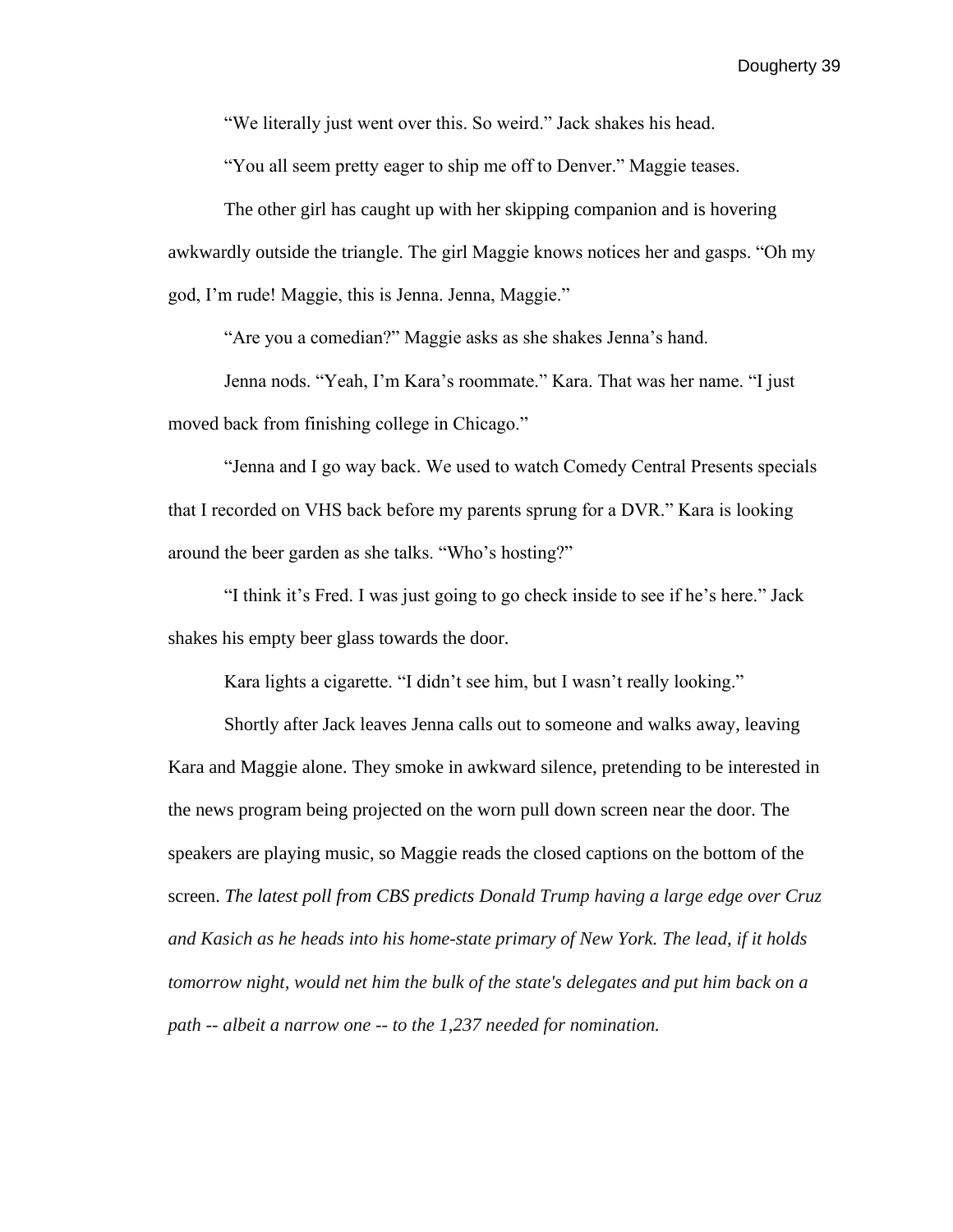Kara sighs and shakes her head. "My parents won't stop talking about Trump. My mom thinks he'll be good for the economy."

"Really? He's such an idiot."

"I've been pretty creative with my excuses to hang up the phone every time she launches into that rant. It's getting old." Kara rolls her eyes. They stand in silence a bit longer, smoking and half-watching the screen.

Maggie tries to call up memories of Kara from their previous encounters, hoping to remember something worth talking about. She doesn't want to bring up comedy, but she can't think of anything else. She tries for something innocuous."Jack says there aren't many new women in the scene."

"There's some, but they don't stick around for long. You know how it goes." Kara waits for Maggie's nod, then continues. "The ones who aren't scared off by all the male comics hitting on them get scooped up for regular hosting gigs. Or spots on booked shows. They don't come to open mics much."

Jack comes back out with a group of comics behind him. "I found Fred and signed you both up. He's going to announce the order out here in a minute."

Maggie and Kara both nod and join the other comedians standing in a circle to wait for Fred. Kara continues to chat about women in the scene. Maggie is only halflistening, but then Kara says something that triggers a tightening in her chest.

"Sorry, what did you say? It's hard to hear." Maggie works to keep her voice level.

"I said I think it's bad practice to stop going to open mics. I've made my way into the host rotation at the Laugh Factory, but I still show up here every Monday." Kara is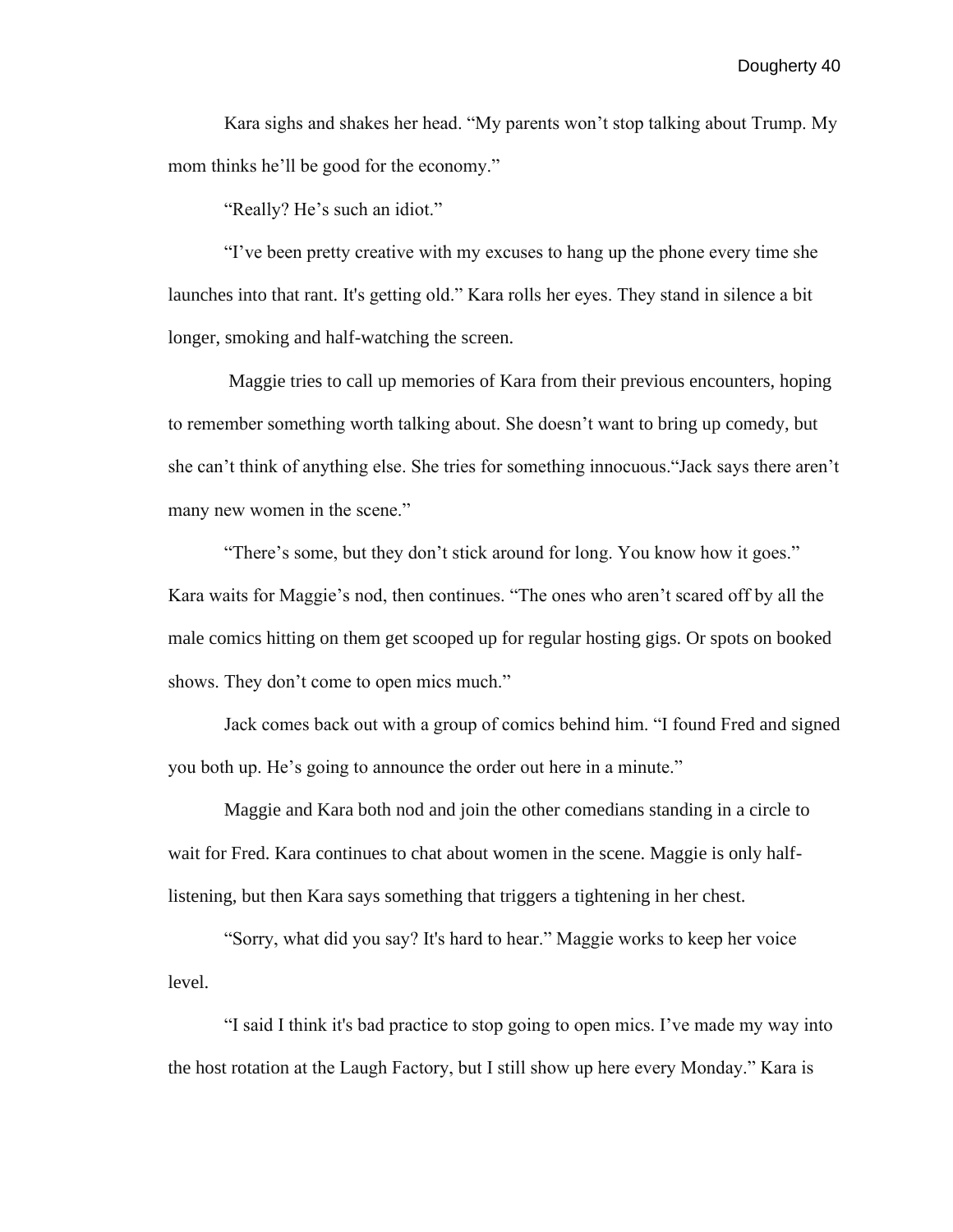still talking, but it sounds like her mouth is packed with cotton. *The Laugh Factory. Jerome.* Maggie hears herself giving some excuse, then she turns and walks away. Behind her Fred is just starting to read the lineup, but she isn't in the conscious part of her brain anymore, she is somewhere deeper, somewhere primal and raw.

Maggie didn't recognize it the first time Jerome assaulted her. It was several months after she'd started hosting at the Laugh Factory, one of the major comedy clubs in Omaha. Jerome owns the club, so she'd interacted with him regularly during that time and up until that point he'd been nothing but professional. The headlining comedian for the weekend wasn't one of the "big name" comics they had most weekends, but they'd had a decent crowd and her set went especially well. Jerome invited her to join him and the headliner for drinks at a bar nearby. She wasn't black out drunk, but close enough to it that by the time he was putting his hands down her pants and up her shirt her objections came off as more playful than serious. The next morning she felt dirty and confused. She wasn't ready to blame him for the encounter--after all he'd been drinking too--but when she closed her eyes she could feel the shadow imprint of his hands on her naked hips, the clumsy squeezes he gave her breasts. Her entire body felt hollowed out, like someone took an ice cream scoop to her insides.

She told no one. Who could she tell? She'd heard comedians refer to him as creepy before she started working there, but none of them ever had a specific story to back it up (or if they did, they didn't tell it) so she'd let it fall from her thoughts until now. She couldn't call to mind any of the specific comedians who had said it, so she couldn't ask one of them for more information. She also didn't want to start rumors.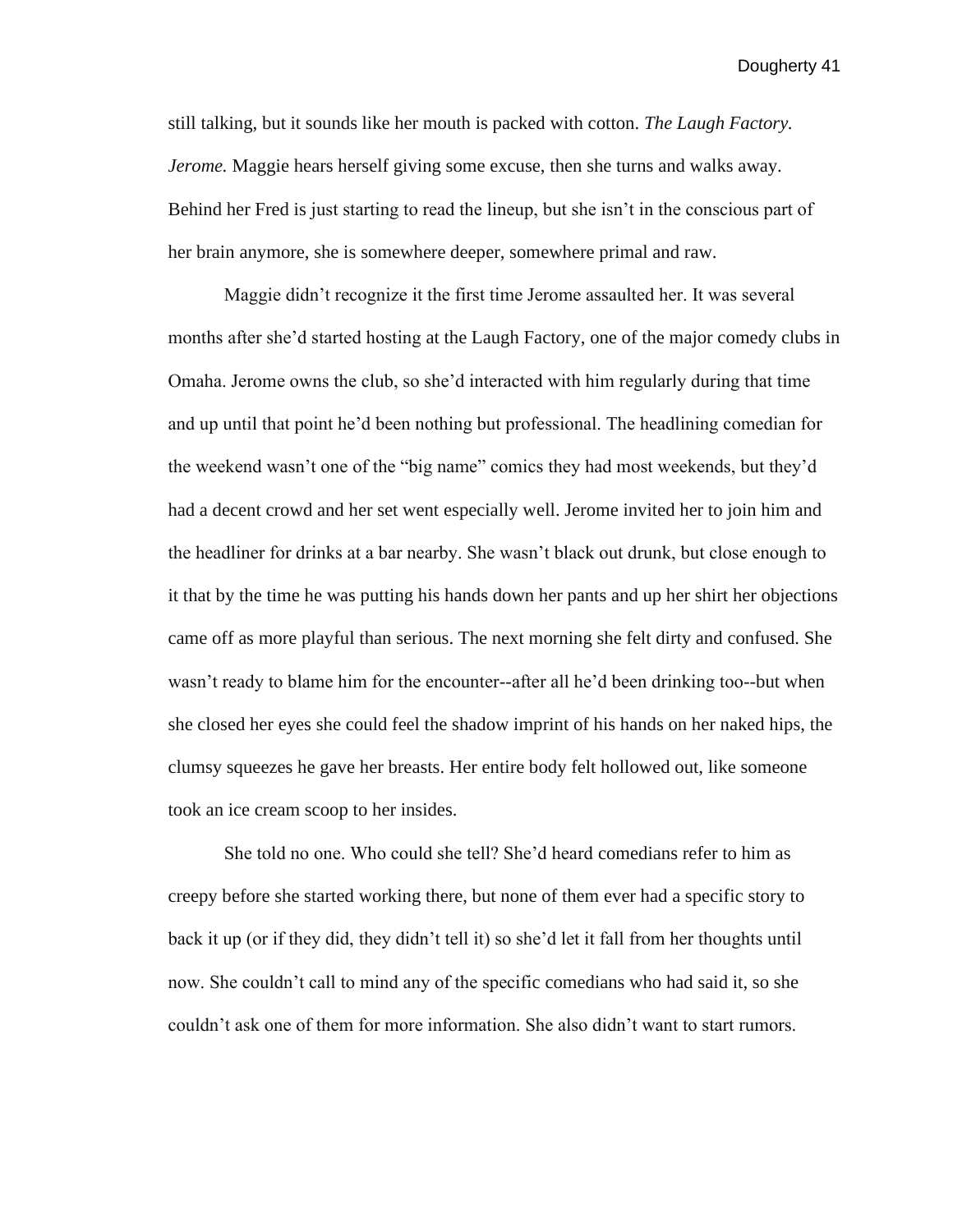What if it was just a one-off thing? The lines of consent get so blurry with alcohol. Maybe she led him on. She was a notoriously flirty drunk, after all.

These were the thoughts that ran through her mind the morning after and for several months to come. For the most part, she and Jerome returned to the same level of professionalism following the incident, though he seemed more comfortable around her than before, standing a little closer, putting a hand on her lower back or her shoulder or her hip when he spoke. Maggie told herself the touch was more paternal than sexual. He had a wife and kids, he probably saw her as a surrogate daughter. He continued to invite her out for drinks when he went, she made excuses not to go. Eventually he confronted her about it.

"Look, I can't shake the feeling that you're saying no because you're uncomfortable with what happened last time." He stood in the doorway of the small green room backstage where Maggie was gathering her things. "I understand if you don't want to go out, but if it's because of last time you've got nothing to worry about. I consider you a friend and a co-worker, nothing more. I'm only inviting you because I'm invested in your career and networking with comics after the show is one of the best ways to land a touring gig."

Maggie felt like an idiot. Obviously she'd been overreacting to the whole thing. He had a family and a business to protect, of course he wouldn't intentionally put all of that in jeopardy to what--cop a feel? It seemed absurd now. "No, Jerome, of course that isn't it." She smiled big to emphasize the point. "I've just been really busy lately, but I really appreciate that you're looking out for me."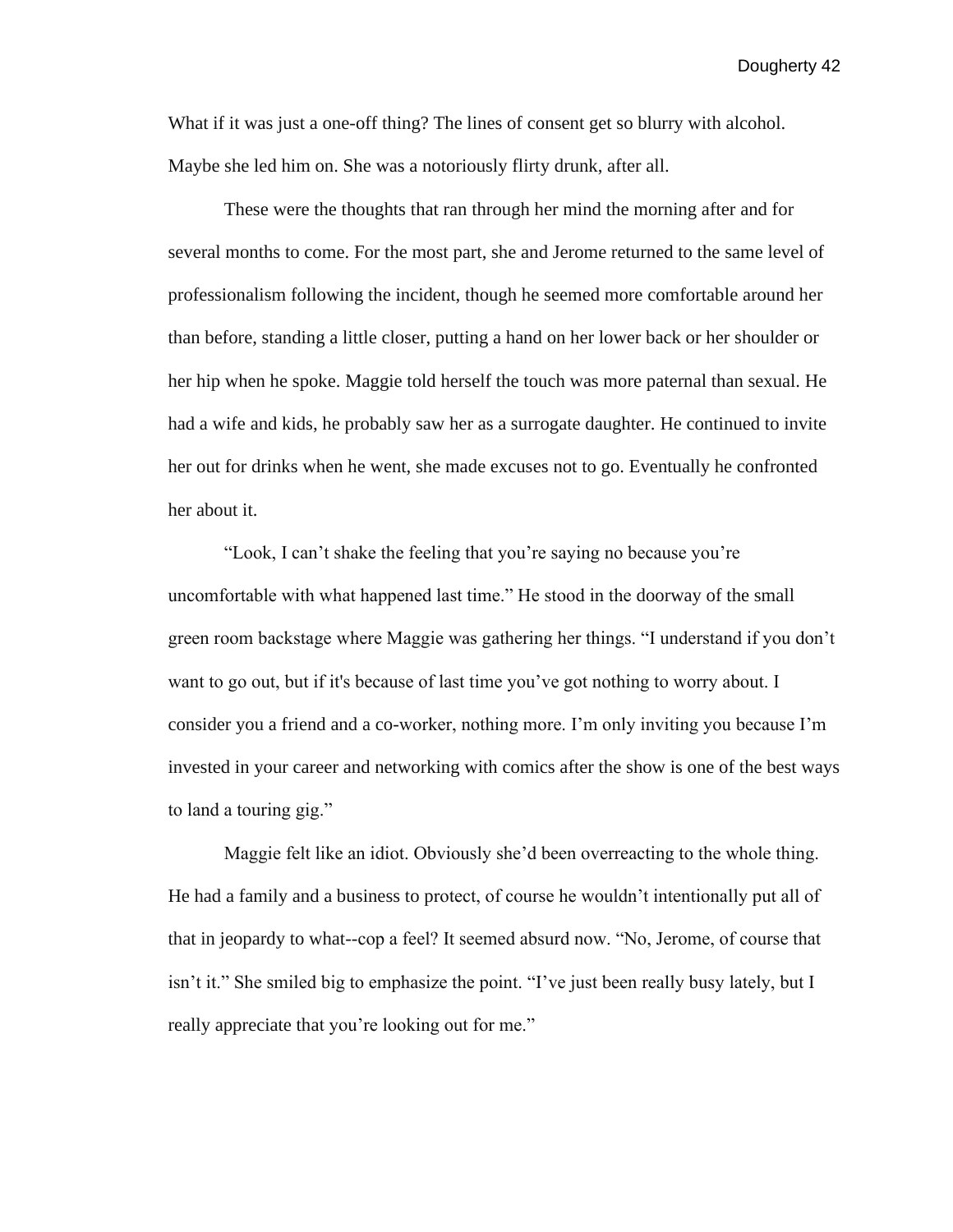"That's so good to hear." Jerome loops his arm around Maggie's shoulders as she's walking out and squeezes her tight. "So what do you think? Can you fit me into your busy schedule tonight? Just one drink?"

\*\*\*

As Maggie reflects on this moment, as she has done so many times in the past few years, she is struck by how little thought she gave to her decision that night. *I should have known better.* She thinks, despite her therapist's constant reassurance that it wasn't her fault. *I should have known better.*

*But I didn't.*

*But I should have.*

Fear of falling into these thought loops is a big part of what keeps Maggie at home these days. It was like watching a screen saver from *inside* the computer, the one with a little colored ball bouncing slowly back and forth between the edges of the screen. She knows she needs to move the mouse to make it stop, but her body is only a husk, sitting rigid in the computer chair on the other side of the screen.

She sits in this one for what feels like eternity. She finally locates the thread-thin tether back to reality and follows it out, hyper aware of her own breathing. As her surroundings emerge and slowly take shape, she realizes she is sitting on the toilet in the Duffy's bathroom with her pants still on. She doesn't remember how she got here. A pair of shoes is just visible under the edge of the stall door. She realizes she is in the only one that latches properly, so she makes a hasty exit, stopping to flush the toilet first to avoid arousing suspicion. *I should have…* She keeps her head down as she exits the stall, hoping her hair will keep the woman waiting from seeing her face. The woman says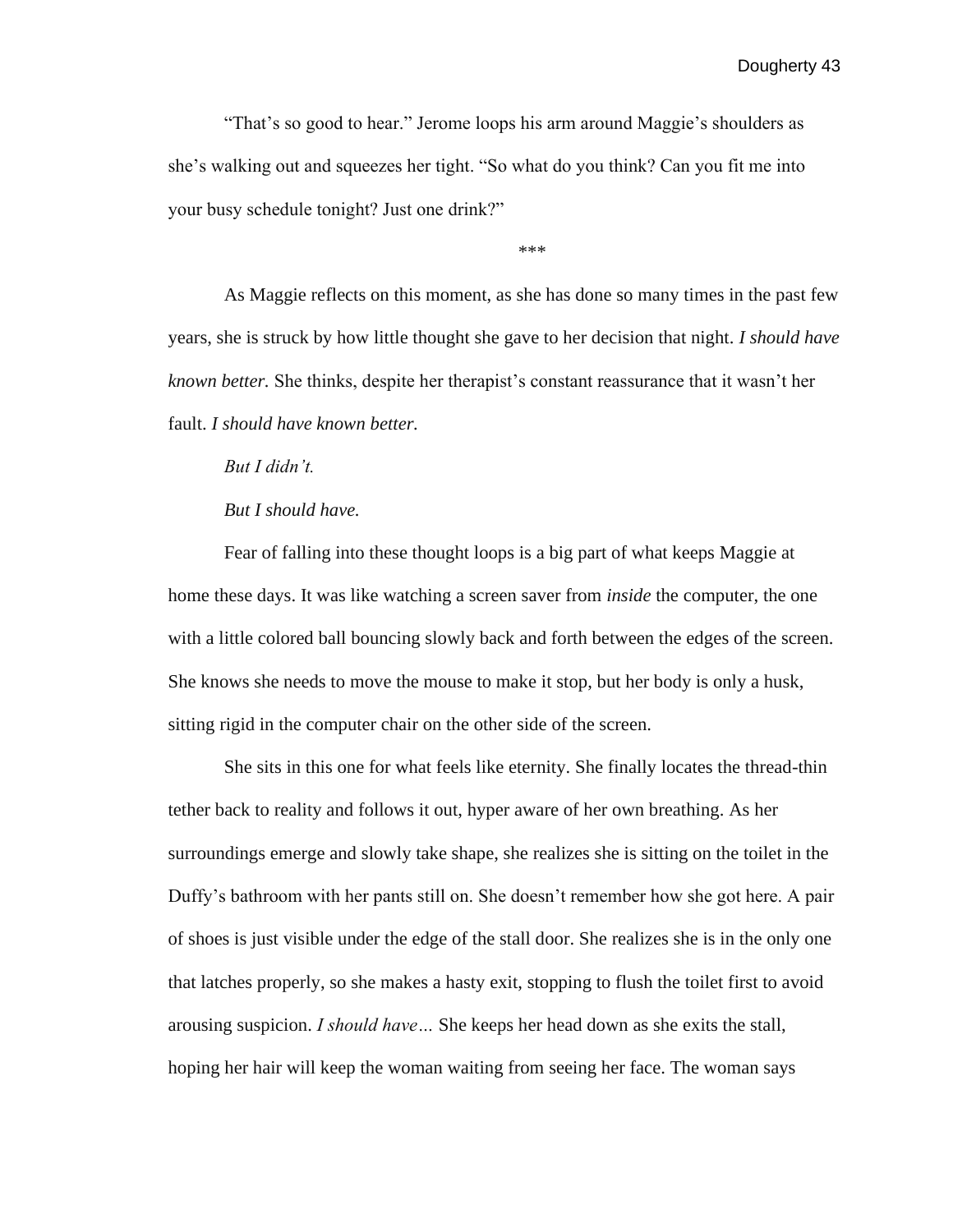nothing as they pass. As Maggie is washing her hands, she catches a glimpse of her reflection in the mirror above the sink. Her face is covered in dried tears and snot, with matted clumps of hair stuck in the goo. She looks like an artist's rendition of someone suffering from some disease that died out in the middle ages. She is so shocked by her appearance that she can't stop the strange guttural noise that escapes from her throat, followed by a horrified "fuck".

The woman in the stall calls out, "Are you ok?"

"Yea, sorry. My boyfriend just broke up with me." The lie comes easily, as so many have since that first night with Jerome. She used to consider herself to be a straightforward, honest kind of girl. Almost too honest, her bluntness and lack of tact were a source of criticism from many people over the years. If someone collected all the lies she's told, all the *excuses* she's made over the past few years and put them together they'd probably make a compelling screenplay. Now Playing: The Maggie Gafner Story. Come watch the epic tale of a girl whose family members have all died multiple times, has had every strain of the flu four times per season, and goes to see the dentist on a weekly basis! You won't even know she has a boyfriend until she's crying over losing him.

When she's as presentable as she can manage, Maggie makes her way back towards the beer garden. She doesn't feel like sticking around, but she knows if she leaves in this state it will be harder to muster the courage to come back. And she really needs to be able to come back. Doing comedy again feels like an important step towards reclaiming her life. The show has already started, but only barely. Fred is on stage finishing up his own material and getting ready to bring up the next comic. She misses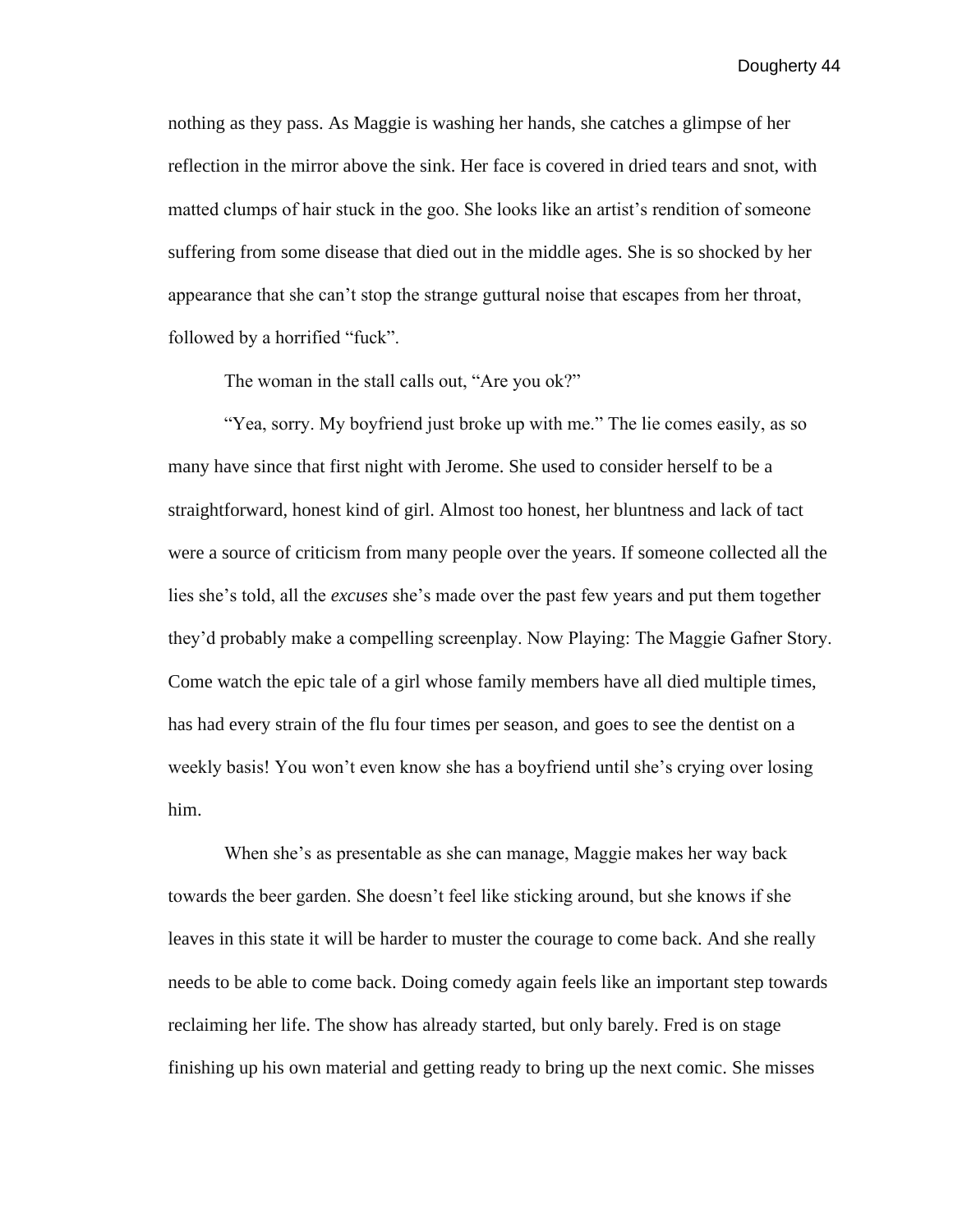the joke but the audience laughs and Fred lets it die down before saying, "Alright, that's enough of me! Are you ready for your first comic of the evening?" Polite clapping comes from scattered places in the room and Fred shakes his head. "Come on people, you can do better than that. I said ARE YOU READY FOR YOUR FIRST COMIC OF THE EVENING?" This time the audience claps louder, a few people even whistle. "This lady" Maggie's heart flutters for a second in panic, she has no idea where she is on the lineup, but Fred continues before she can completely shut down "is one of the funniest people I know. She's a regular in the Lincoln scene, give it up for Kara Coleman!"

Maggie stops to watch as Kara walks on the stage. Under the harsh stage lights, Kara takes on a worn look, like she came to life one day on the shelf of an antique shop and just wandered off to see the world. In person, she always struck Maggie as being strong, even a bit aggressive at times. But now, watching her pull the mic out of the stand, all Maggie can think is how fragile she looks, how petite. It never occurred to Maggie that Jerome might be as abusive to another girl as he was to her. His apologies and excuses always made everything seem so personal and limited, as though he'd had a one-time lapse in judgement, as though it were Maggie specifically that he found irresistible. And if this had been--and in hindsight Maggie *knew* that it had been--just another of his manipulation tactics, then there was a very really chance Kara's could find herself living the same nightmare as Maggie, if she wasn't already.

"If you didn't like that last joke…" Kara is getting a good reaction from the crowd and Maggie tries to pay attention. "...then you can just get the fuck out of here. Go on! Git!" The audience laughs. "No, wait, I'm just kidding, please come back! I dropped out of college for this, it's all I have, Oh my God, my life is a dumpster fire." Kara is on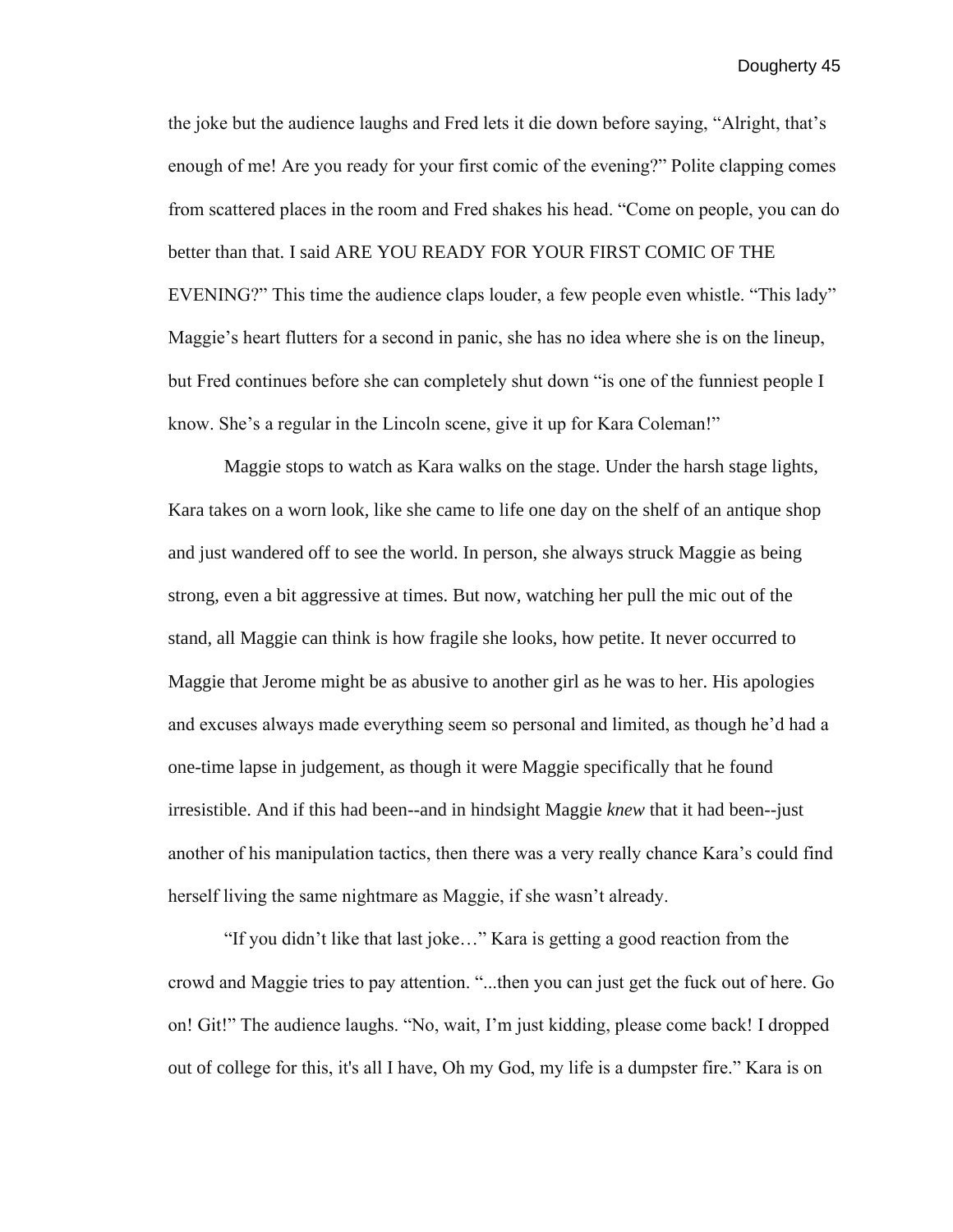her hands and knees, pretending to crawl across the stage in desperation. Maggie forces a laugh to be supportive. It comes out shrill, like a drunk girl on a reality show.

Standing there, faking laughs and worrying that her face is still puffy from crying, Maggie knows that coming back to comedy isn't enough. She's going to have to go public with her experiences with Jerome. He took so much from her and she will never get it back. *I should have known better.* The intrusive thought is impossible to silence, no matter how much she knows it is objectively false. She's not ready to go public, not yet. But for now, maybe she can start with Kara. The resolve grows in her stomach, radiating heat out through the rest of her body. She feels fuller than she has in a long time, and as it reaches her brain the thought changes, just a little, shifting some of her guilt into her newfound calling. *Someone should have warned me.*

Kara is lying flat on her back now. The audience sits surprisingly still while she says nothing, exhaling a drawn-out sigh into the microphone. "Do you ever just find yourself emphasizing with the roaches that live in your apartment?" The reaction is loud, the laughter punctuated by involuntary expressions of horror and disgust. Maggie laughs for real this time and backtracks away from the door to the beer garden to get a better view of the stage. Kara's performance is so captivating, it draws Maggie in and sets her free of thoughts of Jerome. Her full attention is on Kara now, who has rolled over onto her stomach and is laying propped partially up on her elbows.

"I mean, I don't just have roaches in my apartment. I have *day* roaches in my apartment." She kicks her feet up and moves them one at a time down towards her butt and back upright, like a teen in an old romantic comedy gossiping on a corded phone from her bedroom floor. "Do you know what it means when you've got *day* roaches? It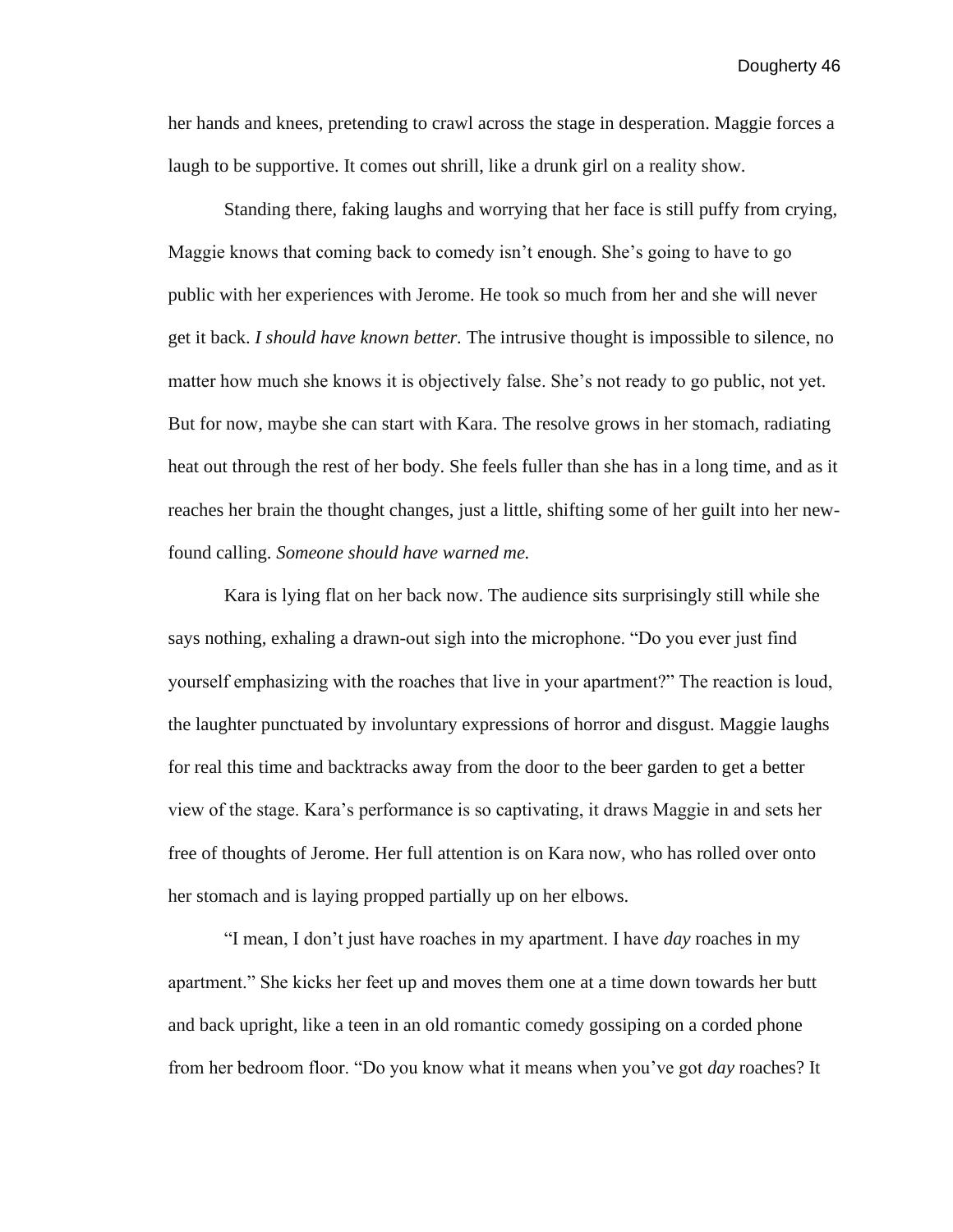means the walls...are *full*." She moves up onto her knees, leaning forward towards the audience and shaking the mic to emphasize 'full'. "I don't know if you guys know this, but roaches aren't supposed to be out in the day. If you see one, its because the other roaches got together and said 'Whelp. Wall's full. Gotta make some room…alright, get out there Martin!" She mimes kicking someone out the door. "Good luck. You got this.' And then poor Martin skitters down the wall past me while I'm digging in the fridge for a shower beer and I think to myself *yeah man. I get it. I don't wanna be here either.*" The audience is laughing harder as she goes on. Maggie even hears Ike's deep throaty chortle behind her. "Martin didn't ask for this you guys! He just wants to hang out in the wall with the other roaches. So yeah. I've been known to empathize with the day roaches in my apartment for a minute from time to time before I squish em." The audience erupts at that line and Kara raises her arms up in feigned disbelief. "What?! You think I'm not gonna squish him? That's gross you guys, it's a fucking roach. I'm not gonna let a roach run around my apartment. Sick."

Maggie's face muscles hurt from smiling and she heads back out to the beer garden to get the lineup from Fred before Kara finishes and he has to go back onstage to introduce the next comic. It's early in the night, and it'd certainly had a rocky start, but watching Kara onstage reminds Maggie why she loves doing comedy so much. There's a special kind of release that happens when you laugh with others, and that release is even greater when you're the conductor of that laughter. Comedians bring people together and show them that even the darkest, most unspeakable evils lose their bite when you can laugh at them. And that's something Maggie knows is worth fighting for.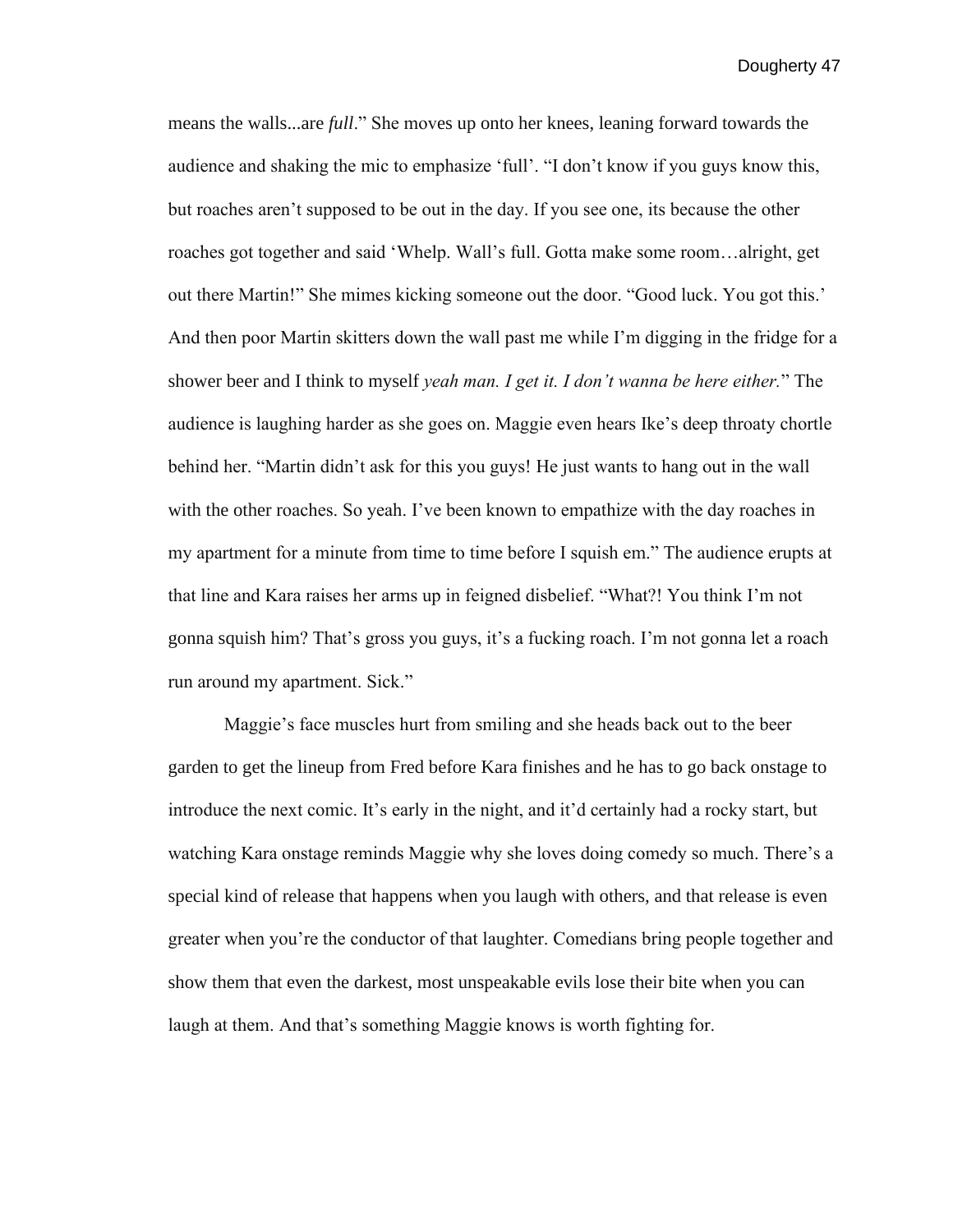## Chapter Four

The podcast Jenna is listening to is just finishing when she hears the familiar whine of Kara's car pulling into the parking lot behind their apartment complex. The car is leaking power steering fluid; if it was Jenna's car she would have had it fixed long ago, but Kara isn't easily convinced that it is a problem worth fixing. She finishes wiping down the bathroom sink, strips off her disposable gloves and drops them in the trash. She was hoping to have the entire apartment clean by the time Kara got home, but the stove burner pans are still soaking in the sink and she needs to wait for the kitchen floor to dry from the mopping before she can get to them. Kara is always weird about it when Jenna cleans the apartment. Jenna finds it frustrating--the apartment has to be cleaned sometimes and Kara isn't going to do it--but as far as roommate complaints go, it is relatively low on the list. Jenna's last roommate in Chicago was a self-proclaimed, giveno-fucks she-demon, who left the milk open on the counter every time she used it, shaved all of her body hair with both the shower curtain and bathroom door open, and wore her smelly pet ball python around her neck whenever she was home. On day she moved the last of her stuff out of the apartment--after she stopped paying rent and Jenna had to tell her to leave--Jenna walked in on her making out with Jenna's girlfriend on the couch with the snake coiled around her shoulder, its beady eyes transfixed on the whole affair.

Jenna sits on the couch and turns on the TV, managing to pull up Netflix just as Kara walks in the door. "How'd it go?" Jenna asks.

"Oh my God. It was just an *absolute* fucking disaster. I mean, you know I was expecting a train wreck, but holy shit it was so much worse than I imagined." Kara drops her purse on the floor and throws a stack of mail on the table. She is splitting her attention between her phone screen and Jenna, so she hasn't really taken stock of the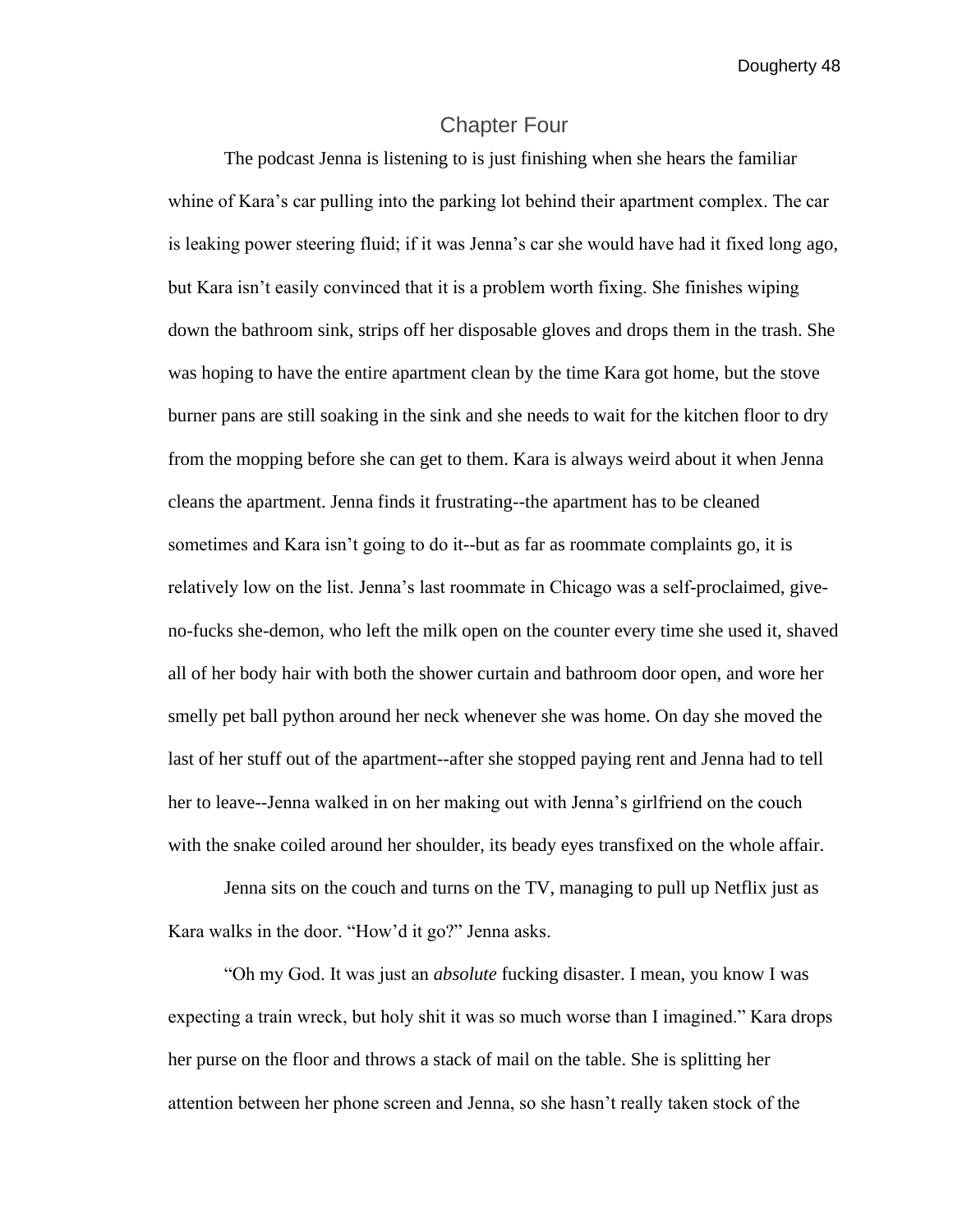apartment yet. "Hang on, I'm gonna tell you all about it, I just need to finish responding to my cousin."

"Sure." Jenna focuses on letting her limbs go slack, going for a posture that says: *What, this? Just a bit of tidying while I was watching TV. No need to make a fuss.* 

"Ok. So…" Kara finishes typing and looks up. She pauses for a moment and Jenna expects her to comment on the cleaning, but Kara just continues "...I get to my Aunt's house expecting we'll have some deep cleaning to do for my cousin's graduation party, but I figured it would mostly be like sweeping and dusting and shit. You know, standard stuff." Kara talks fast, moving her hands and pacing the way she always does when she is in the process of sharing juicy gossip. "When I talked to my mom last week she said they were planning to do the party in the garage and just clean the first floor enough that people could go in and out without being horrified at my Aunt's hoarding, but the garage was still shut and I could see it was packed full of shit through the door window when I passed it on my way into the house. So right off I'm thinking *oh fuck*, you know?"

"Were your parents there already?" Jenna asks.

"So, my mom got there last night, but my dad had to get up early to do the farm chores for her and then drive up after, so I knew he wasn't gonna be there yet. But my mom's car wasn't in the driveway when I pulled up and it turns out my Aunt sent her out for food and supplies because she didn't do ANY of the shopping in advance. Like none of it." Kara slaps her upper thigh to punctuate the last sentence. A puff of dust floats up and out of her skinny jeans. Jenna watches it swirl lazily in the beam of sunlight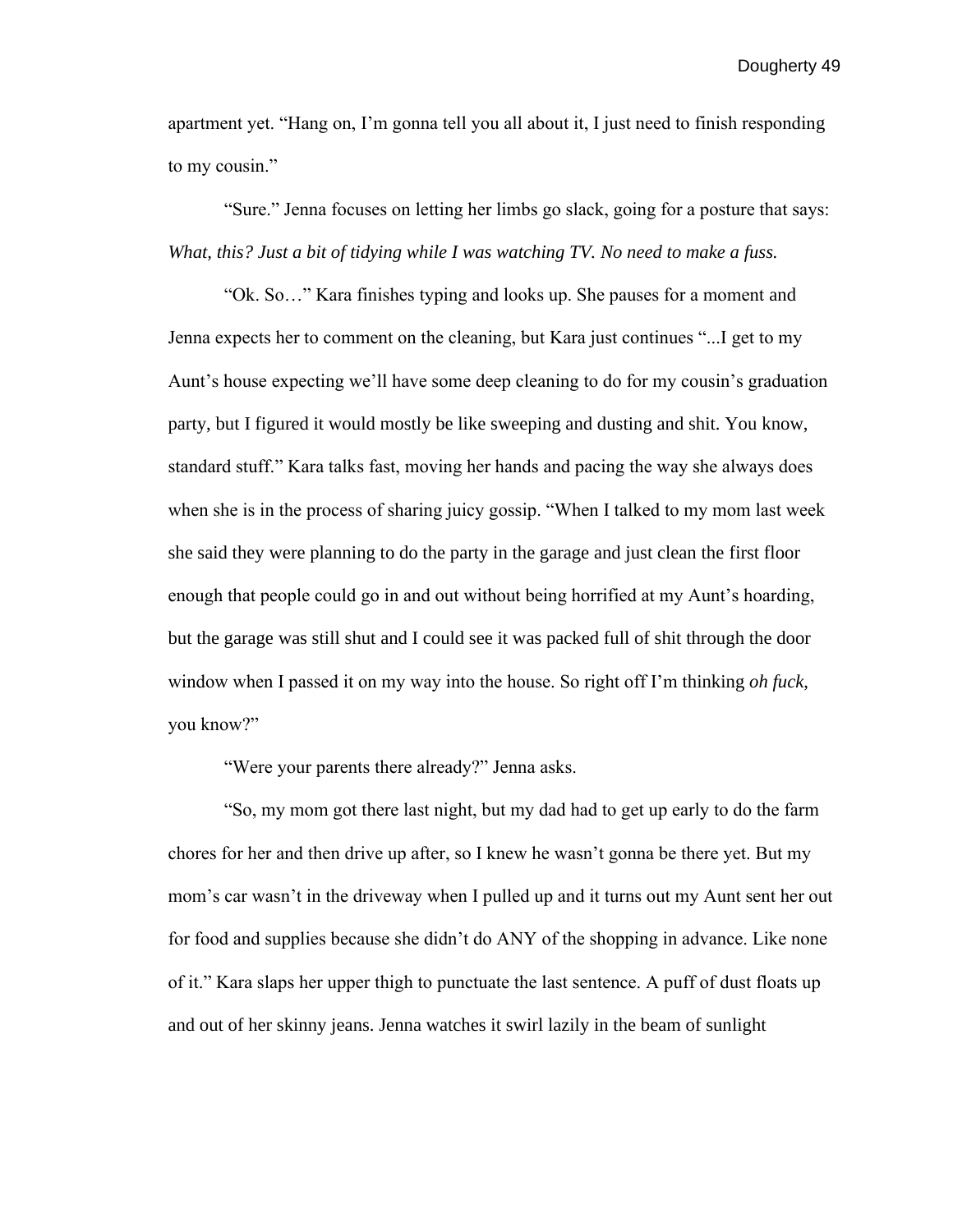streaming in through a crack in the blinds. Jenna tries not to think about how dirty those pants must be as Kara plops down on the other side of the L-shaped couch.

"And I walk by the garage on my way inside and it is still just *overflowing* with junk. My cousin Lauren is washing windows on the porch and she tells me her mom spent the last week looking up shit on Pinterest and was obsessing over how cute everyone's houses looked in the graduation party pictures. Naturally she gets a wild hair up her ass and decides she wants to make all these do-it-yourself decorations and have the party in the house. But here's the kicker--that's *all* she did, just sat around pinning stuff. And Lauren--who is obviously busy with all the stuff she had to do before she could graduate--can't get anything done at home because her mom keeps calling her into the office to see what she'd found and describing how she was gonna do this and that different from what was in the picture. So my Aunt has this whole elaborate vision of how everything was gonna look, but she doesn't do any of the cleaning or shopping or anything else to make it happen."

"Wow. What about your Uncle?" Kara's Uncle Bill is the only person from her extended family that Jenna knows well. He owns a popular food truck, Bill's Burnin' Buffalo. On more than one occasion, Jenna and Kara have drunk-stumbled their way to the empty lot of an abandoned car dealership where he sets up, just a few blocks off the main downtown strip.

"He was supposed to clean out the garage but my aunt told him to forget it and focus on food, so he was in the truck out back doing prep work pretty much the whole time." Kara's voice is dripping in judgement, but Jenna isn't sure if it is directed exclusively at her aunt or if Bill is included in that. Kara is always judgemental when she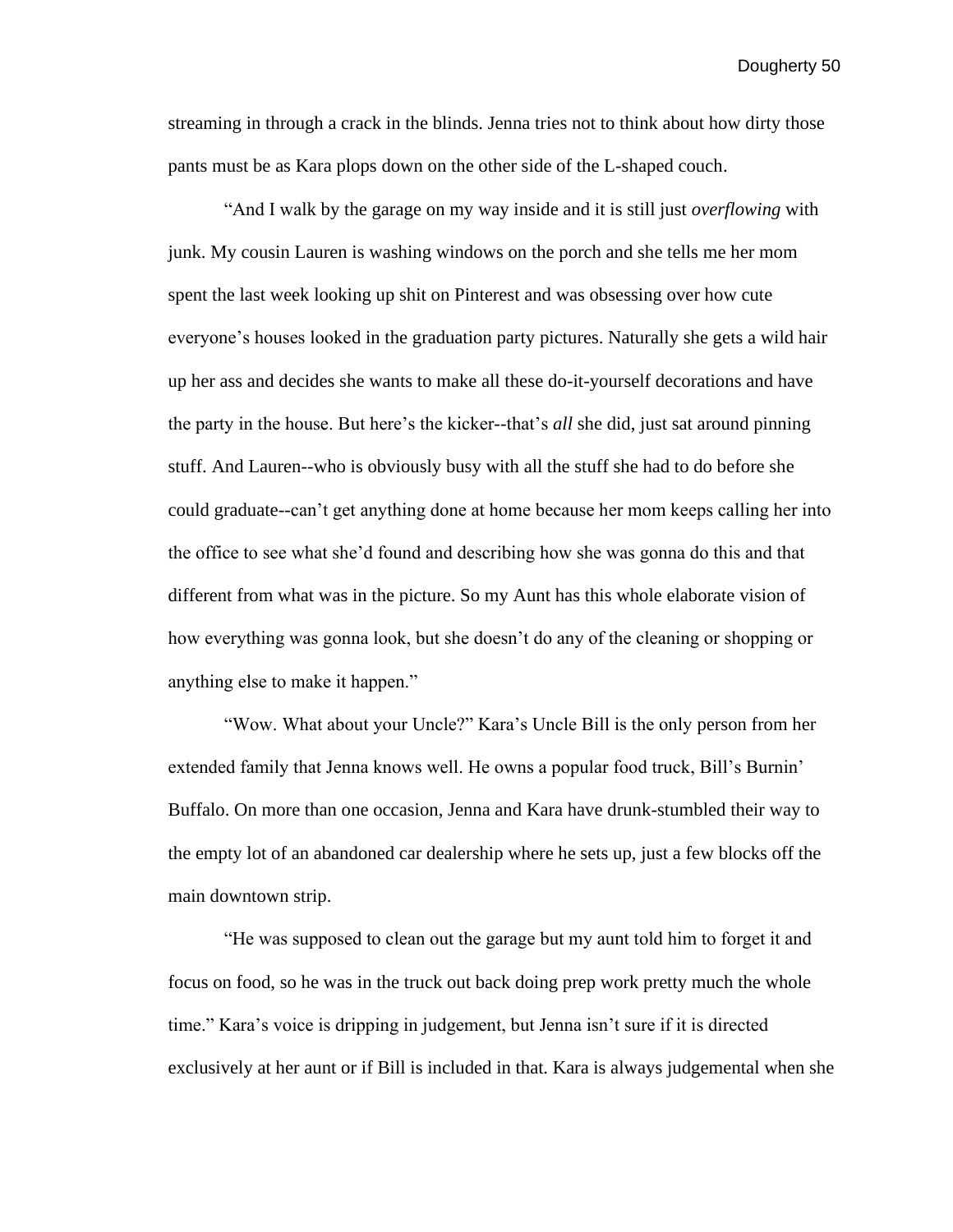talks about them, though. They are the only family she has in town and she almost never sees them. Kara prefers it that way. Jenna would never say so out loud, but she resents the way Kara takes having family live so close for granted. Jenna misses her own family, she wishes she had an aunt and uncle she could visit in town.

Jenna gets up to go clean the burners. "Keep talking, I'm listening, I just want to get these before I forget. Did you get everything done before you left?"

"Ha! Yeah right." Kara follows Jenna and stands in the door frame. "When I left they weren't even done moving all the trash out of the living room. That's what I was responding to when I came in, Lauren sent me a picture. Here. Check it out." Kara stretches out her phone to Jenna.

"What am I looking at here?" Jenna scrapes burnt patches off the burner bowls with her fingernails.

"That's a camouflage blanket. Apparently my Aunt threw it over the pile of crap in the corner of the living room. I offered to carry that stuff down to the basement multiple times, but she claimed she needed to--" Kara makes finger quotes "--'sort' through it first. Obviously that didn't happen. I wonder if she knows that camouflage doesn't work like that." Kara laughs and even Jenna has to chuckle at that. Kara's phone dings and she pauses for a minute before letting out a long sigh. "Awww, Fuck sticks."

"What's wrong?" Jenna stops washing and watches Kara type furiously on her phone.

"It's my mom. She said she wants to come see the show tonight, but when I left I thought she'd changed her mind because they still had so much to do before the party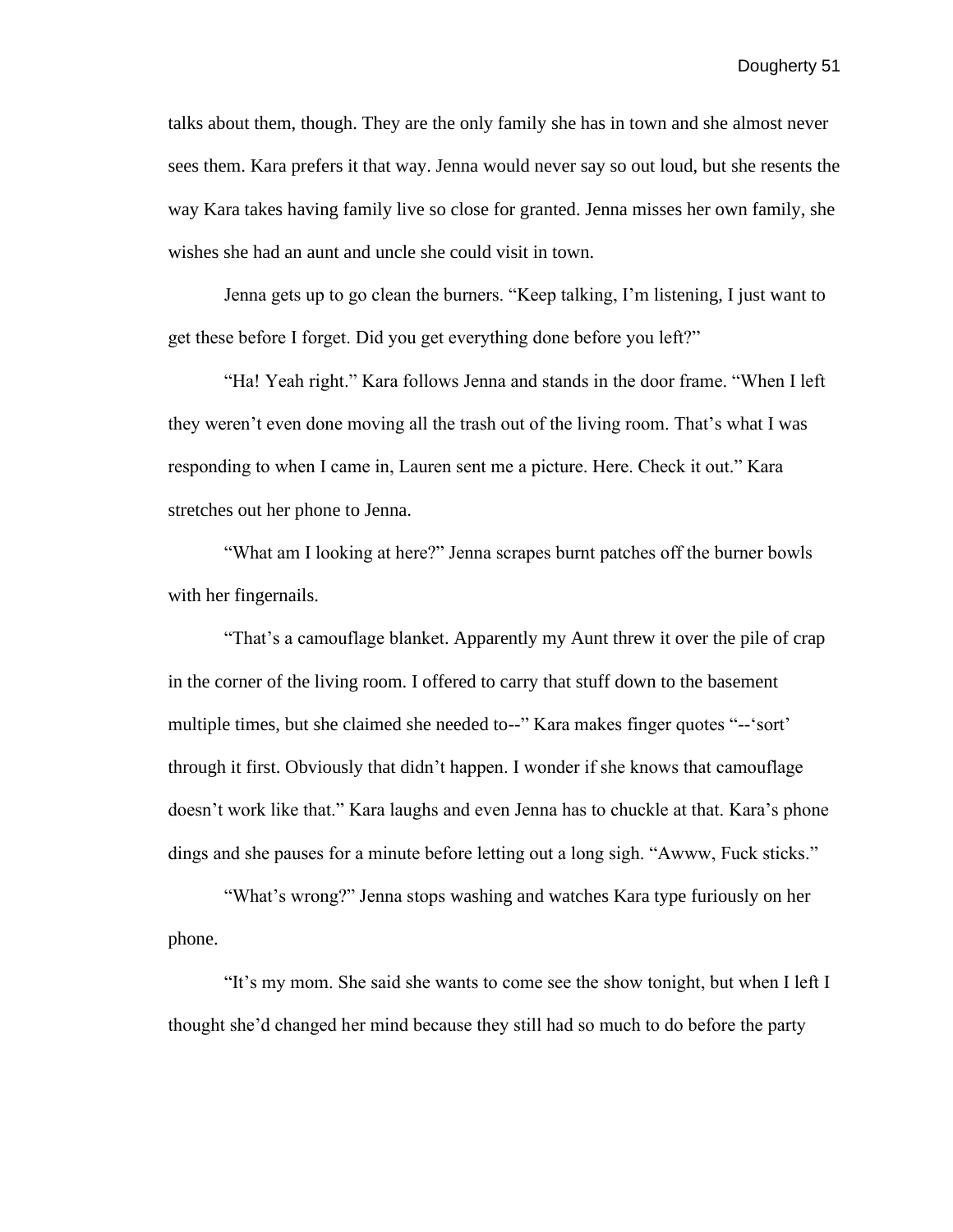tomorrow. She just texted asking what time it starts, though, so I don't know. Hopefully she's not coming."

"Well, it's a competition, so bringing people is a good thing in theory. You won't have time to talk to her too much and she can cheer for you if they pick the winners by applause or something, right?" Jenna drains the sink and dries her hands on a kitchen towel.

The new comedy club is opening in the Haymarket tonight. They won't have their first "real" show til tomorrow, but the owners have been advertising tonight's open mic in all the local comedy groups on Facebook. The description says they'll hire the comics who give the best performance tonight to open for the headliners they've booked for the next few weekends, but doesn't provide any details on how they plan to determine whose performance was "best". There was an interview with the owners in the entertainment section of the local paper that said they'd been doing comedy in Lincoln for 20+ years, but so far no one in the Lincoln scene has been able to confirm that fact. Even Gary, the oldest member of the scene, said he didn't recognize the names, and he's been doing Duffy's since it started. It's been a hot topic for gossip amongst the comedians ever since the first post popped up. Jenna and Kara have plans to walk there together.

"My mom has never seen me do comedy. And if you think about it, there's a good reason for that." Kara shakes her head. Jenna knows a lot of Kara's jokes revolve around her mom, but she has other material.

"She's *never* seen you do comedy? *Really*? She's seen *me* do comedy…" Jenna was sure Kara's mom had been there the last time they performed at the comedy festival in Norfolk. Though it isn't quite big enough for a proper comedy scene, one of the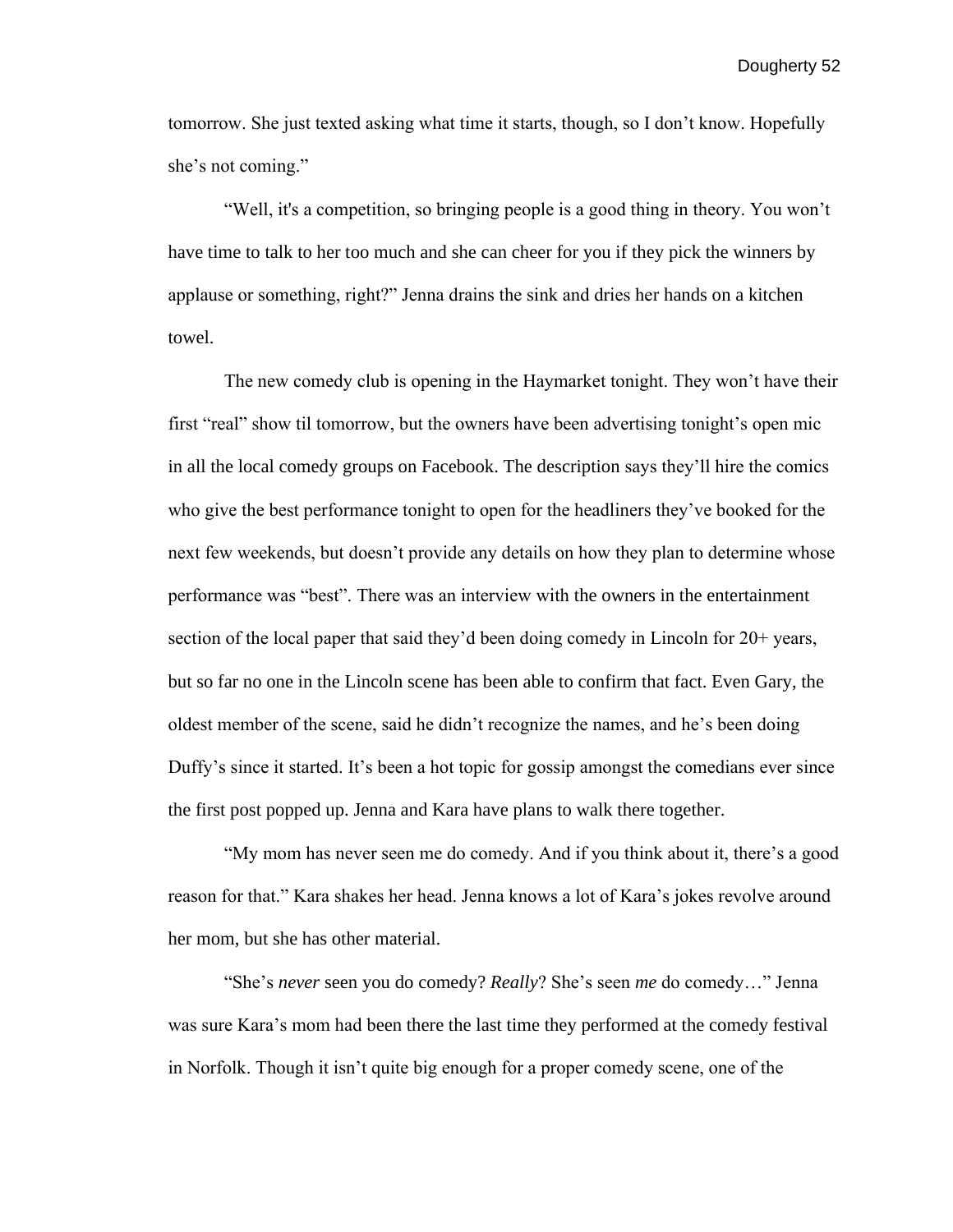Norfolks's only claims to fame is that Johnny Carson grew up there, so the city puts on an annual comedy festival in his honor. Jenna made a point to schedule her visits home from Chicago during the same week as the festival, so she could catch up with Kara and see her parents at the same time.

"She's seen you do comedy? When?" Kara strips off her dirty T-shirt as she walks towards the bathroom. Jenna follows her.

"In Norfolk. Doesn't she go to those competitions every year?" Jenna stares at the tiles while she talks, but she still sees Kara stripping out of the corner of her eye.

"Oh yeah, I forgot she would have seen you there. We were never in the same first flights and I never made it past the first round. Too offensive." Kara shuts the door partially and starts the water running.

"I'll let you shower--"

"No, no, I'm shaving my legs first, you can keep talking." Kara sits on the edge of the tub with her legs inside.

"Well, I just figured if she was there watching me she must have been there watching you." Jenna sits down at the vanity outside the bathroom door and starts pulling out her makeup and brushes. They chat this way often when they're getting ready for comedy shows. Jenna showers before Kara wakes up most days, but Kara waits until after work to shower. Today was an exception, Jenna knew she'd be cleaning and thought she'd get a shower in after, but if Kara was shaving her legs first there was no way Jenna would have enough time to shower *and* do her makeup before the show. She'd have to settle for changing clothes and rubbing some dry shampoo through her hair.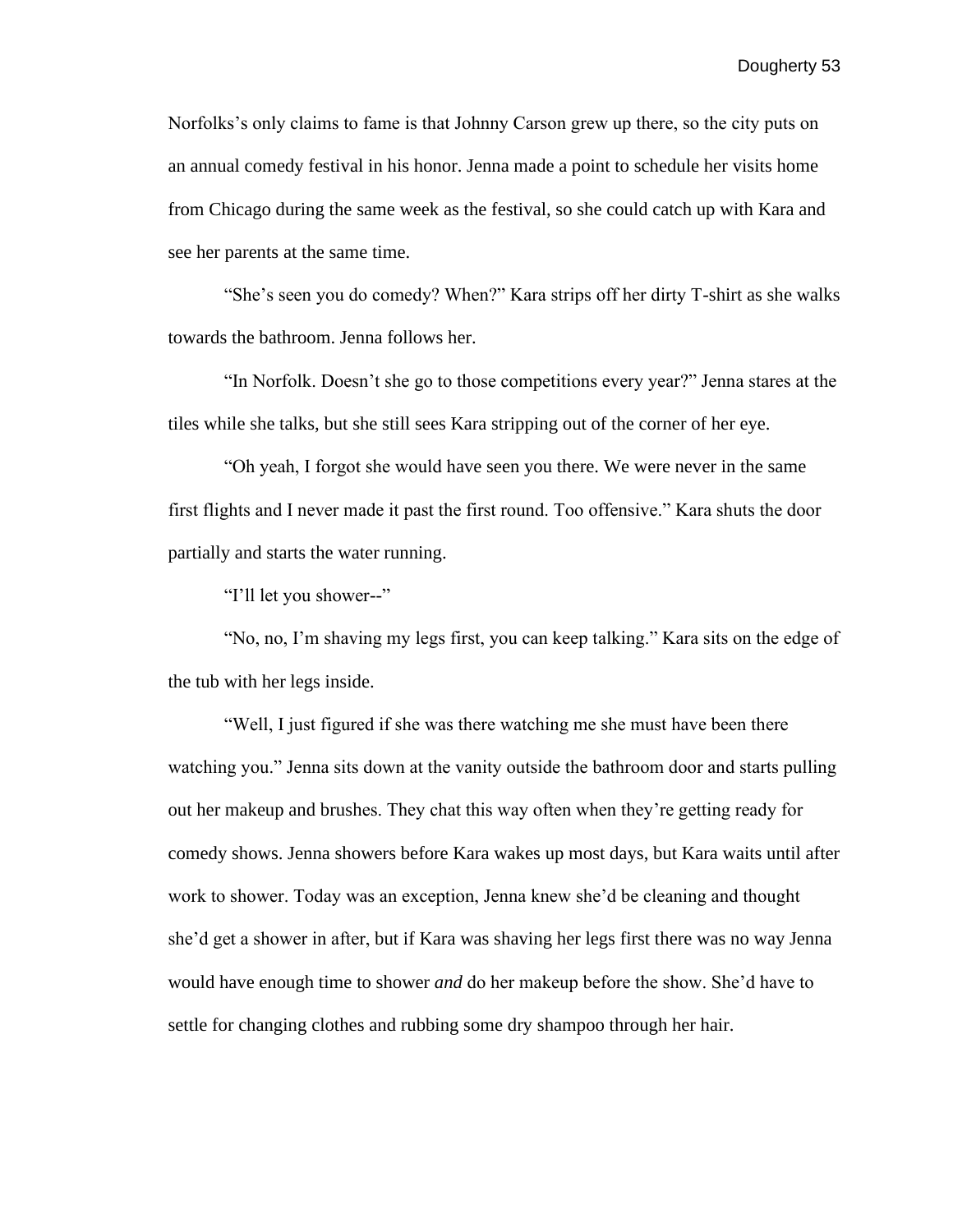"No, she made a point not to see my sets." Kara's tone is so matter-of-fact, as it often is when she is saying tragic things. Jenna wonders if she knows how sad some of the stuff is that comes out of her mouth. She must be at least somewhat aware, saying disturbing things in that tone makes its way into her comedy sets often enough.

"Why does she want to come tonight, then?" Jenna is naturally soft-spoken, so she has to repeat herself a couple times before Kara can hear her over the water.

"Well, I dropped out of college for comedy, so I guess she's decided that pretending like it isn't an actual career is out of the question now." Kara materializes at the door, fully nude, dripping water and shaving cream on the floor. "I forgot to get a shower beer."

Jenna watches her best friend drip across the freshly vacuumed carpet on her way to the kitchen. She knows she should be irritated, but she's always had a hard time staying upset when it came to Kara. Jenna marvels at the difference between the Kara she knows and the one she sees in public and onstage. At home, Kara has zero shame. She walks around naked, rips horrible farts, drinks milk straight from the jug. In public, Kara is closed off. Sure, she talks louder and is more animated in public, but Jenna's known her long enough to see it for what it is--an overcompensation for her anxiety and depression. Jenna likes feeling like she knows Kara better than anyone else in her life; it makes her feel like she has the correct answer to a riddle everyone else only believes they've figured out.

\*\*\*

"You just fucking missed it, holy shit." Nathan runs his hand up through his mop of dark curls and spins away from Kara and Jenna as they walk together up the sidewalk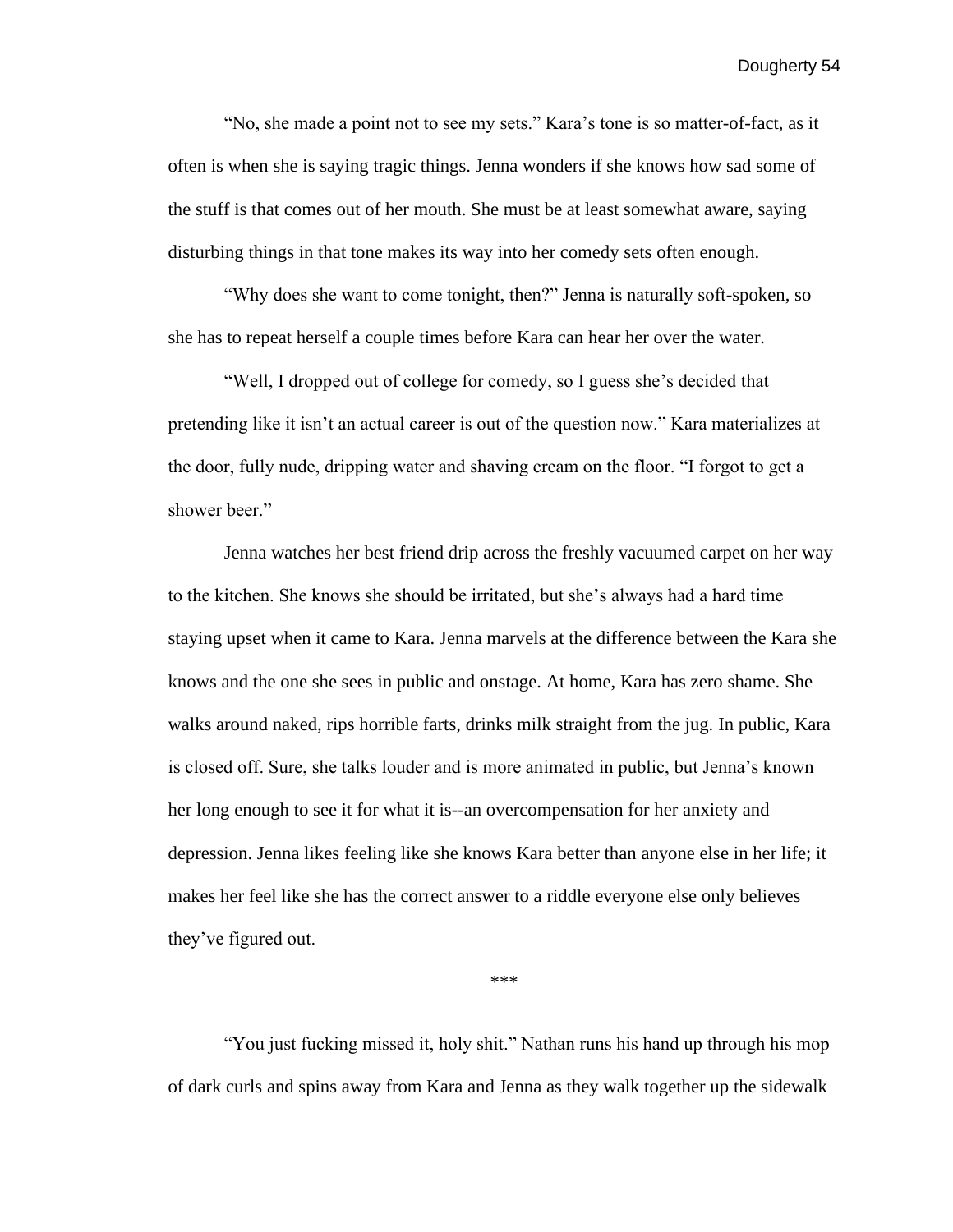towards Lincoln's historic Creamery building a few hours later. "I've been here five minutes and its already a shit show up there."

 "Noooo." Kara says, as Jenna's eyes follow his hand up to the bright red letters in the Cremery's windows: C-O-M-E-D-Y L-O-F-T. Kara hands him a cigarette. He places it between his lips and leans forward, waiting for her to light it. She produces her lighter with a little flourish of her wrist. "A pretty lady never lights her own cigarette." She says as the tip of his cigarette flares orange for a moment, then shrinks to red.

Jenna feels a little flicker of satisfaction watching the exchange. She and Kara have been lighting other people's cigarettes and saying the phrase going all the way back to when they snuck away to smoke their first cigarettes. Kara was "dating" an older man she had zero romantic interest in at the time. When they reminisce about that time, they always put words like "boyfriend" and "dating" in air quotes, because even though they were "together" for a solid two years, Kara's detachment was so extreme she'd even managed to forget his name (it was Levi) from time to time and Jenna had to remind her. When he finally ended things, Levi said it was because he was tired of Kara calling him "Eli" in bed. But up to that point he'd been fine with their arrangement--he bought Kara cigarettes and booze and served as a creep-repellent at parties and in return, he got to have sex with a girl he thought was six years younger than him, though in truth it was closer to eight. Even as a teen, Jenna had mixed feelings about Kara and Levi, especially since she knew Kara's parents were completely in the dark about it. But she'd been grateful for whatever weird arrangement the two of them had the day Kara brought the pack of cigarettes Levi had bought for her to school.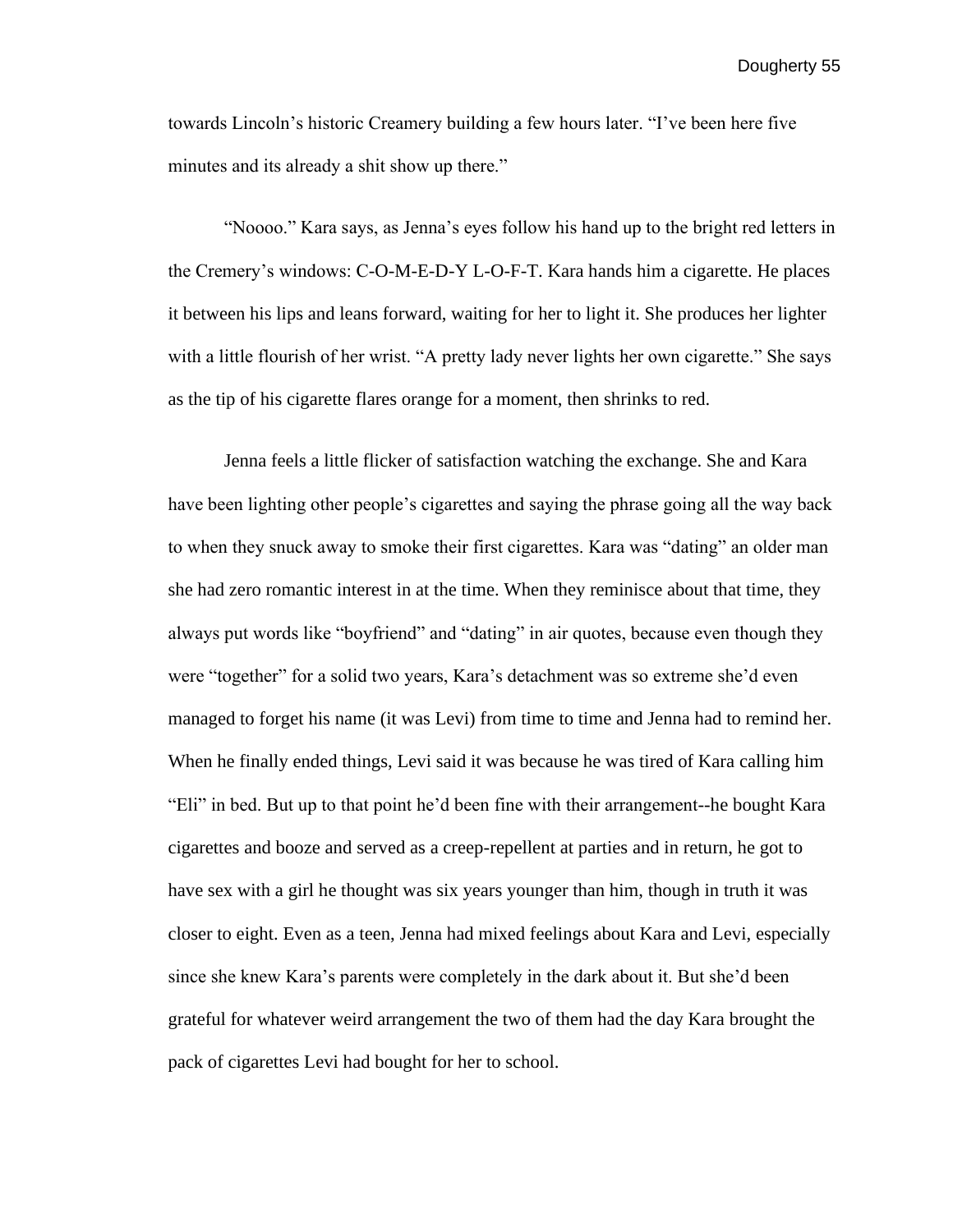As a general rule, Jenna had been a "good girl" in high school. She got straight As, held a perfect attendance record, and on the rare occasions she did drink alcohol, she never had more than one beer. But there was something about cigarettes she found harder to resist. Her favorite movies were old black and white detective stories, with soft, delicate women who had to be escorted to the chair in front of the detective's desk and offered a cigarette to calm her nerves enough to tell the detective what it was that had her all worked up. Jenna liked the way the women looked with the cigarette held between their lips, looking up into the detective's eyes as he lit her cigarette for her without either of them breaking eye contact for even a moment. So when Kara pulled the front pocket of her backpack open just enough for Jenna to see the cigarette box and suggested they sneak out to the little fenced area around the school's industrial generators after lunch to smoke one, Jenna hadn't needed any extra convincing.

Jenna didn't ever smoke as regularly as Kara, and she quit entirely after only a few months, when her music teacher caught a whiff of her jacket and explained that smoking would make it near impossible for her to pursue her dreams of a career in musical theater. But she still carries a lighter in her purse, just in case a stranger asks for a light and gives her a reason to use teen Jenna and Kara's little catch phrase.Watching Kara light one up now to join Nathan, Jenna feels like smoking fit Kara's character more than it had ever fit her own. To so blatantly ignore the health risks that come with it, a person has to already have some pretty sharp edges that existed long before they took up smoking. Kara is almost all sharp edges. Jenna is more of a marshmallow. She is genuinely happy most of the time, and the rest of the time she has healthy coping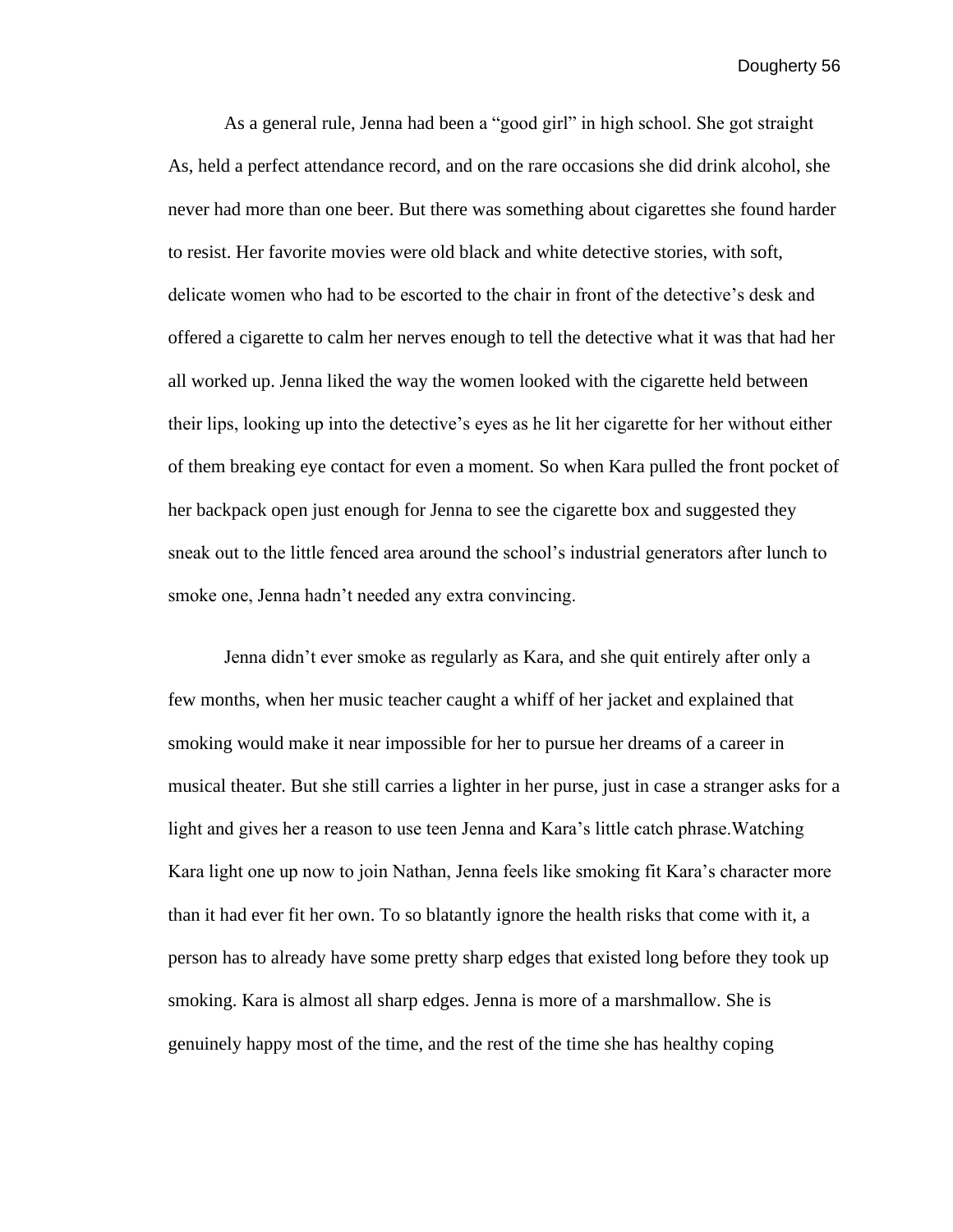mechanisms in place. Still, she feels like she and Kara are connected through their early adventures in substance abuse.

When Jenna tunes back in to the conversation, Nathan is shaking his head in disgust. "I know you're not surprised. I knew it was doomed when I found out Dave was involved." His voice is dripping with venom. The fading light makes his dark brown irises almost indistinguishable from his pupils. They remind Jenna of a certain pet ball python and her hand floats up to her neck.

 There's an unfamiliar ugliness on Kara's face as well. "I saw his Facebook post. Does he know the owner or what?"

 "It's Dave. He's got his fingers in everything. When I managed to book Doug Stanhope at Vega he *called* me less than an hour later begging for a spot on the show. I didn't even know he had my phone number." Nathan says.

Jenna is no fan of Dave, but she chimes in to his defense. Someone has to. This conversation was headed into dangerous waters. "The paper said the owner is a local comic. Maybe they go way back?"

 Kara laughs. "You're too nice, Jenna. How much of a local comedian can he really be if Dave is the only one who knows him?" She leans back against the white granite wall of the building and scans the street. Jenna follows her gaze, but there is only a small cluster of people over a block away. Jenna's eyes track the lazy diagonal they make across the hallmark brick cobblestone streets of Lincoln's "Historic Haymarket" district.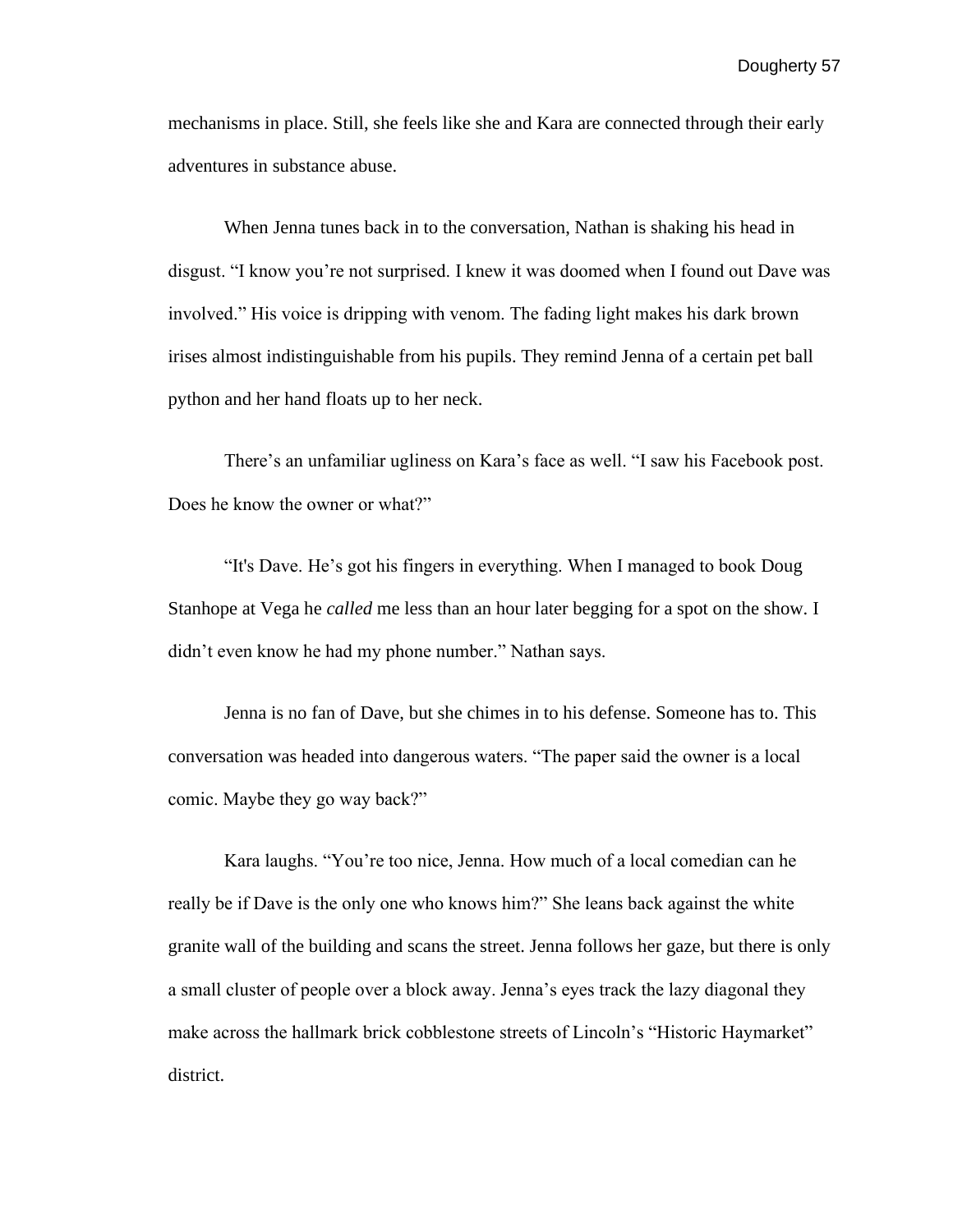"I already met him. He's not a fucking comedian. He owns the Tada Theatre up there." Nathan waves towards the window opposite the one with the Comedy Loft letters. "His name is Bob Rook, but he calls himself the Doctor of Comedy. I guess he used to do improv or some shit."

 "Kara and I should probably go get our names on the sign up list." Jenna says, ready for a breather from the negativity.

 "You still got 20 minutes before show time, but you can go up there if you want. Or, Jax is up there, you can just message him and ask if he'll put your names on the lineup." Jenna shrugs and Kara pulls out her phone. "Oh, and see if he wants to come smoke a joint."

"What's it look like up there?" Jenna asks while they wait for Kara to finish typing.

"When I got here they were still setting up tables. A couple of the other comics were standing along the back wall--which by the way is just floor to ceiling mirrors--so I go stand with them. I was like, what's with all the fucking mirrors? And Dave gets all excited, like 'Oh yeah, they make the room look bigger. Isn't that awesome?' I'm just thinking no Dave, no that is not awesome." Nathan pauses to take a drag from his cigarette. "In fact, it's the fucking opposite of awesome. Can you imagine what's gonna happen when the stage lights hit that wall?"

"Oh, god." Kara says.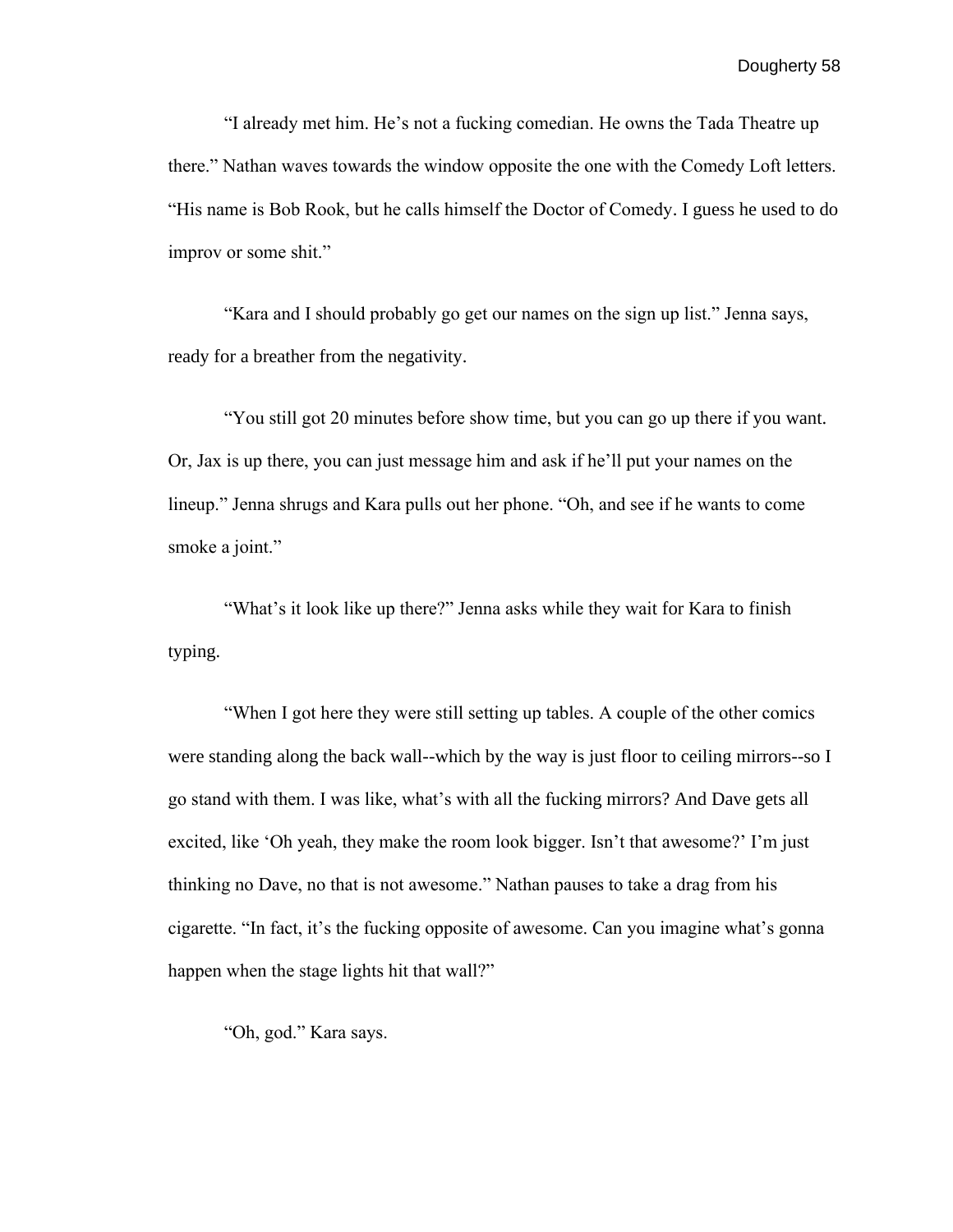"Right? So I'm standing there chatting with the guys. And then out of nowhere Bob shows up and starts ripping—I mean really ripping—into us for standing there. I mean, this is the first time he's met any of us and he's losing his shit because apparently, we're being disrespectful standing there instead of filling in the seats for the show. Which would be fair, if we weren't still 40 minutes out from any kind of show happening at that point."

"Maybe he was just stressed?" Jenna suggests.

 "No, trust me this guy is off his rocker. There's no curtains on the windows up there. The stage is in the corner right up against these windows and the backdrop is a super obvious fake plastic brick wall. I thought maybe it was a budget thing, but Dave said he wouldn't put curtains up because he wants people to be able to see the performers from the sidewalk. He thinks he'll get more foot traffic that way."

"*What?*" Kara looks up towards the windows. She takes big steps back until her heel is on the edge of the curb and cranes her neck back. "You can't even see inside without the curtains. Does he not realize that's gonna throw all kinds of light pollution on the stage?"

"I don't if he doesn't realize it or if he just doesn't care. I mean, I've only had the one interaction with him, but I get the impression he thinks he's too good for anyone else's advice."

 "I have to go see it." Jenna says. She looks at Kara expectantly, but she just shakes her head and resumes her position leaning against the wall.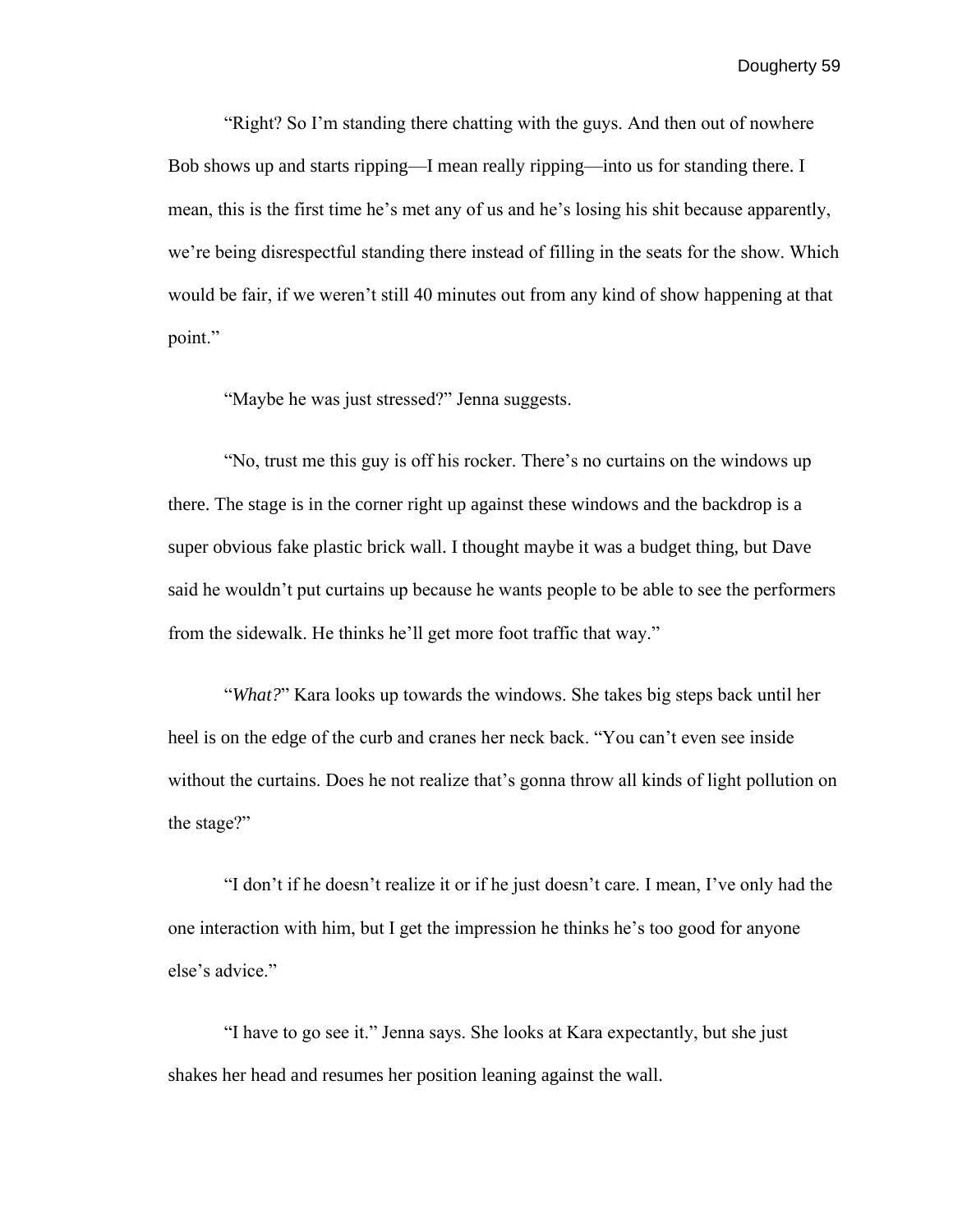"Your funeral. I'm not going in there until right before the show." Kara sounds resolute, so Jenna turns and heads into the Creamery building alone.

The oldest buildings in the Haymarket have names that hint at their origins— The Creamery, The Apothecary, The Mill, The Taffy Factory. On the outside, they look very different, a product of the individual eccentricities of Lincoln's early titans of industry. They were built around Lincoln's main train depot during the golden age of railroads, then left to crumble when it ended. Fortunately, the area is close enough to the University of Nebraska to have been an attractive target for preservation efforts. Less fortunately, the end result was that each of these externally unique and beautiful old buildings ended up with matching interiors decorated in a style Jenna's mom once referred to as "offbrand opulence".

Looking up from the bottom of the stairs at the center of the Creamery building, Jenna feels it is the best description for the crime against aesthetics she is witnessing. If she'd turned in a perfect scale replica of this scene for the Stagecraft Design course she took at UIC last year, her instructor would've failed it for being "unrealistic". Gawdy red velvet carpet covers the floor and a banner of it runs up the center of the stairs. From a distance, Jenna thought the exposed parts of the steps were gray marble, but up close she can see it's really just wood painted to look like marble. She isn't close enough to tell, but she guesses the same is true of the pink "marble" pillars at the top of the stairs. Jenna has been in the Creamery before, but only to the ice cream shop and the make your own pottery place, which are located on the first floor and in the basement, respectively. She hadn't considered there might be other businesses upstairs. From her current vantage point, the mismatched black wrought iron and pinewood railings run from the foot of the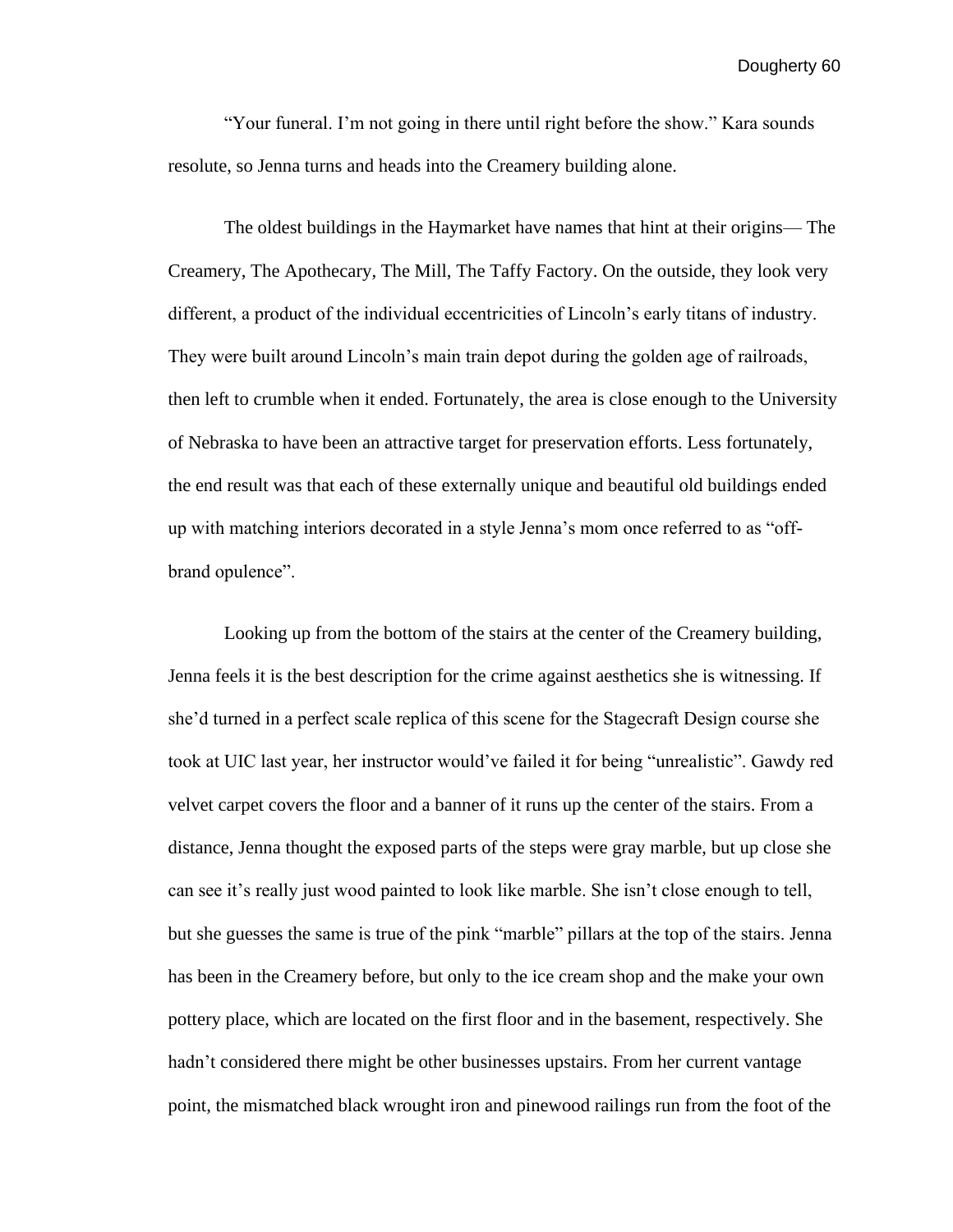stairs to the top and continue on around the inside of what looks like a little viewing walkway. As she climbs the stairs, she can see the gold chandelier's reflection in a gilded, silver-framed mirror hanging on the burnt orange drywall past the top of the stairs, and it isn't until she's three steps from the top that the mirror reflection moves past the chandelier to reveal a hallway on the opposite side.

 Jenna runs into Jax in the hall and even with some verbal directions from him she still manages to make a couple wrong turns before finally finds the club entrance. Though she's still determined to give Bob the benefit of the doubt, she can't stop the skepticism growing in her mind about his decision to forgo curtains in the hope of attracting foot traffic after her struggle to find the entrance. She feels even more apprehensive after she opens the door and realizes Nathan neglected to disclose the most shocking feature of Lincoln's new comedy club: naked hardwood floors.

Comedy clubs have carpet. It isn't some unspoken aesthetic consensus, it is a necessity for preserving the integrity of the performance. Without it, the mid-show bathroom breaks or trips to the bar of any patron wearing heels becomes a noisy distraction for both the audience and the performer. And if one of the comedics emphasizes their joke by yelling it, it will echo back off the floors and disrupt the sound quality. Beyond the potential for disruptions, carpet is a mark of respect. It's a way to say to your comedian "Hey, thanks for making the journey and helping me make some money this weekend. As a token of my gratitude, I have done the bare minimum to help you deliver your material with minimal interruption and at an acceptable level of sound quality." Jenna is still trying to wrap her head around it when Bob comes over to introduce himself.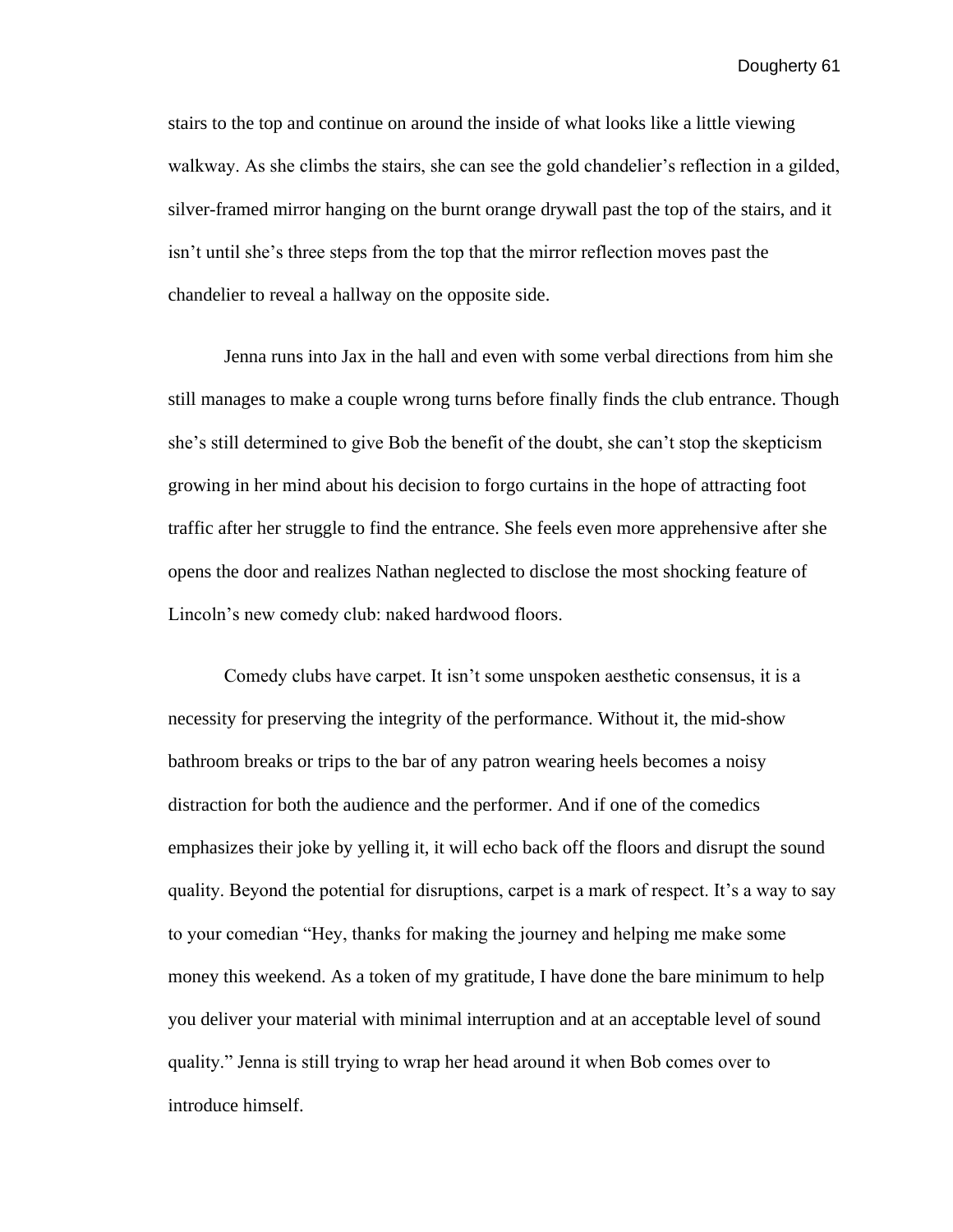"It's Jenna, right?" He says as he extends his hand.

 Jenna starts to ask how he knows her name, but Dave waves and gives her a thumbs up from across the room and she realizes he must have pointed her out to Bob while she was gawking at the floor. Jenna tries to switch gears from "How…", but the best she can manage is a drawn out "Howwwdy." She winces. Howdy? Really? She's spent her life trying to put distance between herself and her rural Nebraska upbringing, trying to pre-empt the negative connotations that come with it. Not today though. Today she opened with an involuntary "Howdy".

 "Dave tells me you do musical comedy. He says you've got range like Karen Carpenter." He moves his arm Dave's direction as he speaks, but something in his tone still makes Jenna feel like he wants credit for repeating the compliment. She's been around guys like Bob before, men who are desperate for validation. It doesn't ease her doubts about the club, but getting this gig might earn her a little legitimacy in the scene. She really wants the other comics to see her as more than just "Kara's roomate", so she decides to turn up the charm.

"A fat lie, but a flattering one, so I'll let it slide."

Bob answers with a laugh that sounds like it belongs to a middle schooler saying the word 'sex' for the first time since learning what it means. She flashes her most demure smile.

"Seems like you've got a great setup here."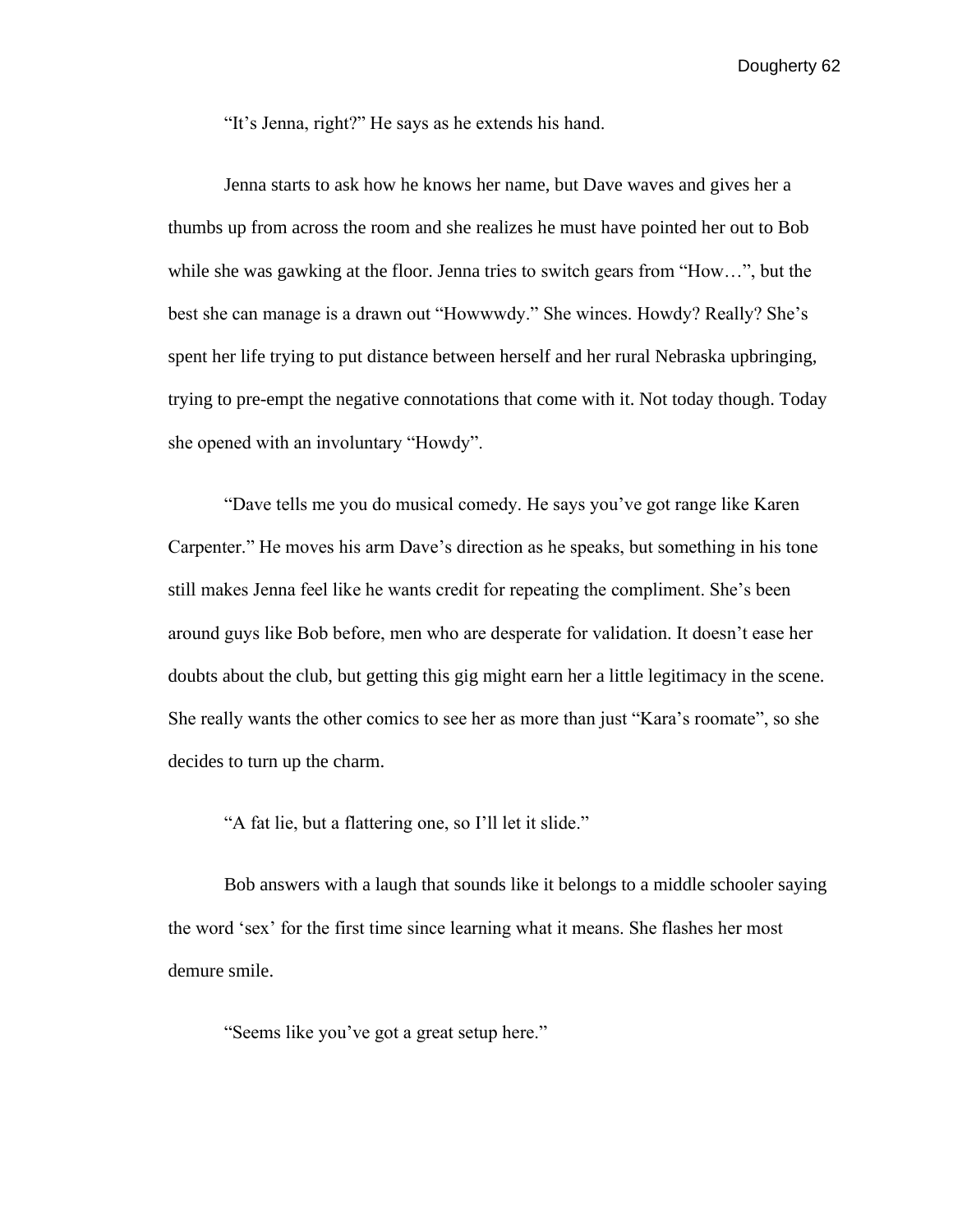"Oh, yes, we're very excited about it. You know, Lincoln hasn't had its own comedy club since the Funny Bone closed in what, '98? I think that's right. So my buddy Gale and I were talking about all the good times we had performing at the Funny Bone. And it just snowballed into this." He waves his arm out towards the wood floors, windowless curtains, fake plastic brick wall.

 "Very impressive. I didn't even know Lincoln ever had a Funny Bone location." She did, actually. Gary rants about how poorly it was run any time some poor unsuspecting newbie mentions the Omaha location in his presence. But Bob doesn't know that, and she could tell that he was enjoying his little history lessons.

 "Oh, I s'pose not, you're just a baby, after all." He mops the flop sweat off his naked scalp. Jenna eyes the deep crevices between the rolls of fat on his arms. "Well, I wish you luck out there. We billed it as an open mic, but a little insider tip—we really consider it to be auditions for the weekend hosting spots. So bring your A-game!"

 "Thank you so much! I will for sure." She watches him waddle into his office before she crosses the room to join the other comics. They've reconciled their desire to stand in the back with Bob's order to fill in the seats by half-sitting, half-standing around two tables in the far corner.

 Before she can reach them, Dave waves her over. His chummy relationship with Bob must make him exempt from the rules, he's leaning one shoulder against the back wall as he chats with a couple people Jenna doesn't recognize. They smile and shift to make space for her to join them.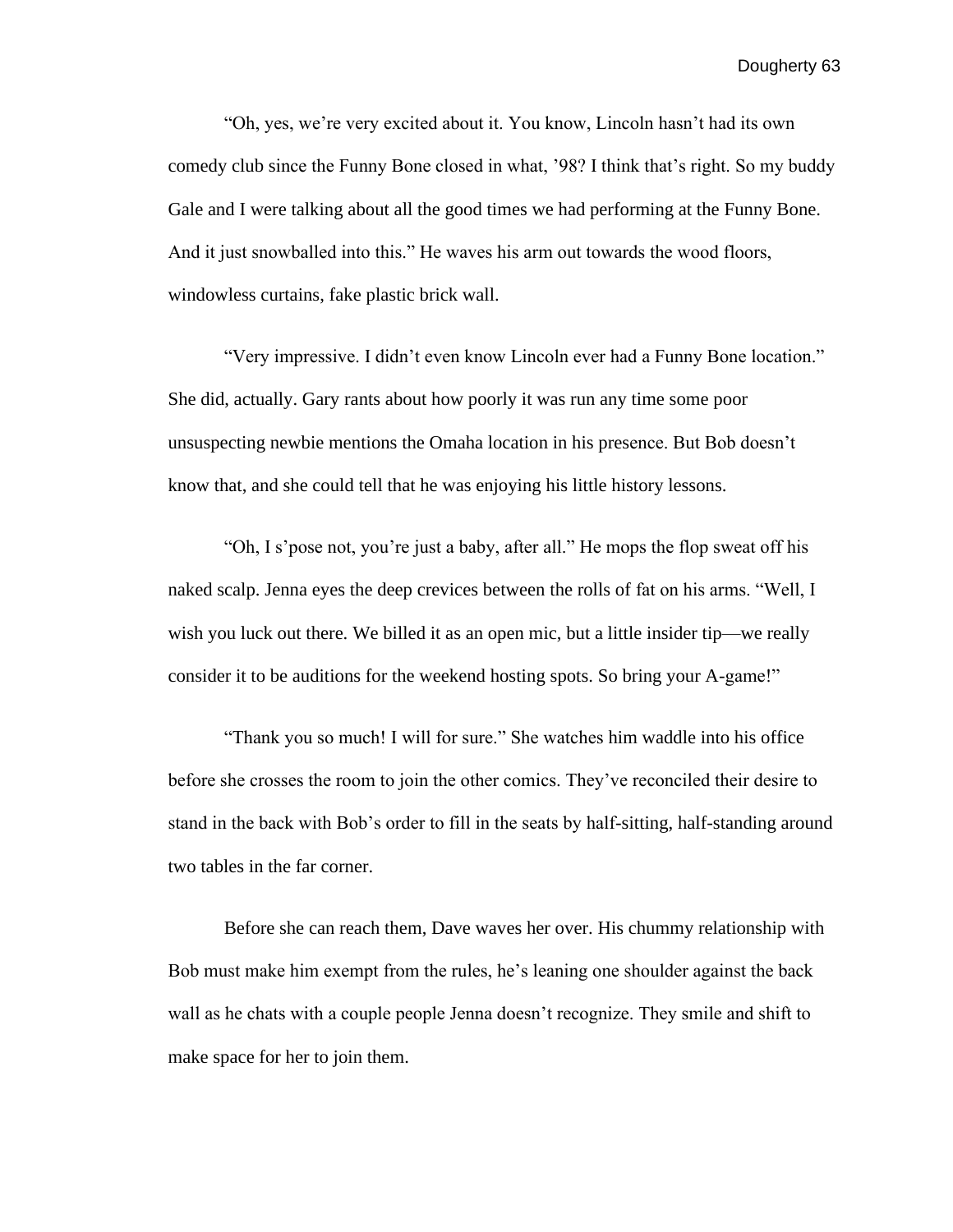"Jenna, how've ya been?" He doesn't wait for a response. "Gale, this is that comic I was talking about earlier, you're going to love her, she's funny as fuck. Gale's the other owner of the club."

Jenna seizes Gale up as she goes to shake his hand. He looks older than Bob, but he is certainly in better shape. His skin is darker and little leathery, the kind of skin that comes to mind when she pictures the average Nebraska farmer. But the rest of him doesn't say farmer, he looks too at home in his dress clothes.

"And this is Julie, she's the host for the show tonight." Dave continues. "Gale was just telling us about some of the headliners they have lined up for the next couple months. A lot of solid acts to look forward to."

"Well that's exciting! It's really nice to meet you. I've been hearing good things." She smiles at them both and then addresses Gale. "Bob was telling me how you two used to perform comedy together."

 Gale nods. "That's right, and Julie too. We actually still perform together all over the place, we just got back from a show in Wyoming on Saturday. Well, Bob and I did, Julie's got her own hustle now."

 Julie laughs. "I don't know if I'd call it a hustle." She turns to Jenna. "I'm a communications professor at Chadron, but I've been doing comedy a long time." Her voice is deep and rough.

 "I took a communications class my Sophomore year. My professor was super old, I don't think he even knew what the internet was." Jenna says.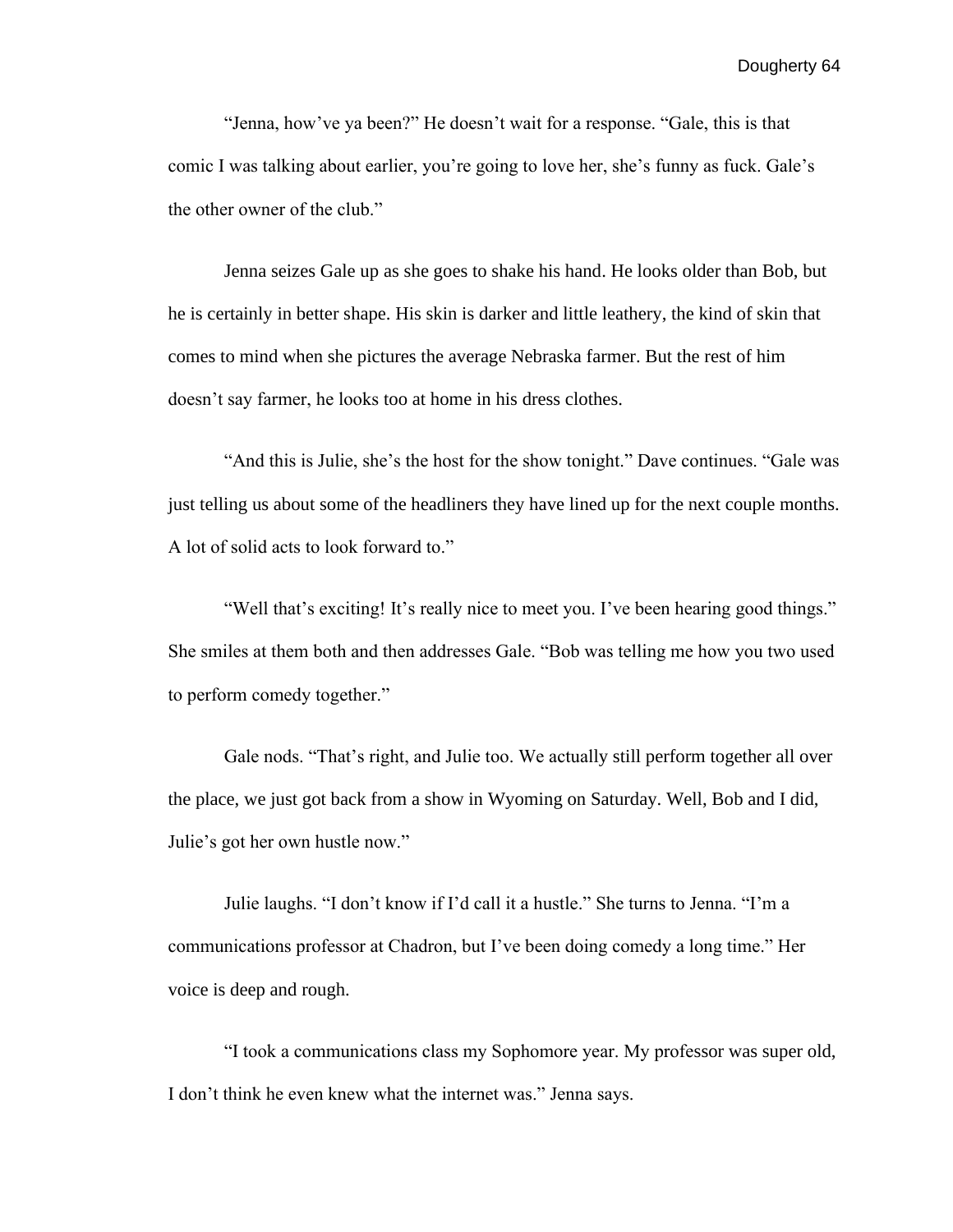"Oh yeah, we've got a few of those. They're mostly retiring now." Julie pulls a sheet of paper from her pocket. "Did you want to look at the lineup?"

Jenna's name is second from the top behind Dave's, Kara's is third. She hands the paper back with a 'thanks'.

"I told her she can trust you to set a good tone for the show." Dave says.

"You're so nice to me." Jenna smiles. She doesn't know Dave well enough to have beef with him the way so many of the other comics in the scene seem to, but she wouldn't consider him a friend. She knows enough to understand that he doesn't do anything unless he sees it as serving his own goals. He's had a lot of success as a result. His biggest claim to fame is opening for Joan Rivers, back when he was living in LA and pursuing comedy as his only goal. It is an impressive feat, so impressive that if Jenna had some horrible accident and ended up in a coma, she wouldn't be surprised to wake up to him telling someone else about it across her hospital bed.

 Jenna's thoughts are interrupted by Julie putting a hand on her shoulder. "We'll start a little late, I'm thinking in about 15 minutes. You get five minutes, I'll give you the light at four." "Awesome, thank you." Jenna catches sight of Kara's mom across the room and taps Julie's hand. "Sorry, excuse me just a minute." She starts to duck out of from under Julie's grip, but stops when she realizes Kara is nowhere to be seen. "Actually, could you tell me if there's another exit? The way I came in was kind of long."

 Gale points to a door near the stage. "It says fire exit, but you can go use it, there's no alarm."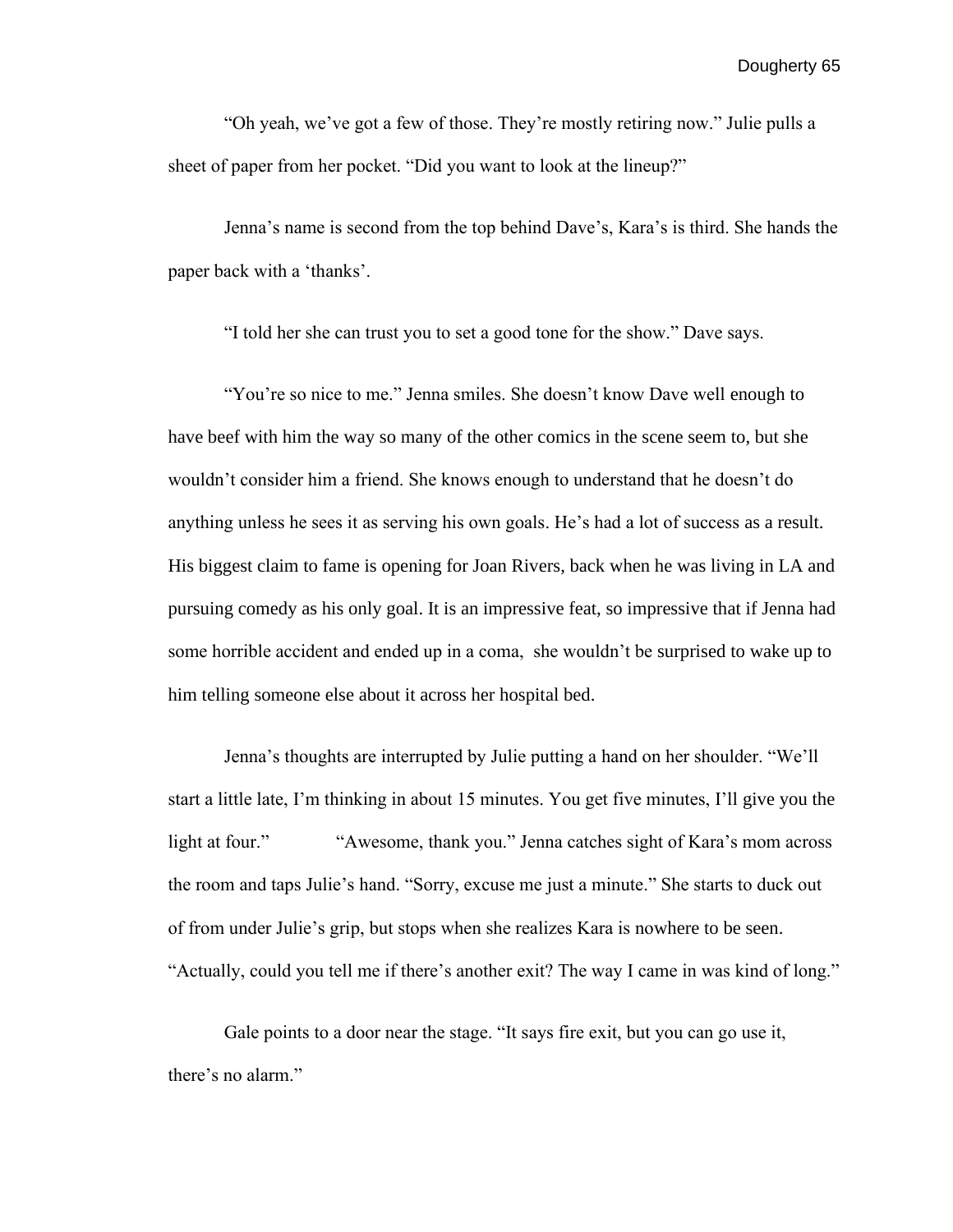"Thanks so much. I'll be back." She shuffles half sideways to the exit, trying to make it out before Kara's mom recognizes her.

\*\*\*

Outside, Jenna scans the parking lot for Kara. It is possible she was just in the bathroom and would have joined her mom in a minute, but Jenna wants to make sure Kara knew her mom was waiting for her upstairs. Jenna knows they would have relocated away from the main entrance when Jax got outside, to smoke Nathan's joint somewhere more discrete. She'd asked Kara if her mom ever responded on the walk here. Kara said she hadn't, that she assumed she got caught up doing some other cleaning project. Jenna doesn't know exactly what will happen if Kara runs into her mom upstairs without warning, but she knows it won't be pretty.

It takes Jenna almost a full loop around the parking lot before she spies Nathan's mop top beneath a sign that reads "TENANT PARKING ONLY". Jax is with him, along with a couple other comics who must be answering the siren call of pre-performance weed, but no Kara.

"Hey. Where's Kara?" Jenna asks Nathan.

"I don't know. She didn't end up coming back here with us. I thought she went to find you." He picks up his pack of smokes off the top of a recycle bin and pockets them.

"*Shit*." Jenna hisses. Nathan takes a step backwards and throws his hands up.

"Woah ho ho. Miss 'I don't work blue' cursing? What's the problem?"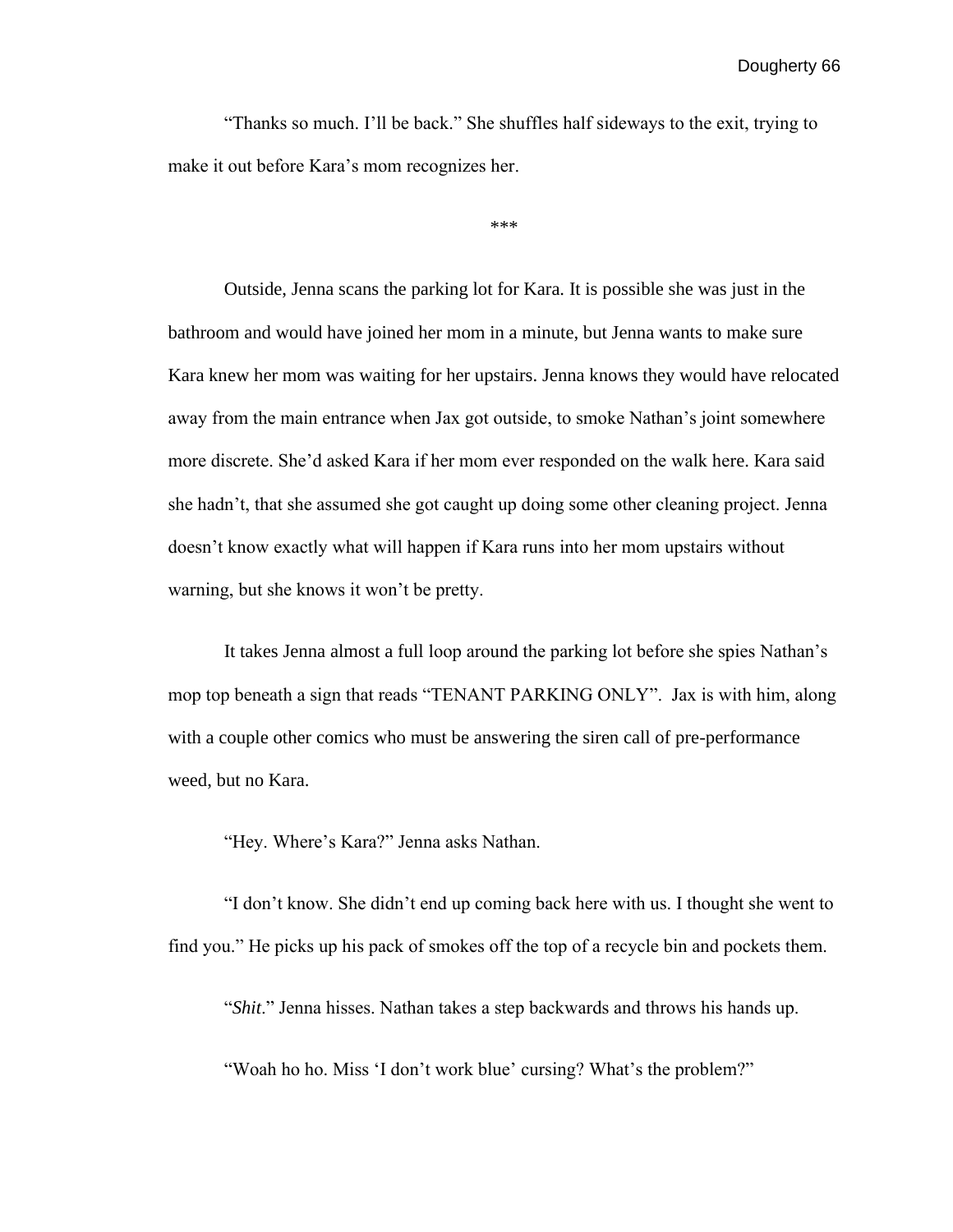"Her mom just showed up."

"Ok, well Kara will head up there eventually if she hasn't already, right? Why do you need to find her?" Nathan asks.

Jax chimes in. "Did I hear you say Kara's mom is here? I gotta get back up there. I love meeting people's moms."

Jenna holds up her finger. "First, Jax, that's weird. Don't be weird." She turns to Nathan. "Second, it's Kara. You've heard her jokes, right?"

"You think Kara's not gonna notice her mom in that room? It's not that big. She's not gonna do her mom jokes" Nathan says.

"Whatever, I gotta get back up there. I'll see you guys inside." She turns and slides between the cars, figuring it will be faster to cut a diagonal across the massive lot than walking another half loop around the outside. She doesn't get far before she hears Jax call out behind her.

"Wait!" He yells. Jenna doesn't stop, but she slows down long enough for him to run up beside her. "Sorry. I just really think it's fun to meet people's moms. You get to see where all their weird comes from."

Jenna just shakes her head and resumes her previous speed. Jax trots a few paces behind her. They continue on in silence for a few minutes, until Jenna stops without warning, causing Jax to smack into the back of her.

"Wha--" He begins, but Jenna raises her hand and shushes him.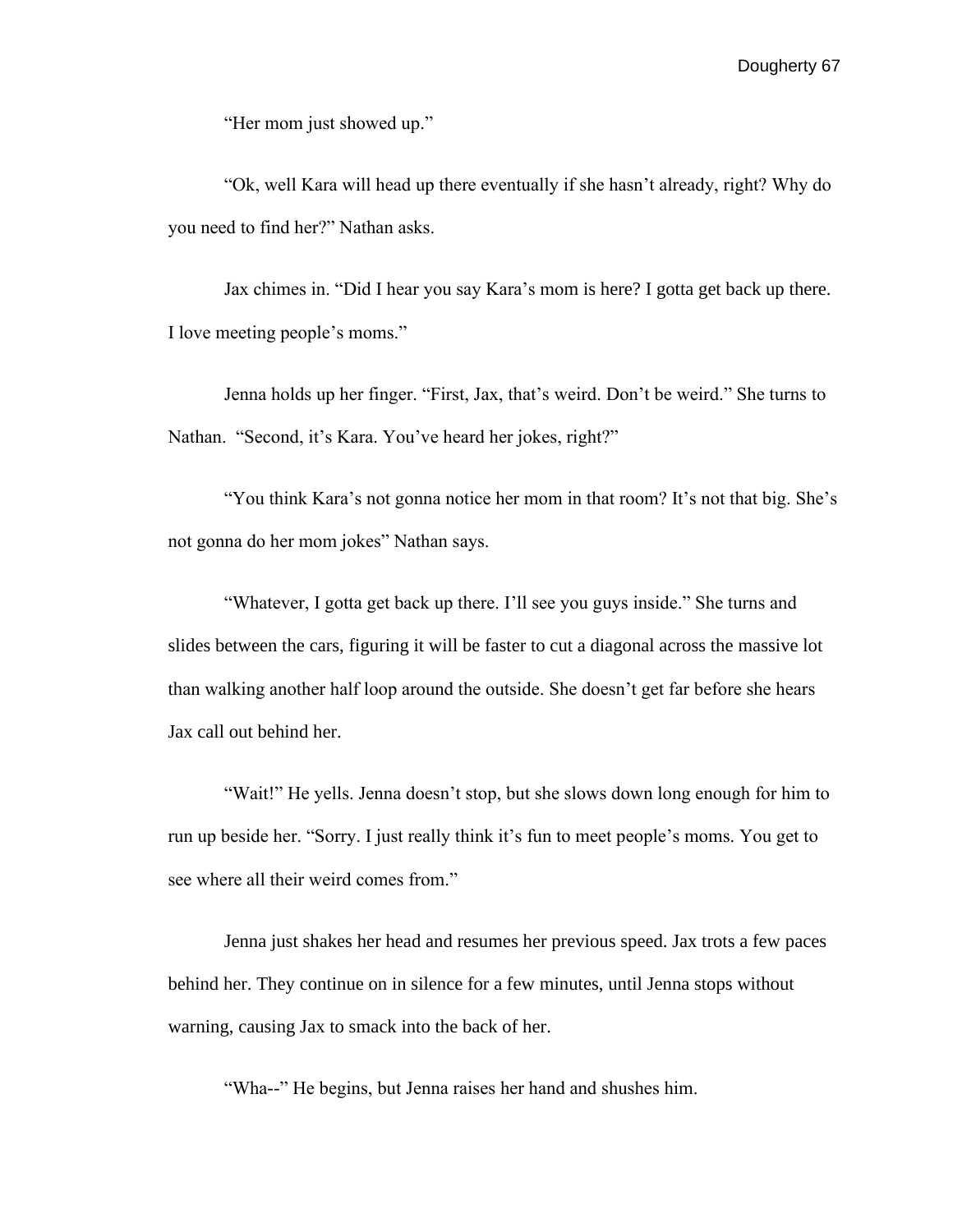Jenna backtracks a bit and points between the cars towards the back end of the parking lot. Kara is perched on a little red brick ledge, her back partially towards them. She is hunched over her right leg, which she's stretched out straight along the ledge at a 45 degree angle to the rest of her body. She's far enough away that she hasn't noticed their approach, but close enough that Jax makes a horrified sucking sound as she takes the last drag off a cigarette and puts it out on the top of her thigh. Jenna grabs a handful of his shirt and pulls, but it's too late. Kara's eyes meet Jenna's and hold them for a few seconds before turns back towards the ledge.

Jenna has known about Kara's self-harming for years. Kara used to tell her about it when they were in high school, back when Jenna's hormones made her just angsty enough to find it kind of exotic and exciting. But her curiosity turned into concern over the years, and eventually Kara stopped bringing it up. Jenna knew it hadn't stopped, she'd seen the little circles in their various shades of red and pink as they went from wound to scar any time Kara wore an especially short pair of shorts or made one of her nude trips across the apartment to retrieve some forgotten item.

But there was a big difference between hearing about it or looking at scars and witnessing it happen in real time. Jenna feels like she is somehow paralyzed and moving at hyper speed simultaneously. When Kara turns around and starts walking towards them, Jenna can't believe her eyes. Kara is *smiling*.

"Are you guys heading inside?" Kara asks when she reaches them.

Jenna's brain can't make words, but Jax answers. "Yup. Show's about to start."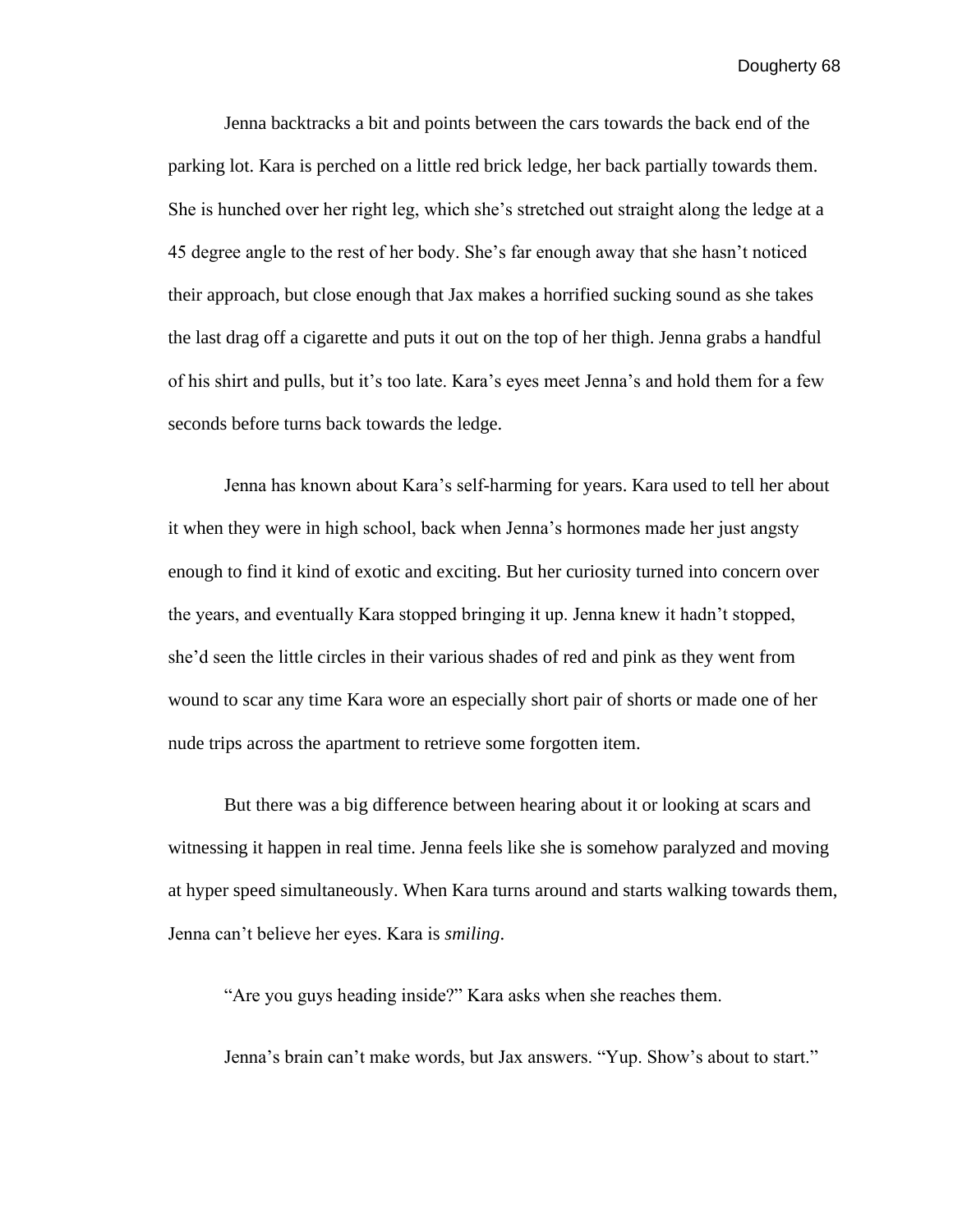Jenna just watches the two of them turn and walk away from her towards the Comedy Loft, chatting about what jokes they're planning to do as they go. Eventually Kara must have noticed she isn't following them, because she turns and calls out, "Jenna, are you coming?" after they've gone a few feet.

Jenna answers by walking towards them, though she doesn't feel like she's fully in control of her feet.

\*\*\*

Back inside the Comedy Loft, Jenna suffers another unpleasant shock when she hears Mrs. Coleman call out and realizes she never delivered the warning she went outside to give Kara in the first place. She feels a brief flicker of hope that the cigarette burn meant Kara already knew her mom was there, but it dies faster than it came when she glances up and sees the look on Kara's face.

"Kara! Kara!" Mrs. Coleman is hovering near one of the tables, cupping her hands around her mouth while she yells Kara's name.

Mrs. Coleman's hands draw Jenna's attention to the increase in noise since she was last in the room. She looks around and realizes that there's enough non-comedians here to be a proper audience. Say what you will about Bob and Gale, apparently they knew how to bring in a crowd. She sees Kara start walking towards her mom and starts to follow, planning to do her best to play buffer between them. But her plans are disrupted by the return of Jax, who had made a beeline for the bar the second he made it through the door.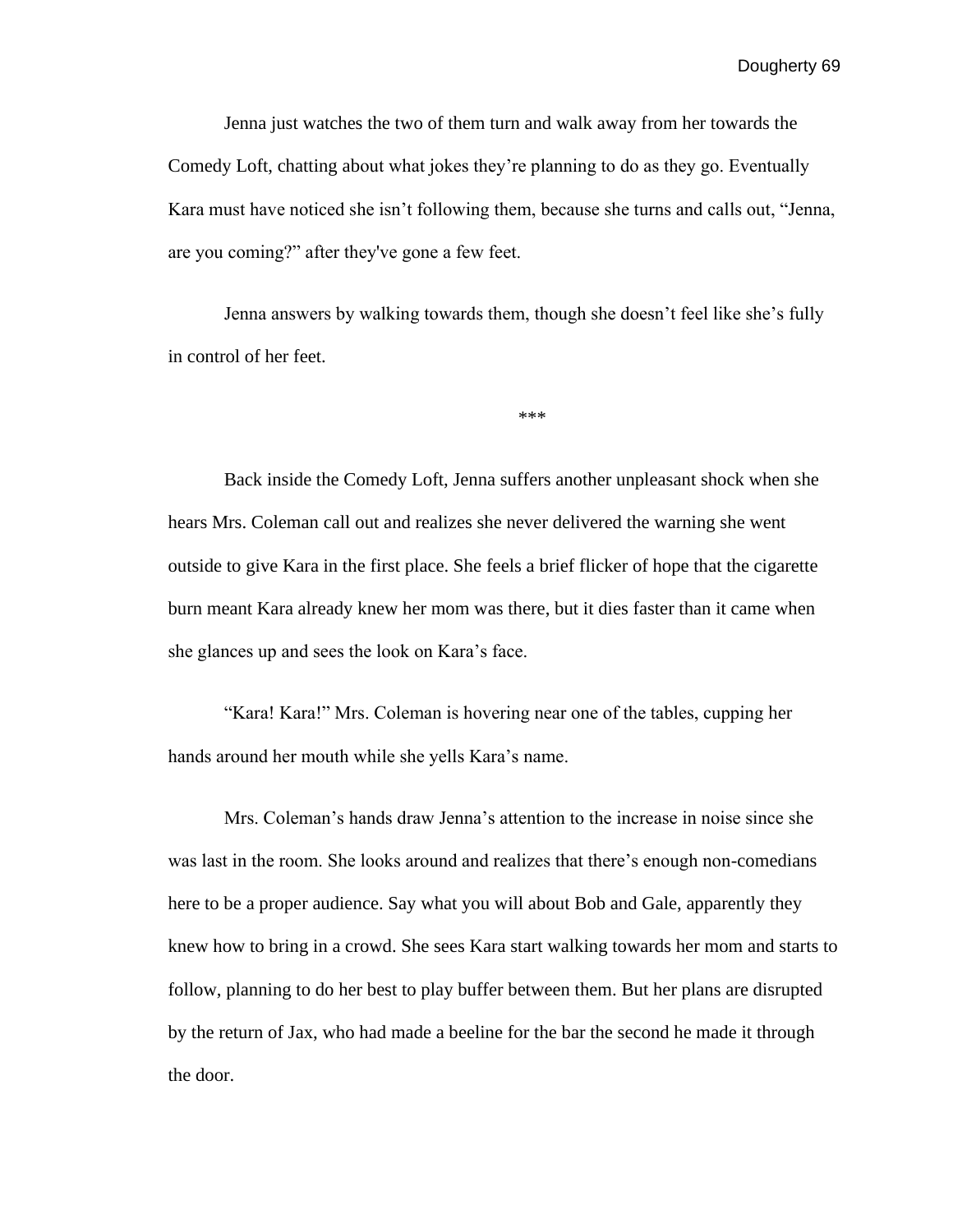"Hey, they taped the lineup to the bar, did you know you're up first?" He's clutching a PBR in one hand and a shot of some brown liquor in the other.

"Julie showed it to me earlier and I'm second after Dave. Third if you count Julie's hosting set."

"Jack said they decided to give Dave a longer "special guest set" halfway through the show since so many people showed up." He says.

Jenna doesn't even have time to respond before Julie calls her over and confirms that Jax is correct. She half-listens as Julie repeats the time limits--she's trying to remember which songs she was planning to do--so she almost misses it when Julie says something she didn't say before.

"Sorry, I didn't catch that last bit. It got noisy in here." Jenna says.

Julie leans closer and raises her voice. "I know, isn't it great?! It's gonna be such a good show. I said you'll have to turn on the mic when you get up there, there's a little switch on the bottom you just slide."

"Won't the mic already be on for your set?"

"Oh, no, I don't need a microphone. *Communications Professor*. Remember?" Julie smiles as though she's making perfect sense. "Alright, I'm gonna head to the sound booth and make a five minutes to showtime announcement so everyone can finish up at the bar and get settled into their seats. Are you good?"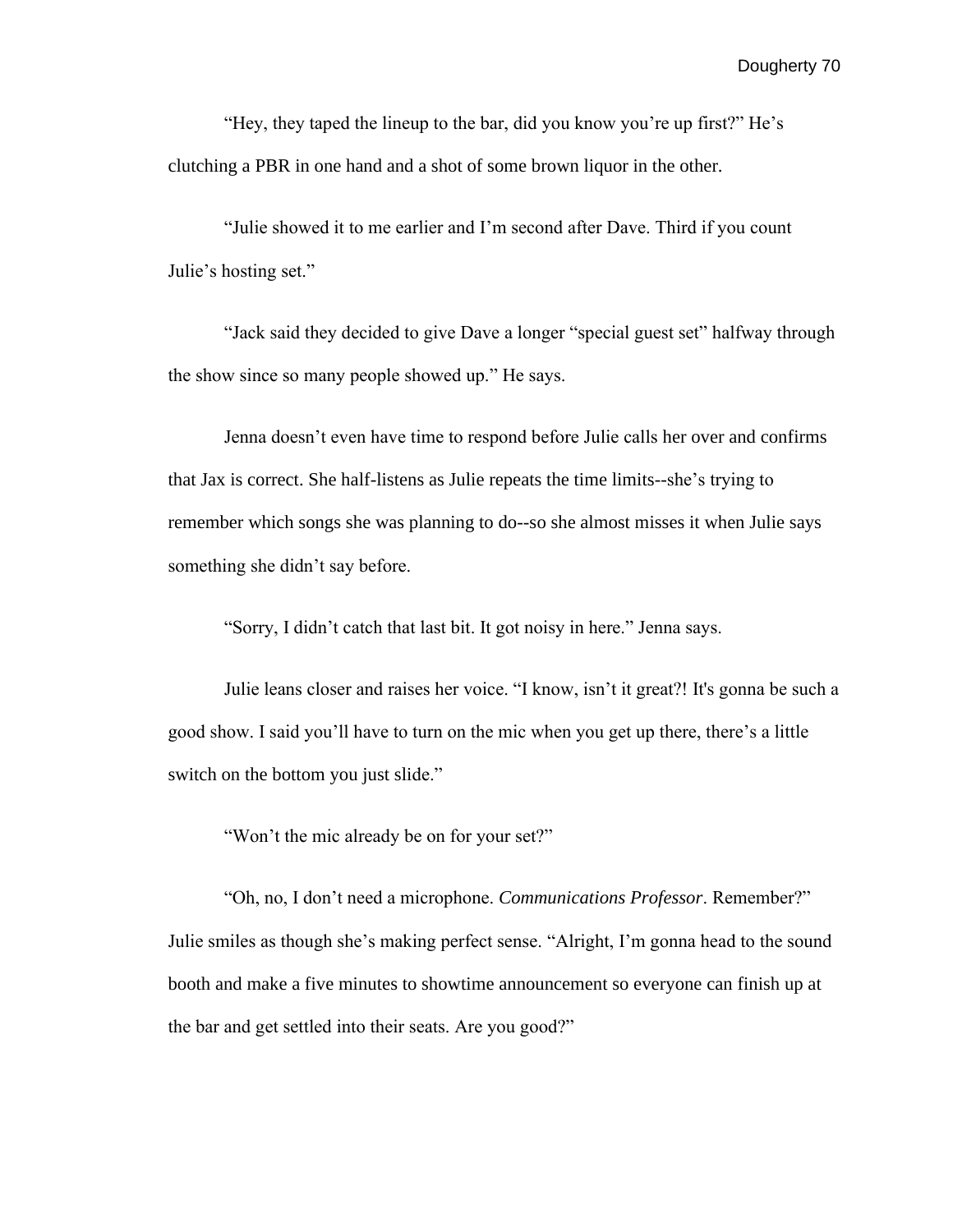"Can I follow you? I just realized I forgot to give my music to the sound guy." Jenna fishes out her flash drive and holds it up for Julie to see.

"Oh, you don't just play your own music?" Julie asks.

"I do, but I pre-record it for some of my sets and play it live for others. It just depends on what kind of show it is and which songs I'm doing."

Julie doesn't look like she understands, or maybe she isn't really listening, but she nods and indicates Jenna should follow her as she heads towards the sound booth.

It turns out the sound booth is another thing Bob and Gale got right, though there's still a little weirdness involved. Proper comedy clubs set up their sound booths in a little balcony over the back of the room, or set it up on a podium in the back of the room if it is a smaller venue. Both options are designed to give the person operating the sound board a straight line of sight on the stage, so they can adjust things as needed if the performer wanders too close to a speaker or watch for pre-determined visual cues for music or effects, etc. Bob and Gale have set their sound board up in a separate smaller room of its own, making up for the lack of windows with a TV displaying a live feed of the stage. Jenna can think of some potential problems with this work around, but the board itself is impressive enough that she's willing to let it slide. She lets out a low whistle of improval as she steps in the room while Julie closes the door behind them. Bob is the only other person in the room.

"Do you like 'er?" He asks.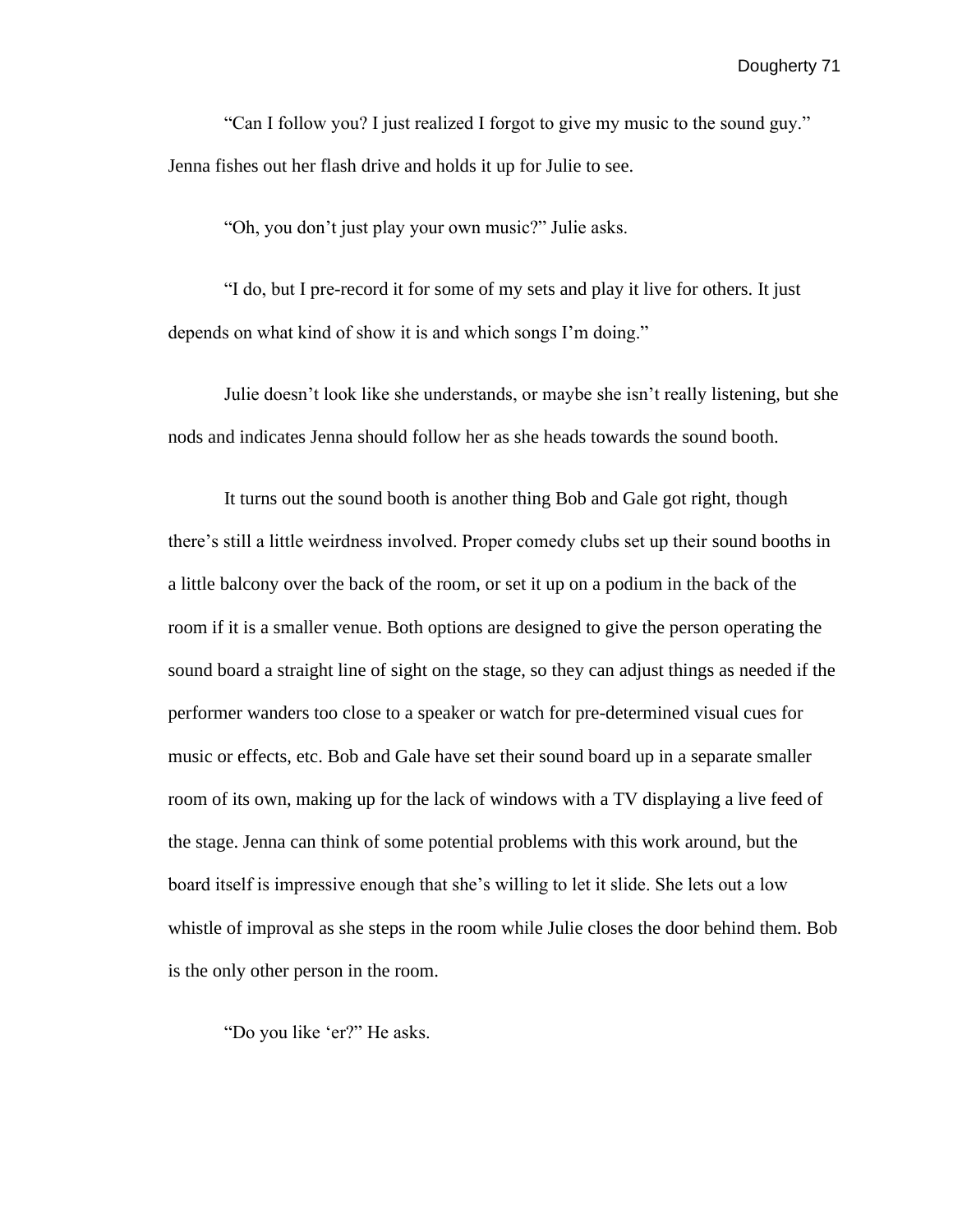"I *love* her." Jenna says, tracing her finger along the bottom edge of the set-up. "I bet it cost a pretty penny."

"You'd be surprised. I've got good connections on equipment, one of the perks of running a successful theatre for 25 years." He hooks his thumbs in his jacket pockets and pops his stomach forward, like a living caricature of an old timey banker. "Plus I started out running sound myself, way back in the day. I'm doing it tonight, the guy we hired only has Thursday through Sunday availability, which is good enough for the scheduled headliner shows, but not great for these little pop up events."

Julie makes her announcement and leaves them to talk shop for a bit longer, before returning to inform them she's ready to start. Her music cues sorted, Jenna follows Julie out to watch and wait.

 After a few seconds, the house lights dim and Jenna recognizes Bob's voice floating out from the speakers. "Alright it's Wednesday night at Lincoln's number one dedicated comedy club. The staff here at the Comedy Loft would like to welcome you and remind you to turn off your cell phones. We ask that you turn your attention to the front of the room as we welcome our host for this evening to the stage, put your hands together for Julieee Brrrooks!"

Jenna runs through her lyrics and transitions in her head as Julie delivers an explanation of the show format, but she tunes back in when Julie transitions to doing her own material. Up to this moment Jenna hasn't spent any energy worrying about what the crowd will be like when it's her turn to take the stage. She just assumed Julie would have no trouble warming them up, not because of any specific faith in her abilities, but because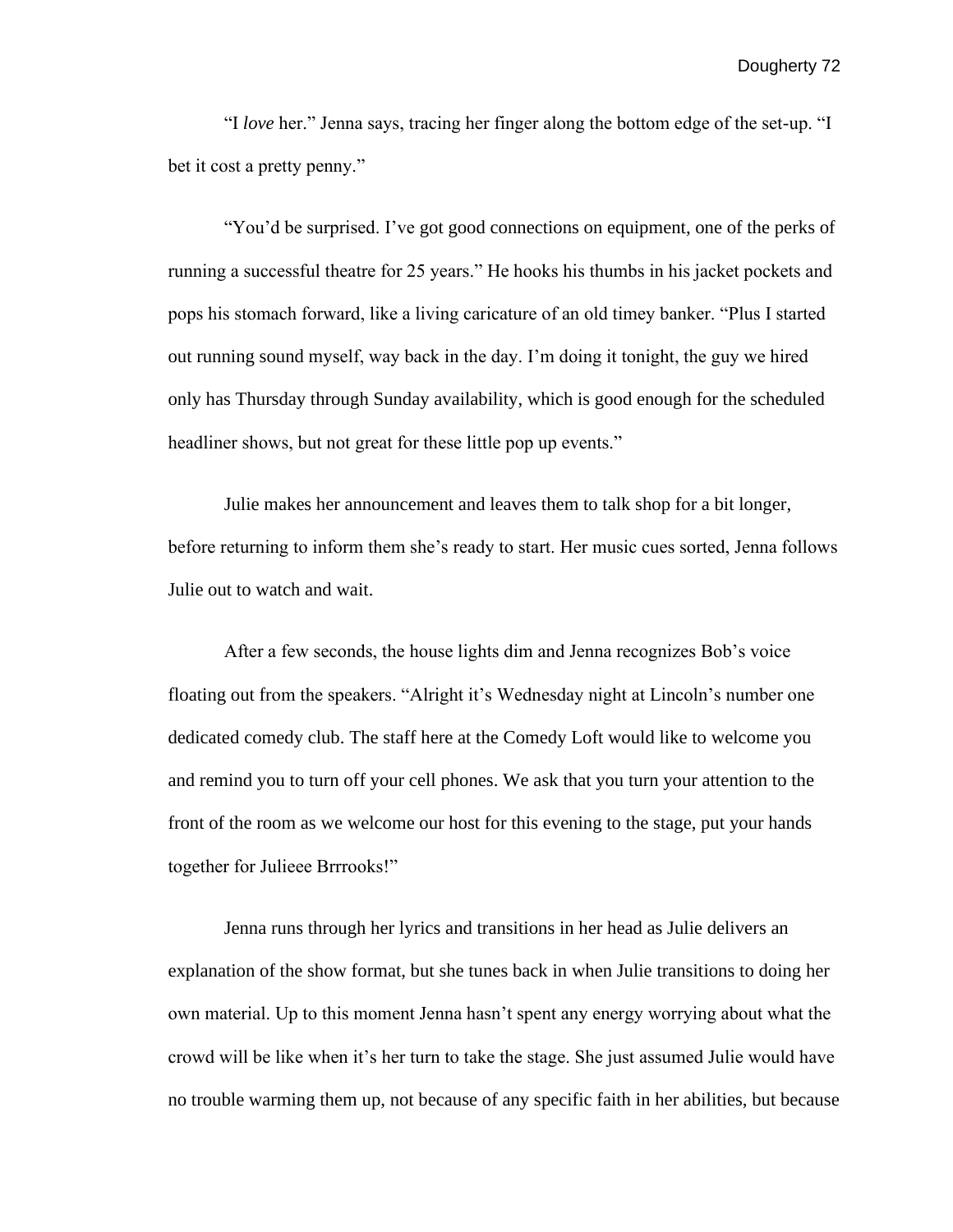the level of ability required to do so in a room like this is so low. In a bar setting the comic has to compete with drunk sorority sisters, TVs showing sports on mute with closed captioning, and countless other distractions. The audience showed up to drink booze and you are interrupting their good time. In contrast, this room is filled with attentive adults who booked a sitter for an hour so they could come to a comedy show. They are here on purpose. They want to laugh. Even the most mediocre comic should be able to deliver under these circumstances.

 Jenna neglected to factor in that their dear host Julie, as it turns out, is not a comic. She's a communications professor who moonlights as a motivational speaker. There are a few nervous chuckles at her opening line, "Staying in shape is easy", owing largely to the fact that Julie's body is not giving off "in shape" vibes, so the audience expects that it will be followed by something along the lines of "round is a shape". Instead their smiles fade to confusion and ultimately boredom as Julie delivers a *ten minute* lecture on the benefits of having a positive attitude and sticking to a workout schedule. By the end people are engaging in conversations at their tables. As Julie starts saying lines that indicate she's about to bring Jenna on stage, Jenna realizes she's been gripping the tops of her thighs so hard her arm muscles are starting to cramp.

 Jenna's walk to the stage is slower than usual, too slow, but her feet are weighed down by the feeling that she was being called to the executioner's block. As she pulls the mic out and turns it on, she takes a quick headcount from the stage. Only five or six people are still facing towards the stage. Most of those five are sitting at the front tables, watching because they are too close to the stage to get away with not watching. The largest group is engaged in an especially animated conversation, led largely by a woman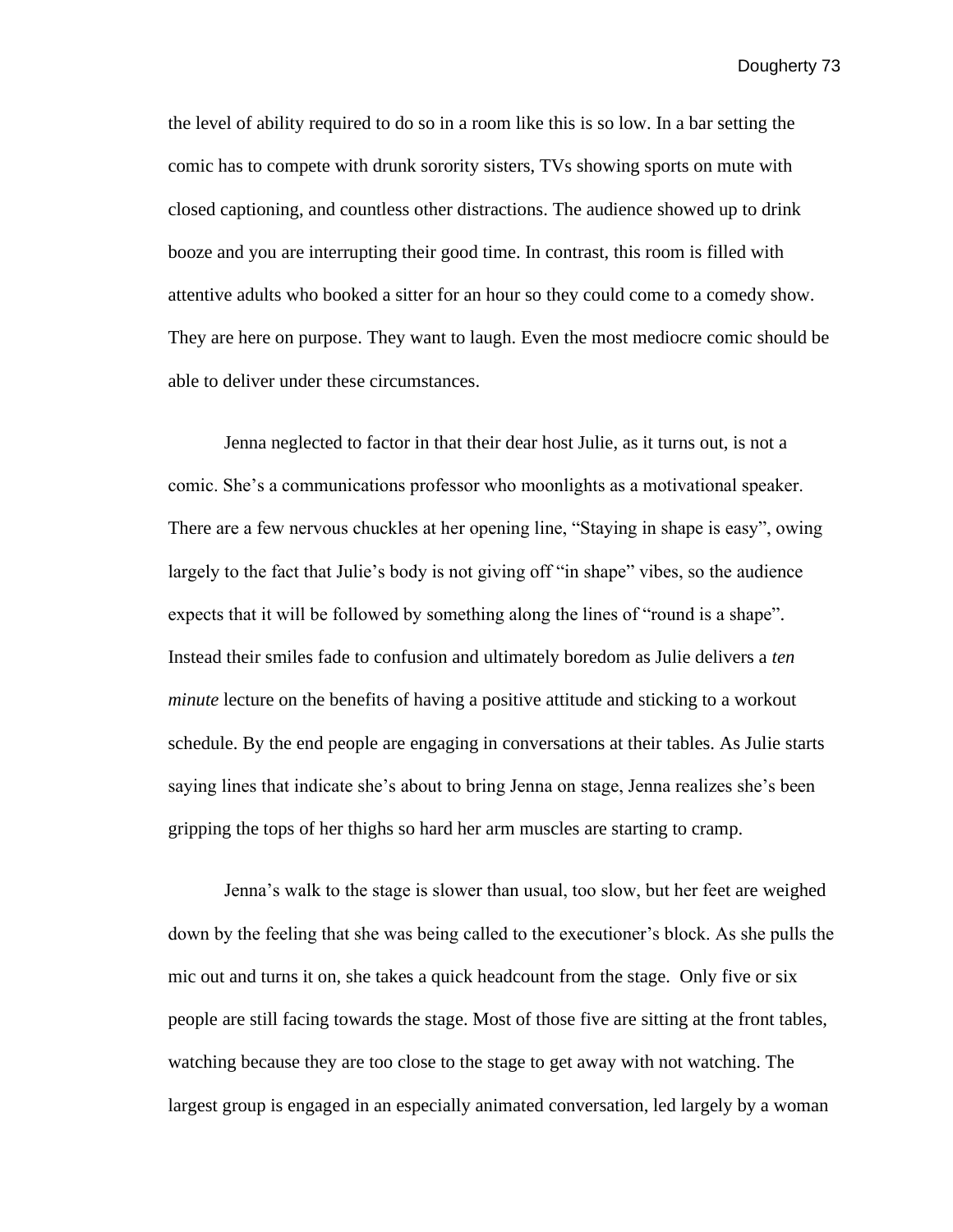wearing a garish collage of items purchased from different multi-level marketing companies. It takes a few attempts before Jenna manages to get her attention, but eventually she stops talking and looks up.

"I'm sorry, I know you were talking. I'm just curious, do you all work together?"

The table murmurs confirmation.

"And where is it that y'all work?"

 "A hair salon, down the street." The MLM lady replies. "Our boss is taking us out to dinner." She indicates a disheveled looking man in the back of the group.

"That's your boss?"

She nods.

"You're sure? What's his name?"

"Richard."

 "Richard, I don't want you to take this the wrong way, but you do not look like the type of person I picture when I imagine someone running a hair salon."

Richard laughs and the rest of the table laughs with him. Encouraged, Jenna continues doing crowd work until the rest of the audience is back on board. She only ends up having enough time to do the shortest of the three songs she had planned, but Bob still catches the cue and it goes off without a hitch. She practically dances off the stage, breathless with her triumph and ready to face the world. Moments like this are what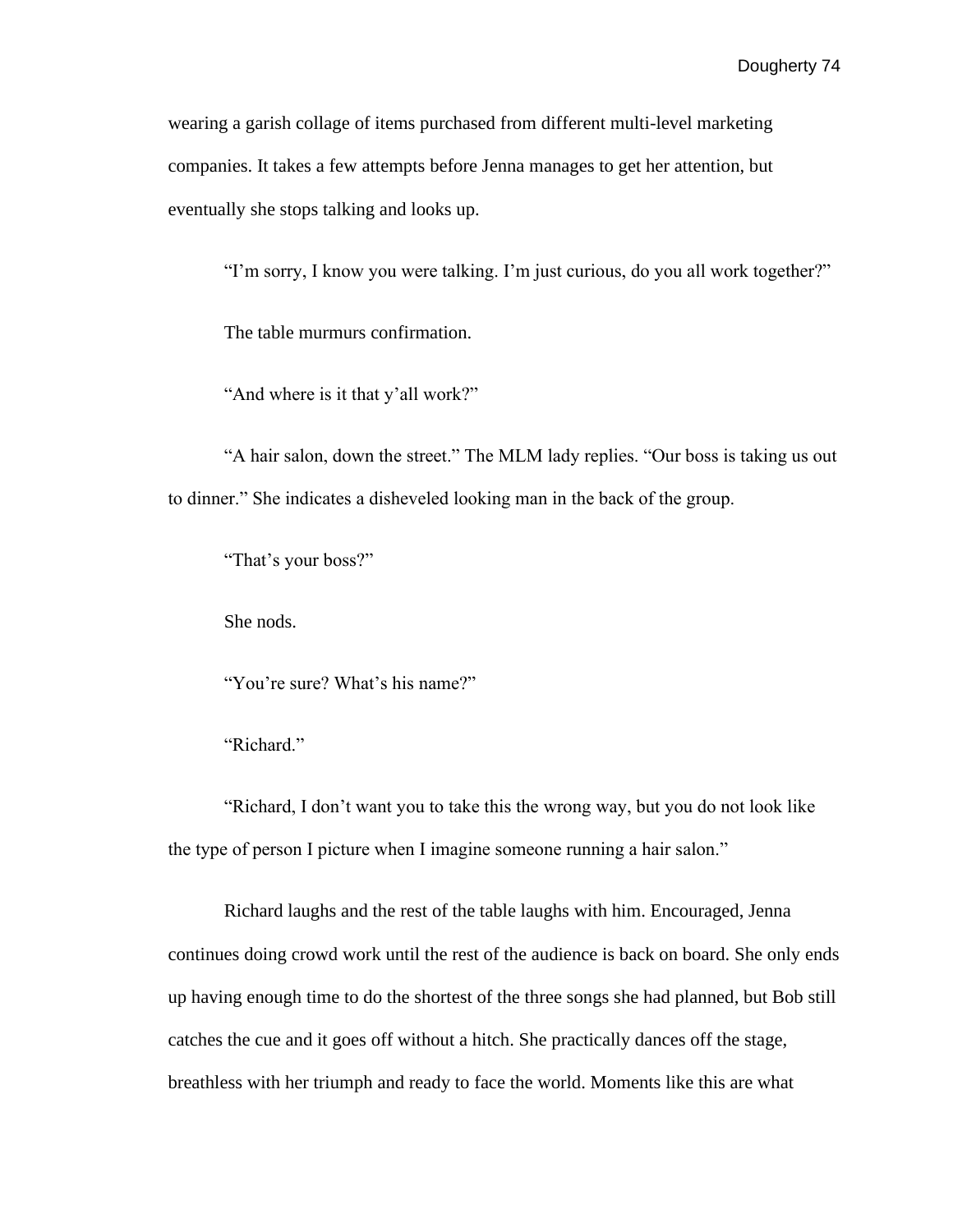makes her feel like comedy is worth the investment--the anxiety, the stress of navigating delicate social situations in the community, the late nights at the bar--all of it a fair price for a few fleeting moments of feeling like this. She'd single-handedly turned a crowd that had soured into one roaring with laughter. Things would go smoothly for Kara and the rest of the comedians that followed, she'd set the tone for success.

Jenna's eyes finish adjusting from the blinding light of the stage to the relative darkness of the rest of the room right when she walks past the spot where Kara is waiting for her turn on stage. Jenna smiles gives her a thumbs up as she passes, but Kara is staring straight ahead and either doesn't see it or chooses not to acknowledge it. Jenna can't get a read on Kara's expression--her lips are pressed in a tight line and her eyes are slightly narrowed, but it doesn't come off as angry, not exactly. It might just be the lingering light floaters messing with her vision, but Jenna feels like if she saw it on anyone other than her tiny friend, she might have described it as "menacing". *Dangerous*, even.

 The interaction--or rather, the lack of interaction--with Kara has deflated some of Jenna's post-stage energy by the time she sits down, and it only takes a few more minutes for Julie to kill the rest. Typically, hosting is easiest when the comic leaving the stage just had a good set, you hop up there just long enough to deliver a quick transition into the next comic and let the momentum carry itself forward. When the comedian leaving the stage had a bad set, the host may have to do a couple little jokes to bring the energy in the room back up. In either case, the host's goal is efficiency: spend as little time up there as possible while still maintaining a good level of energy in the room.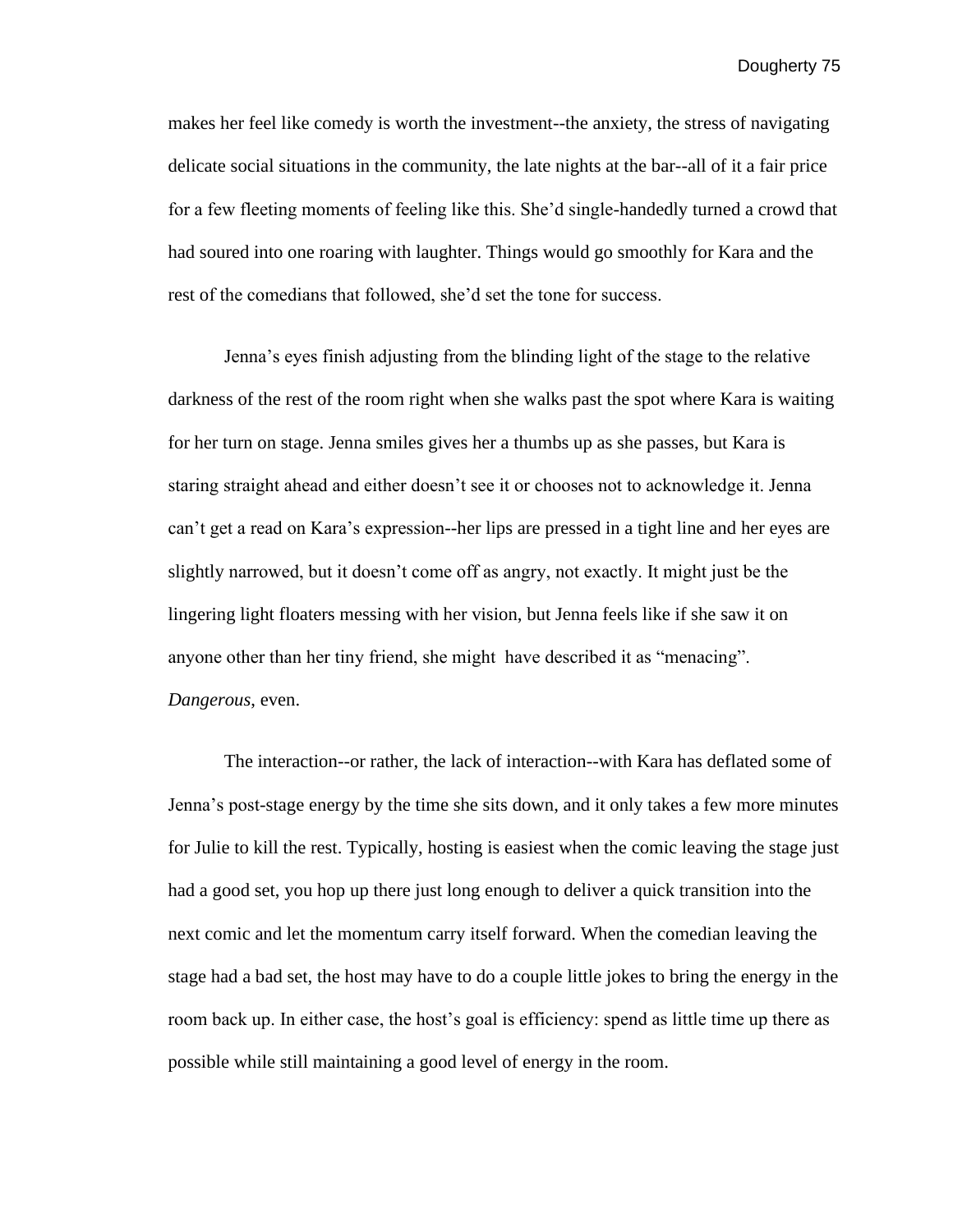Julie starts off with, "So you all are hairdressers, huh? I have a funny story about a hairdresser…" and proceeds to spend a whole five minutes rambling about a time when another woman named Julie Brooks booked an appointment to get a perm at the same time she had an appointment for a haircut. It might have been funny if she'd ended up with a perm or had some sort of interesting exchange with the other Julie, but the other Julie didn't even show for her appointment. So it was just a story about a time she went in for a haircut, the stylist said she had her down for a perm, and they realized there was a second Julie. Jenna's nephew isn't quite four years old, and he could've come up with a funnier story. At one point she said, "Can you imagine me with a perm? I'd look like..." and then started naming celebrities that look nothing like her, they just all had curly hair. It was painful to watch.

By the time Kara got on stage, there were multiple tables of people having conversations at full volume. Bob had emerged from the sound booth to do damage control. He and Gale went around the room, stopping at the tables with the loudest offenders, but they may as well have been trying to put out a wildfire with a handful of household fire extinguishers. Jenna had been worried Kara might be planning to go tell all her meanest mom jokes, but now she was more worried Kara might not get to tell any jokes at all.

Kara takes her sweet time stepping up the the microphone. She moves the stool a little to the right, sets it down and takes a step back to look at it, then shakes her head and moves it a little to the left. She smooths her shirt with her hands and adjusts the mic stand up, then down, finally just taking the mic out and moving the stand out of the way. Jenna wonders what she is doing, this little preparation act is odd, even for Kara. And that's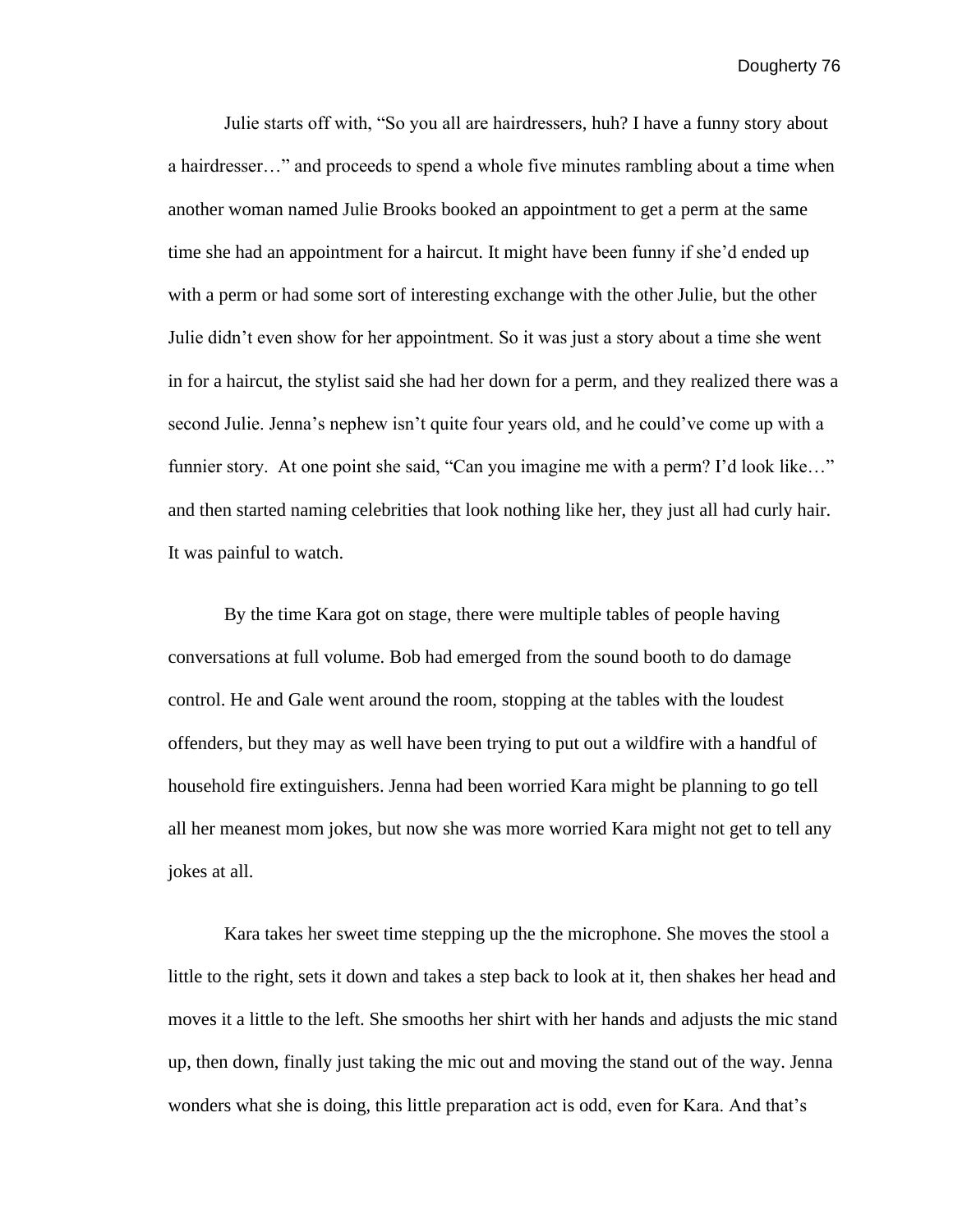saying something. But then, something magic happens. Kara takes a long, deep breath, brings the microphone up to her mouth, and *shushes* the audience.

This isn't the impatient shush of an irritated librarian. Kara draws it out in one long continuous release of air, letting it sputter out into staccato "shuh shuh shuh" sounds only at the end of her breath, before taking another deep breath and starting all over again. And somehow, it works. People start turning their attention back to whatever this weird thing is that's happening on stage. Kara keeps going until the entire room is so silent Jenna can hear the faint echo of people talking on the sidewalk below. Kara lets the silence sit for a beat or two, then delivers the joke she calls "her only one-liner".

"When I was thirteen years old, I told my mom I wanted a tramp stamp. So she burned the word 'whore' into my back with a curling iron. Thank you." As the audience loses it, Kara gives a little curtsy, returns the microphone to its stand, and walks off the stage.

\*\*\*

Kara's was the last real laugh of the evening. Bob had followed it up by going on stage to introduce himself as the owner and scold the audience for talking too loud. Some people left after that, but most of them stuck around, they just took the opportunity to visit the bathroom or refresh their drink, or pop outside for a quick smoke break every time Julie got back on stage. Jenna wished Bob would have scolded Julie, she continued to talk for long stretches in between each comic, once going on for a full ten minutes. Instead, Bob decides to end the show after Dave, claiming they'll do the second half of the list next week or the week after.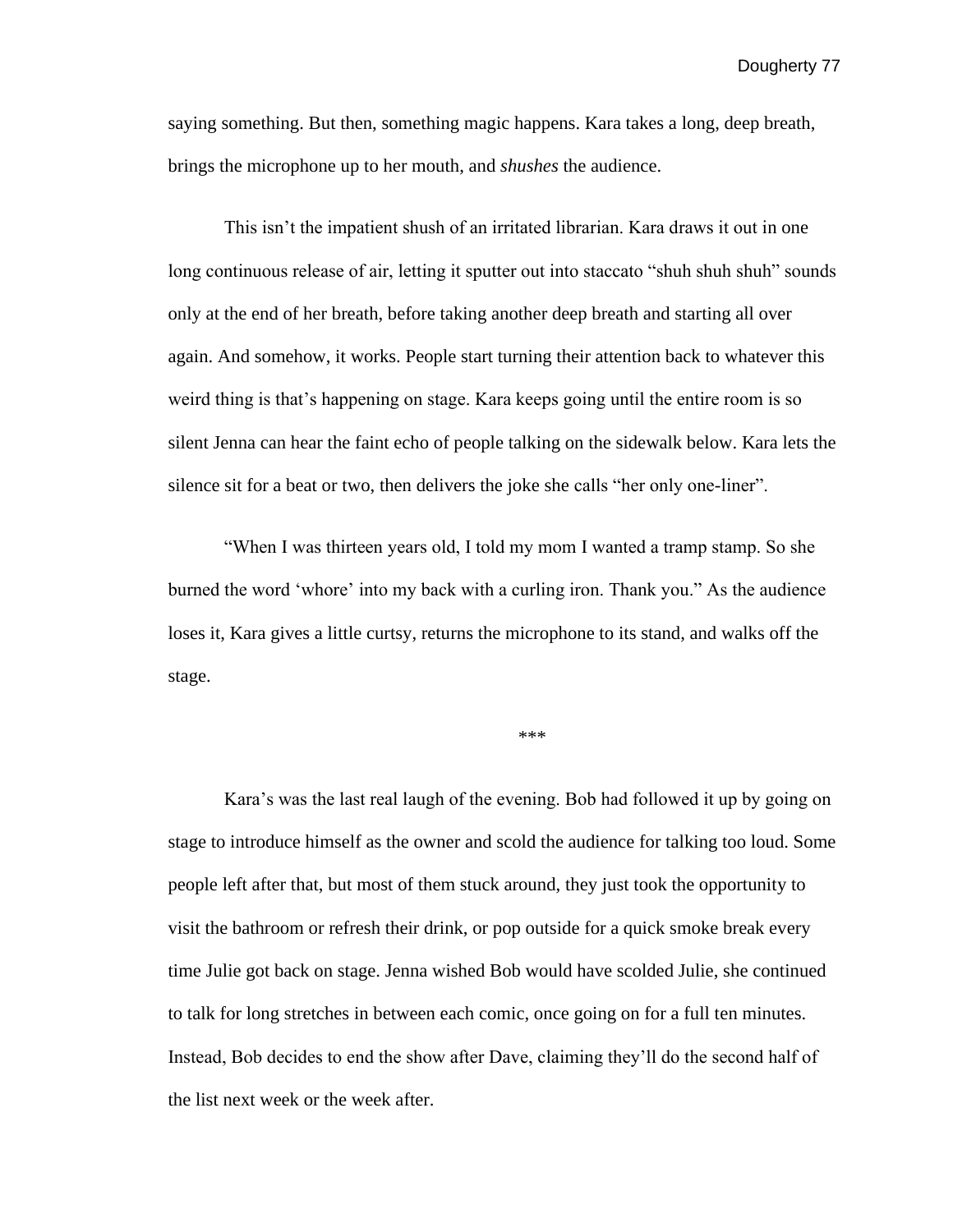Julie is the first to approach Jenna after the show, bubbling and completely unaware of how poorly she'd done. "Oh that felt good, it's been so long since I got to do stand-up. And you were so funny! Dave was right."

 "Awww, thank you." Jenna fights the urge to shake her by the shoulders until she stops being terrible. Kara and Bob are having a conversation just outside of Jenna's earshot, but it doesn't look like it's going well. Bob comes over to join Julie and Jenna after Kara walks away towards the door.

"Wasn't Julie fantastic?" Bob asks. "I was a little disappointed in the rest of the comics though. I remember the days when Lincoln actually had a decent comedy scene, sometimes I forget that it was 20 years ago."

Jenna chokes into her glass of water, which saves her from having to come up with some kind of comment on Julie's performance.

"You weren't half bad, though. I'm gonna have to see how it goes with the other crop next week, but I think we might be able to hire you as an emcee with a few small changes. You should leave your contact at the ticket booth before you leave."

"Thank you! I will."

## Chapter Five

Fred let the satisfaction of a show well-done roll over him, taking lazy drags off his cigarette as he leaned back against the brick wall outside of the Backline Improv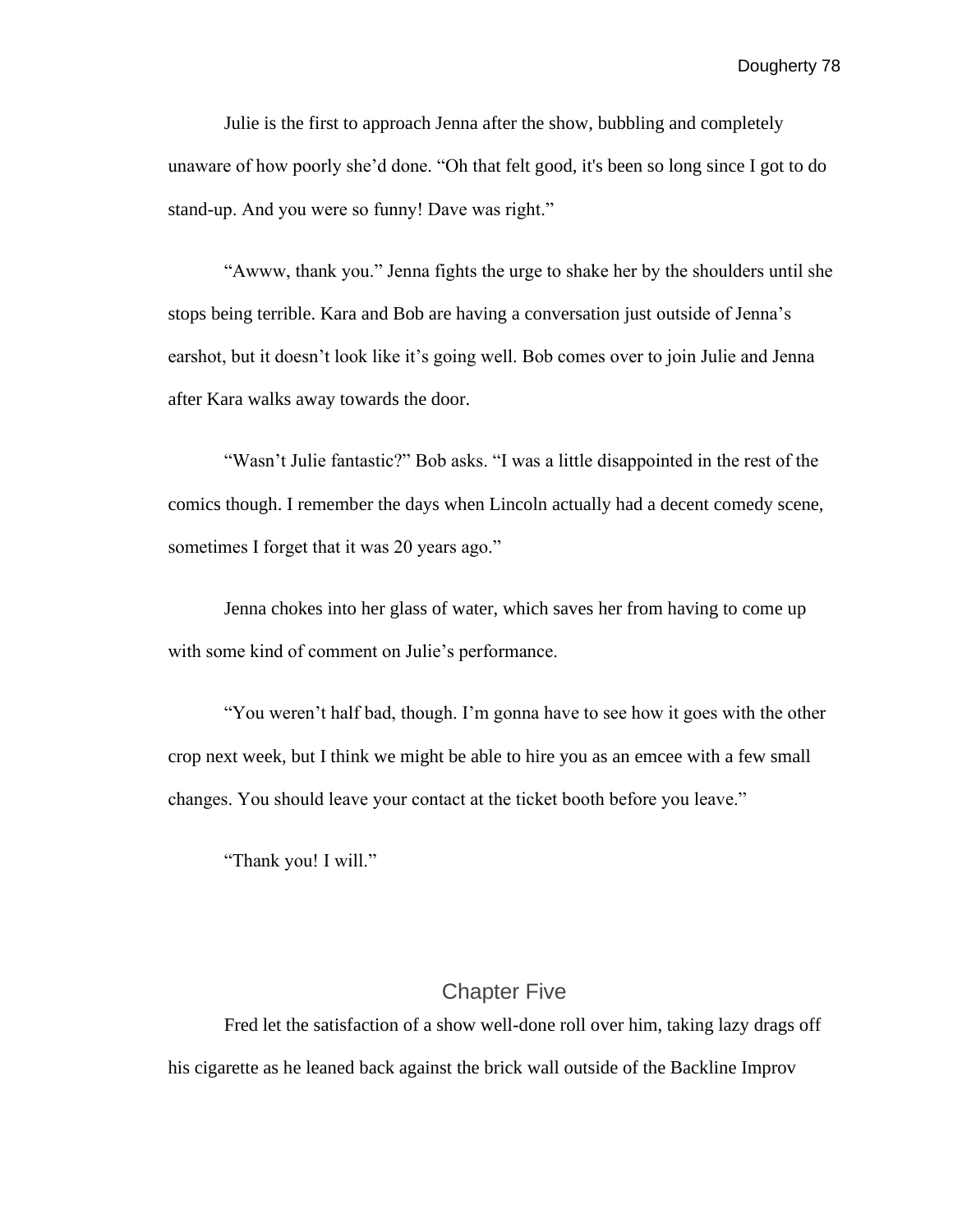Theatre. He wishes he could kick off his shoes and crack a beer, but that will have to wait until he gets home. Right now he needs to chill outside the venue, soaking up the congratulations from departing audience members and chatting with the other comics until the owner finishes closing tabs and comes out to pay him.

Jack is the first one out the door, already in the process of pulling his pipe out of his pockets as he pushes the door open with his back. "Hey man, good show. That was a lot of fun." Jack's voice has the low, slow sound of a stereotypical stoner. Fred started calling him Shaggy when they were paired up on a roast battle show and he's been calling him that ever since. The irony of his own name being Fred is not lost upon him. Shaggy's girlfriend is closer to resembling Daphne than his own wife, though. She was a sexy blonde when they started dating, but three kids and the decision to homeschool them left him with more of a Velma.

Fred shakes the image of his now-frumpy wife out of his head. He reminds himself to focus on now, on the success of the show that he created, that he runs on his own. He reminds himself that he is hands down one of the best comedians in this scene. "Thanks Shaggy. You were terrible as always." Jack laughs and holds the pipe out to him. "You know I don't smoke, man."

Jack shrugs and hits the pipe instead. "Soooo. You were getting into some shit last night, huh?"

"Ha! It didn't seem to hurt my crowd turnout, huh?" Fred watches Jack's face flicker briefly before settling on a smile. Fred couldn't read the flicker, but the smile seems forced and he sighs. "What? You going full SJW on me?"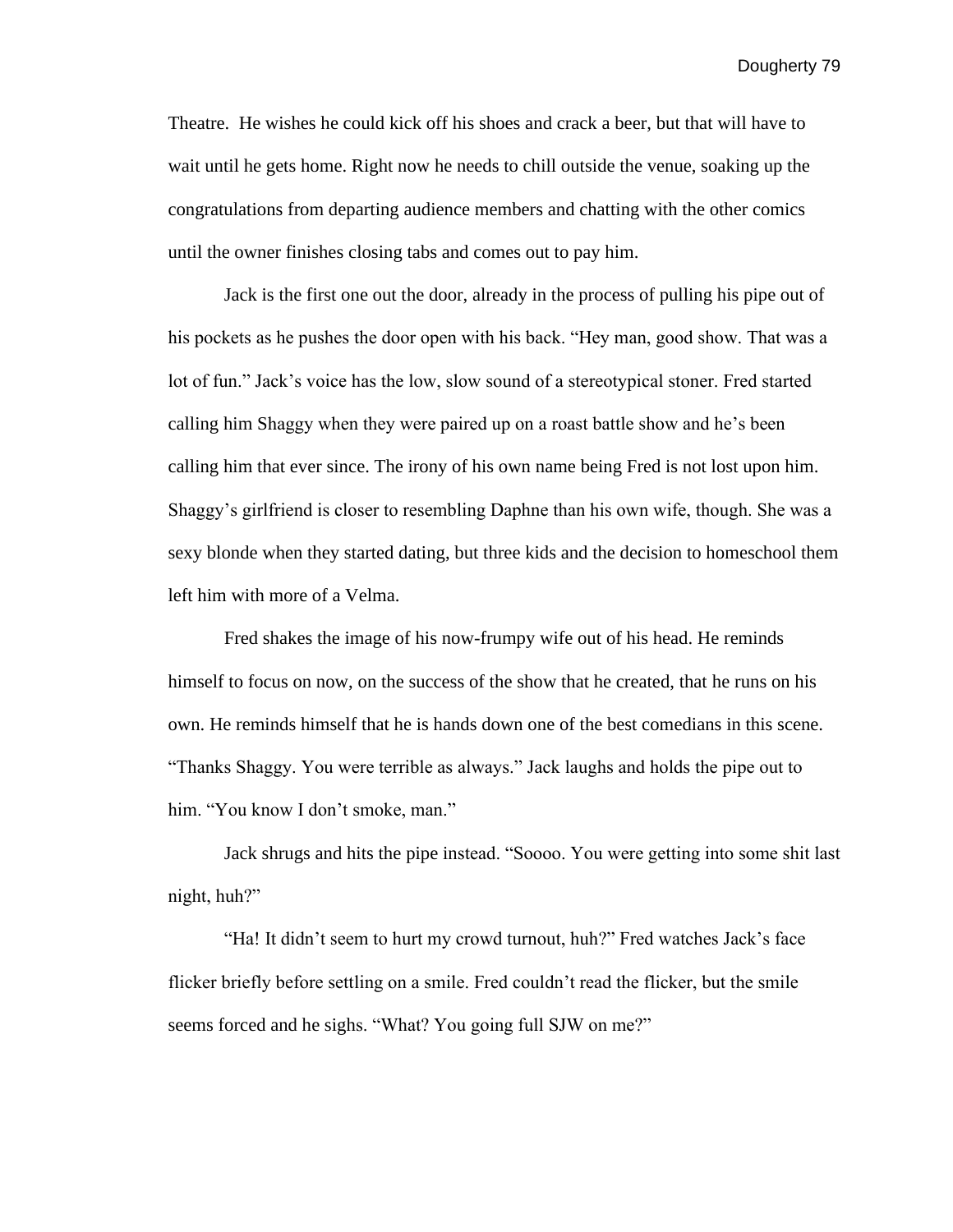"Ha ha, no. I just--" Jack looks around like he expects to find the answer in the downtown Omaha skyline. "--well, you know. I like Maggie. She's been coming back to Duffy's the last couple months and its been cool catching up with her."

"Yeah, well, it isn't her I have a problem with. Its Jenna. She's always tagging in on these #MeToo posts like she's the comedy police. Calling for boycotts and bans and shit. Who made her boss? She's been doing comedy, what, like six months? A year?" Fred drops his cigarette and puts it out with his foot.

"She was in Chicago before--"

"Yeah, yeah, sure. I know. But was she even doing comedy in Chicago? It sounds like she was doing acting." Fred watched Jenna on stage the first time she did the weekly Barley Street open mic and she was terrible. He makes a point of going out to smoke when she's up, but he still interacts with her on Facebook.

"I think she was doing comedy too." Jack nods and murmurs a thank you to a couple departing audience members who compliment his performance on their way towards the parking lot. Fred feels a little miffed that they didn't say anything to him.

"Ok, well either way she isn't good. And she thinks she's in charge." Fred lights another cigarette and resumes his place on the wall. "I don't want someone telling me what I can and can't say on stage."

"You think that's what she was doing?" Jack looks confused.

"Well not this time, maybe, but that's where it's headed." Fred waves at a few more of the audience members as they leave, but they are already caught up in loud conversation and don't notice. He must not be standing in good light.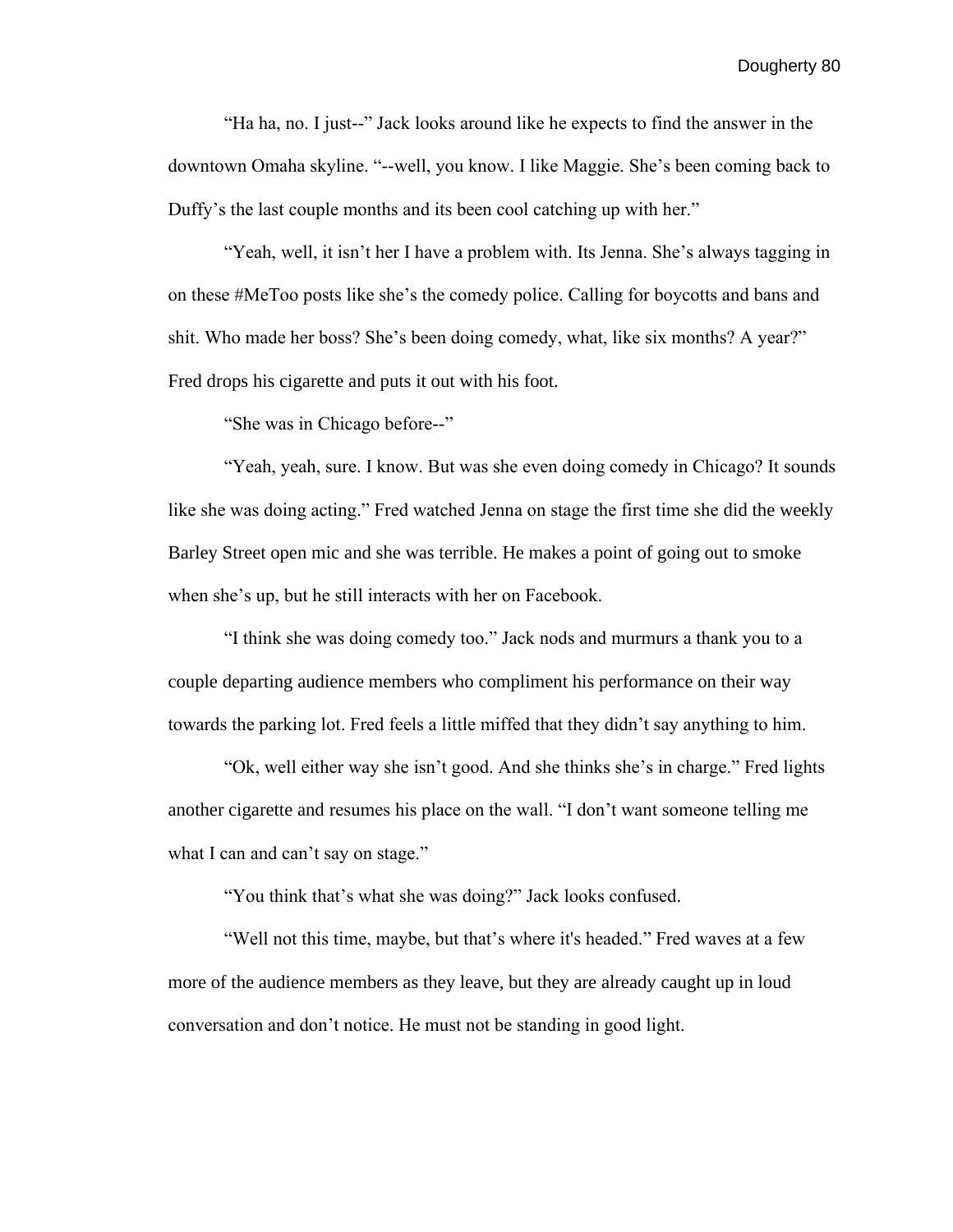"Well, I guess I'm not as experienced with this kind of thing as you. I just figured Jenna was trying to be supportive for Maggie." Jack shakes his head. "I just can't believe Jerome did all that. He always seemed so nice."

"That's because he didn't do any of it. There's no way." Fred reads the skepticism on Jack's face, but he plows ahead. "Really, think about it. I've been working with him for *years*. He's married and he's obsessed with his wife. He brags about her all the time. Plus, Maggie is not the first female comedian he's worked with."

"Well, she's the first local female comic to get a hosting spot there. Apparently ever." Jack chimes in.

"I doubt that's actually true, none of the women in this scene have been around long enough to know whether there was a female comic hosting at the Laugh Factory." Fred's voice is dripping with contempt. "And he works with female comics who are headlining. Not to mention all the female bartenders and servers. Plus Kara's been hosting up there for a couple months now."

"Why would Maggie lie about that? She hasn't been around for like two years, don't you think that's a good explanation for why she was gone?" Jack sounds unsure, and Fred knows he's just trying to be a 'good guy'. But he's over all this PC nonsense.

"Look, she obviously got shit canned and just made up some excuse for it. She's probably tired of losing out on gigs because people don't know who she is." Fred shrugs. "Or maybe she came on to him and got all butt hurt when he turned her down. Who knows? Personally, I think most of these women just want attention."

"Wow." Jack recoils back and spins around in a circle. "I'm not touching that with a ten foot pole. Jesus man."